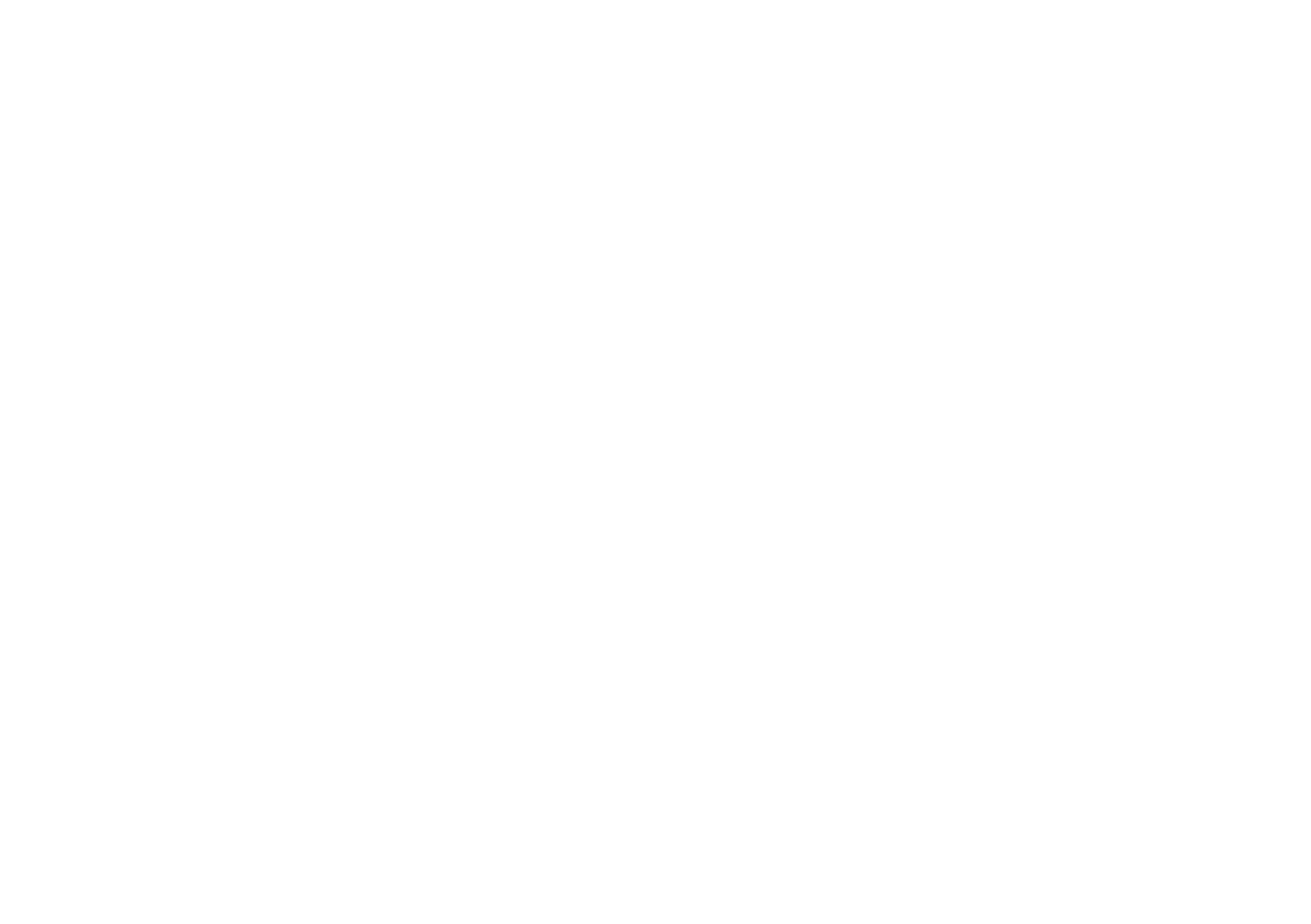### **CE-Conformity**

# CE

The product complies with the following standards:

EMC: EN 61326-1: 2006 (Basic requirements) EN 61326-2-3: 2006 Safety: EN 61010-1: 2001 Laser Safety: EN 60825-1: 2007

The product accomplishes the requirements of the EMC Directive 2004/108/EG and of the Low Voltage Directive 2006/95/EG.

**Read the manual carefully before the initial start-up. The producer reserves the right to change the herein described specifications in case of technical advance of the product. References to other chapters are marked as [► ...].** 

### **Warranty**

All components of the device have been checked and tested for perfect function in the factory. In the unlikely event that errors should occur despite our thorough quality control, this should be reported immediately to MICRO-EPSILON. The warranty period lasts 12 months following the day of shipment. Defective parts, except wear parts, will be repaired or replaced free of charge within this period if you return the device free of cost to MICRO-EPSILON.

This warranty does not apply to damage resulting from abuse of the equipment and devices, from forceful handling or installation of the devices or from repair or modifications performed by third parties. No other claims, except as warranted, are accepted. The terms of the purchasing contract apply in full. MICRO-EPSILON will specifically not be responsible for eventual consequential damages.

MICRO-EPSILON always strives to supply the customers with the finest and most advanced equipment. Development and refinement is therefore performed continuously and the right to design changes without prior notice is accordingly reserved. For translations in other languages, the data and statements in the German language operation manual are to be taken as authoritative.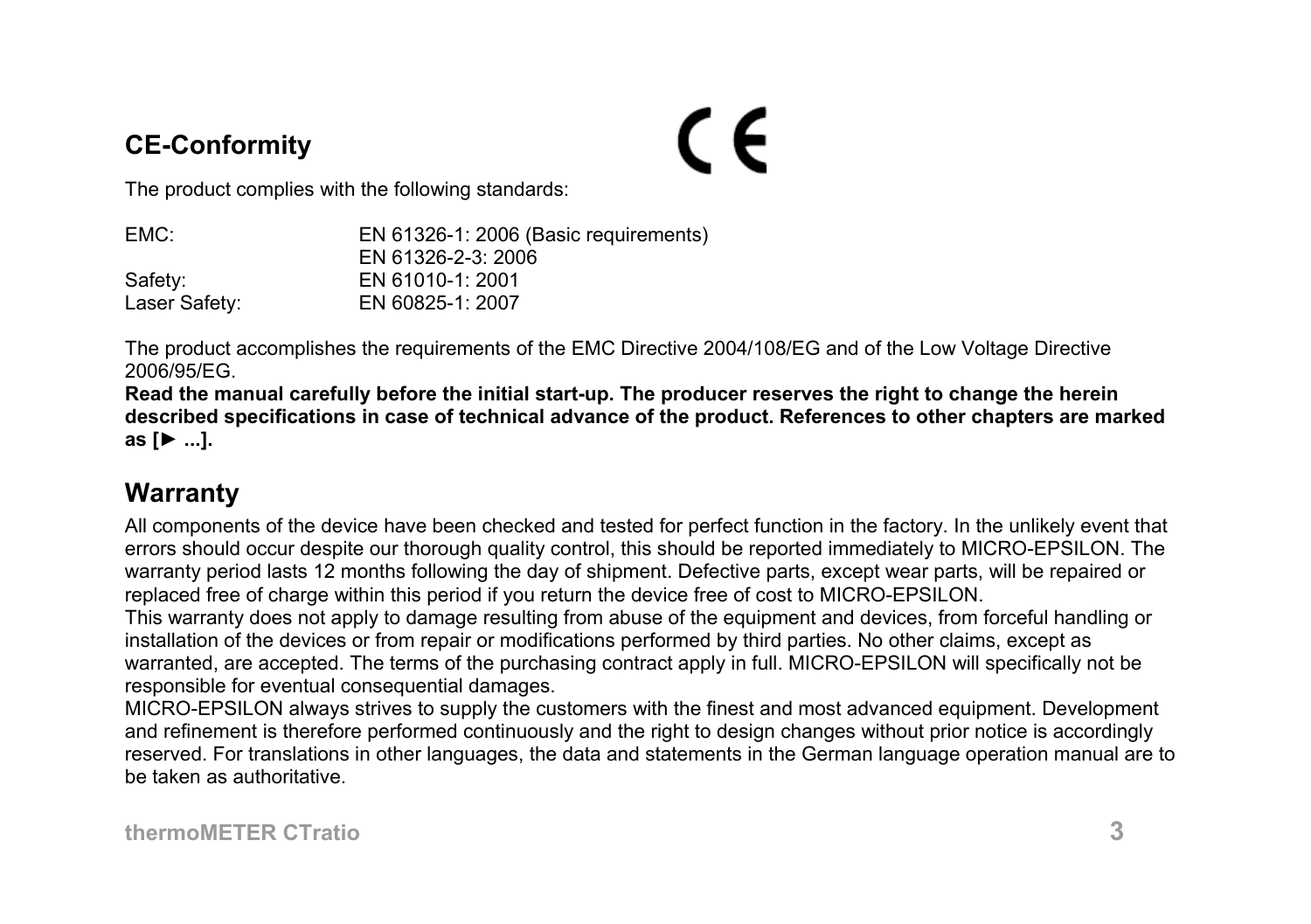# **Content**

| 1.1          |  |
|--------------|--|
| 1.2          |  |
| 1.3          |  |
| 1.4          |  |
| 1.5          |  |
| 1.6          |  |
| 1.7          |  |
| $\mathbf{2}$ |  |
| 2.1          |  |
| 2.2          |  |
| 2.3          |  |
| 2.4          |  |
| 2.5          |  |
| 2.6          |  |
| 3            |  |
| 3.1          |  |
| 3.2          |  |
| 3.3          |  |
| 4            |  |
| 4 1          |  |
| 4.1.1        |  |
| 4.1.2        |  |
| 4.1.3        |  |
| 4.2          |  |
| 4.3          |  |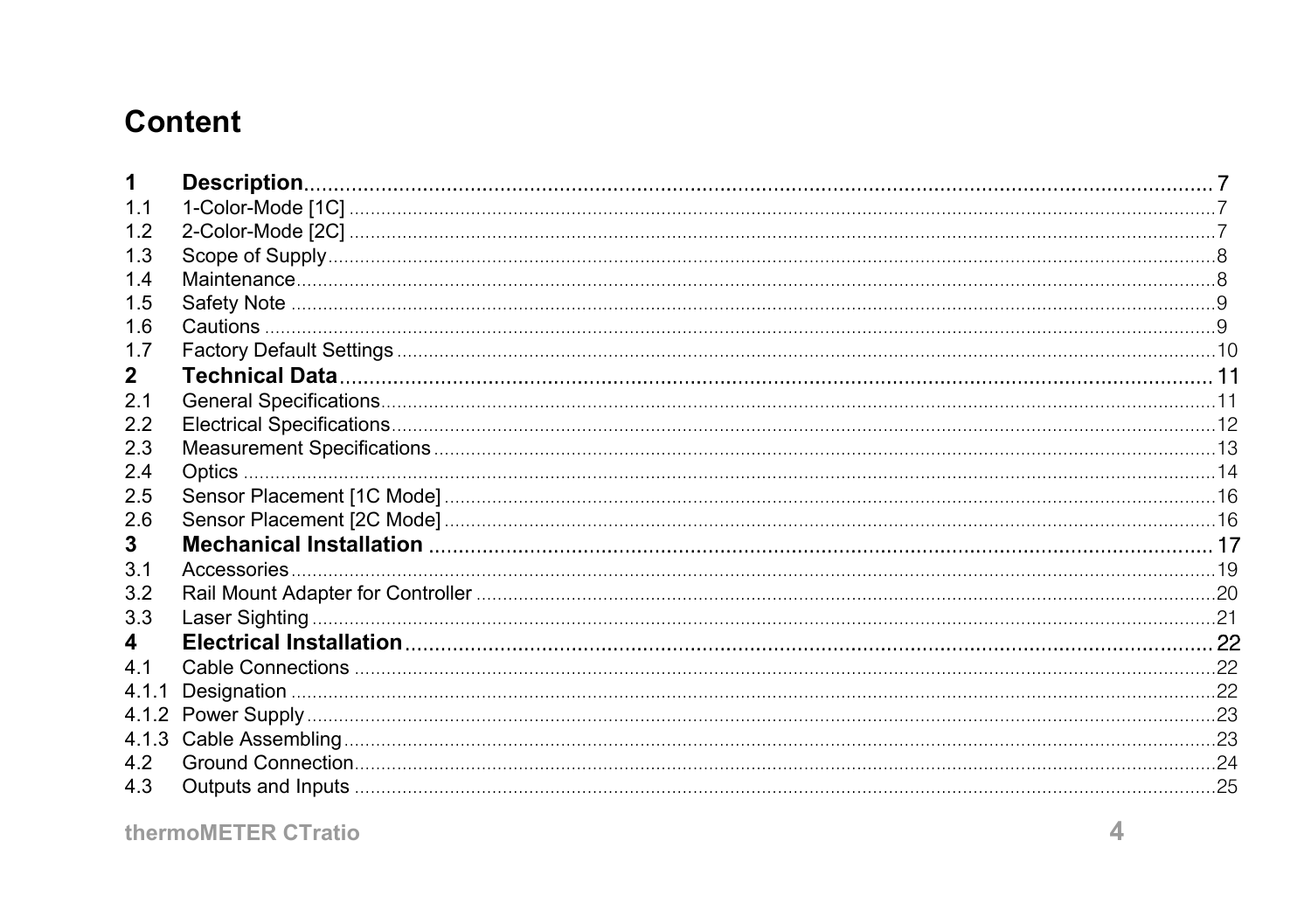| 4.4   |                                    |  |
|-------|------------------------------------|--|
|       |                                    |  |
|       |                                    |  |
| 5     |                                    |  |
| 5.1   |                                    |  |
| 6     |                                    |  |
| 6.1   |                                    |  |
| 6.2   |                                    |  |
| 6.3   |                                    |  |
| 6.4   |                                    |  |
| 7     |                                    |  |
| 7.1   |                                    |  |
| 7.1.1 |                                    |  |
|       |                                    |  |
|       |                                    |  |
| 8     |                                    |  |
| 8.1   |                                    |  |
| 8.2   |                                    |  |
| 8.3   |                                    |  |
| 8.4   |                                    |  |
| 8.5   |                                    |  |
| 8.6   |                                    |  |
|       |                                    |  |
|       |                                    |  |
|       |                                    |  |
|       | <b>Alexander ATTED OTHER</b><br>E. |  |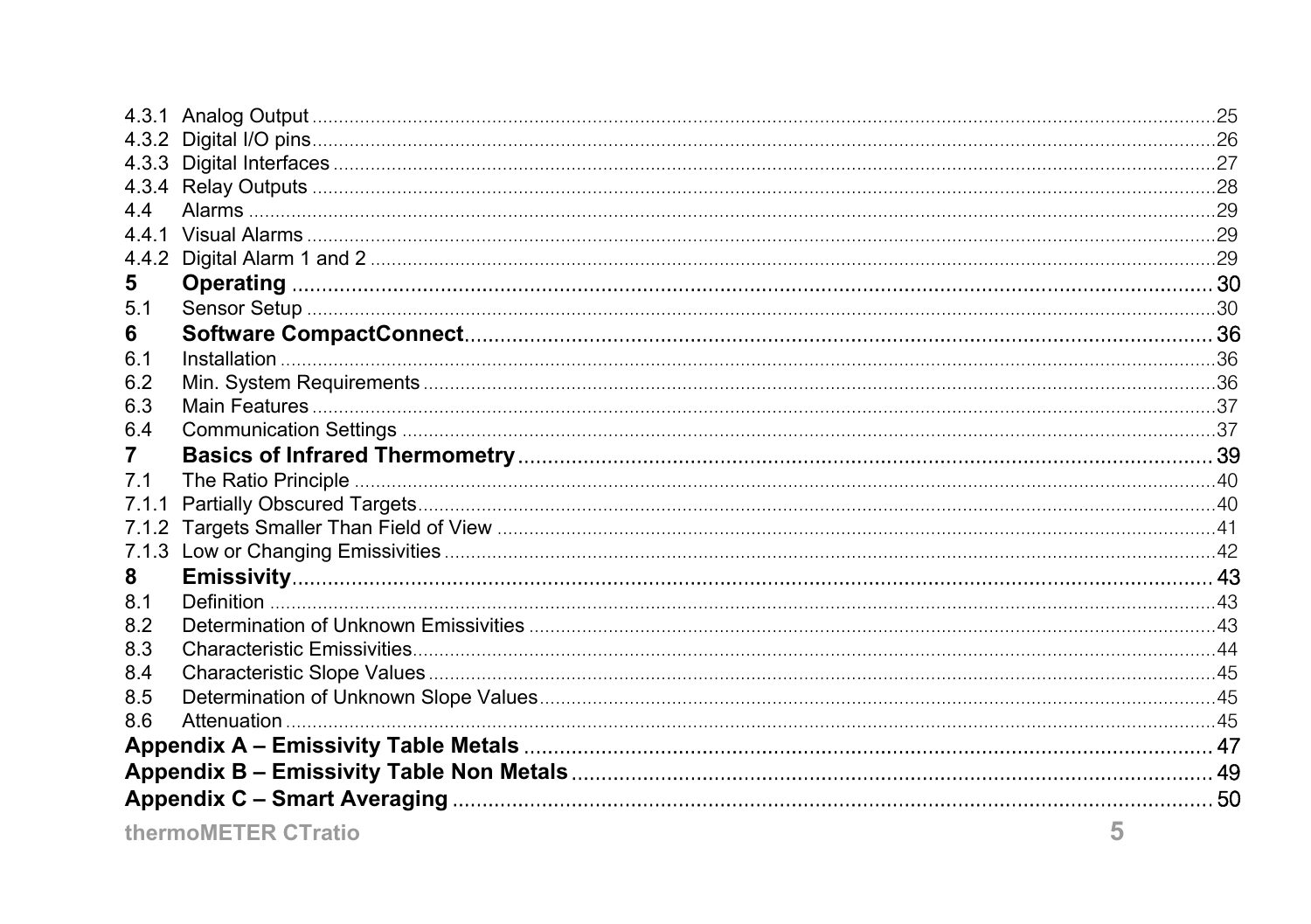**thermoMETER CTratio 6**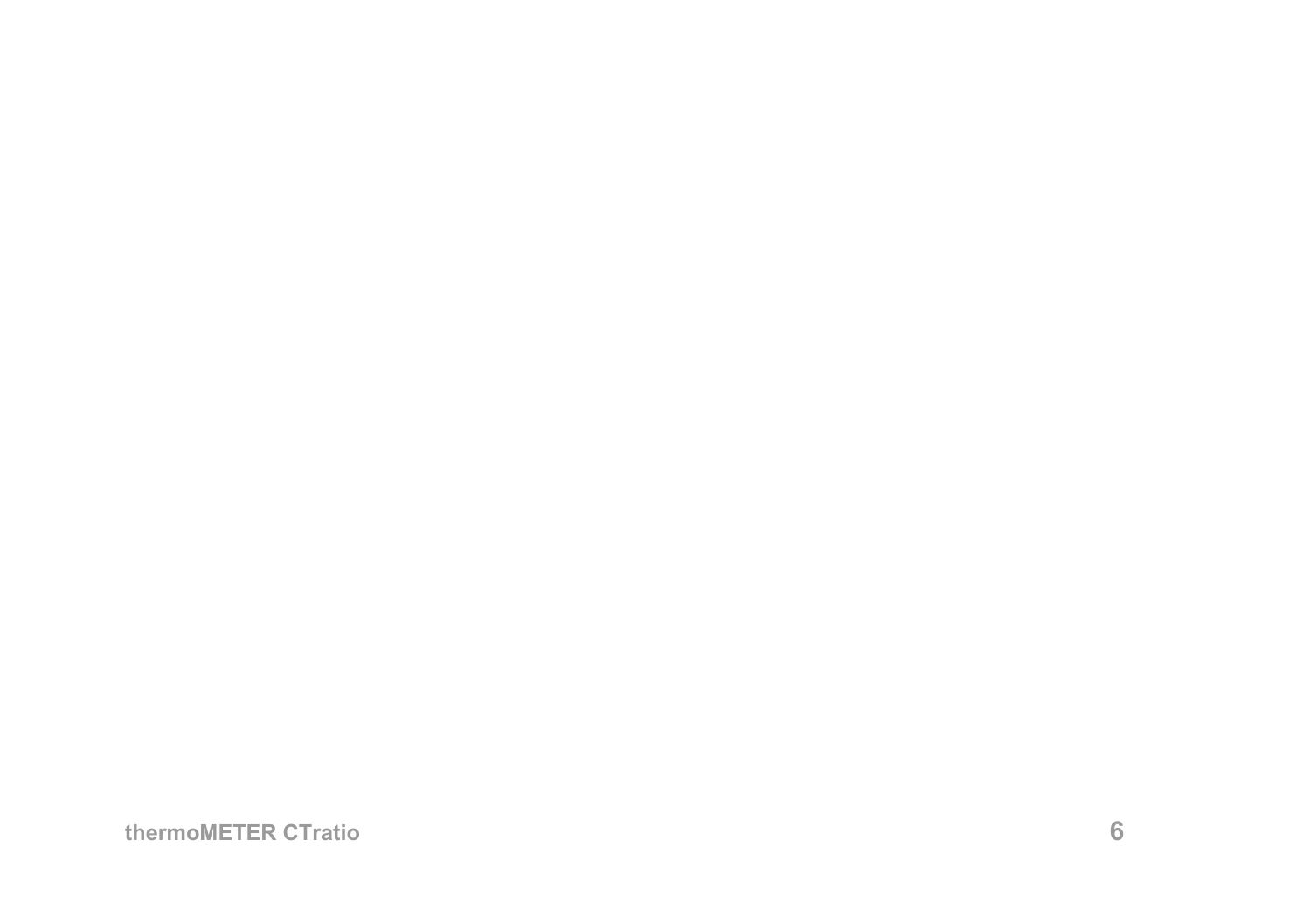# <span id="page-6-0"></span>**1 Description**

The sensors of the CTratio series are noncontact infrared temperature sensors.

They calculate the surface temperature based on the emitted infrared energy of objects. The CTratio can work in the 1-color-mode as well as in the ratio- or 2-color-mode **[► Basics of Infrared Thermometry].** The sensor of the CTratio is made of stainless steel (IP 65/ NEMA-4 rating) and is connected via a rugged fiber optics, which is protected by a stainless steel armour, with the controller (die casting zinc box).

#### **1.11-Color-Mode [1C]**

The 1-color-mode is best for measuring the temperature of objects in areas where no sighting obstructions (solid, gases or dust) exist. The measurement object must fill completely the measurement spot, if the 1 color-mode is used.

#### **1.22-Color-Mode [2C]**

In this mode the object temperature will be determined from the ratio of the signal of two separate and overlapping infrared bands. The 2-color-mode is best for measuring the temperature of objects which are partially obscured by other objects, openings or viewing windows that reduce energy and by dirt, smoke or steam in the atmosphere. Another benefit of the 2-color-mode is that the measurement object can be smaller than the measurement spot, provided the background is cooler than the target **[► The Ratio Principle]**.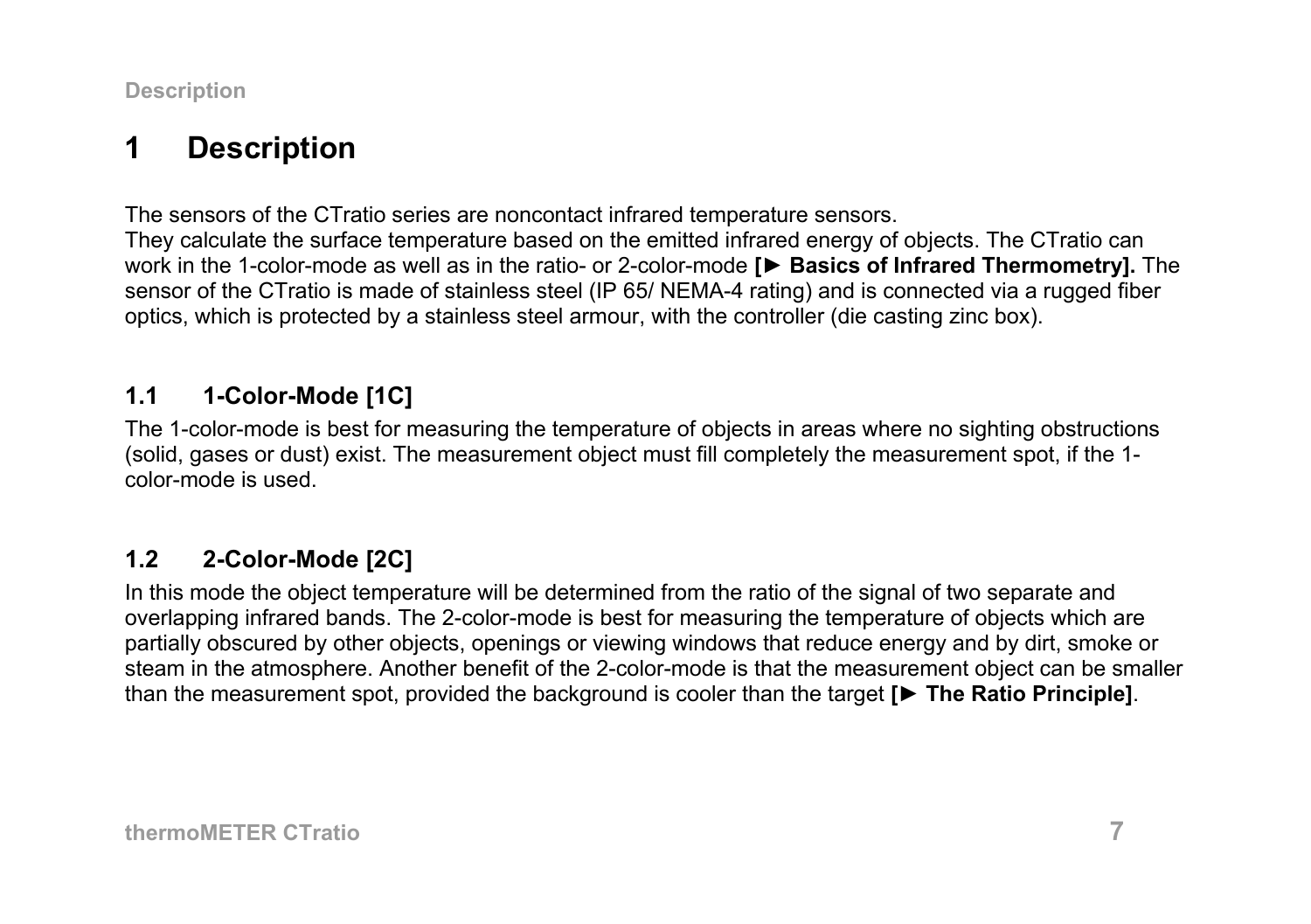<span id="page-7-0"></span>The CTratio sensor is a sensitive optical system. Please use only the thread for mechanical installation. Avoid mechanical violence on the head – this may destroy the system (expiry of warranty).

#### **1.3Scope of Supply**

- CTratio sensor with fiber connection cable and controller
- 2 mounting nuts
- Mounting bracket, adjustable in one axis
- Operators manual

#### **1.4Maintenance**

**Lens cleaning:** Blow off loose particles using clean compressed air. The lens surface can be cleaned with a soft, humid tissue moistened with water or a water based glass cleaner.

**PLEASE NOTE:** Never use cleaning compounds which contain solvents (neither for the lens nor for the housing).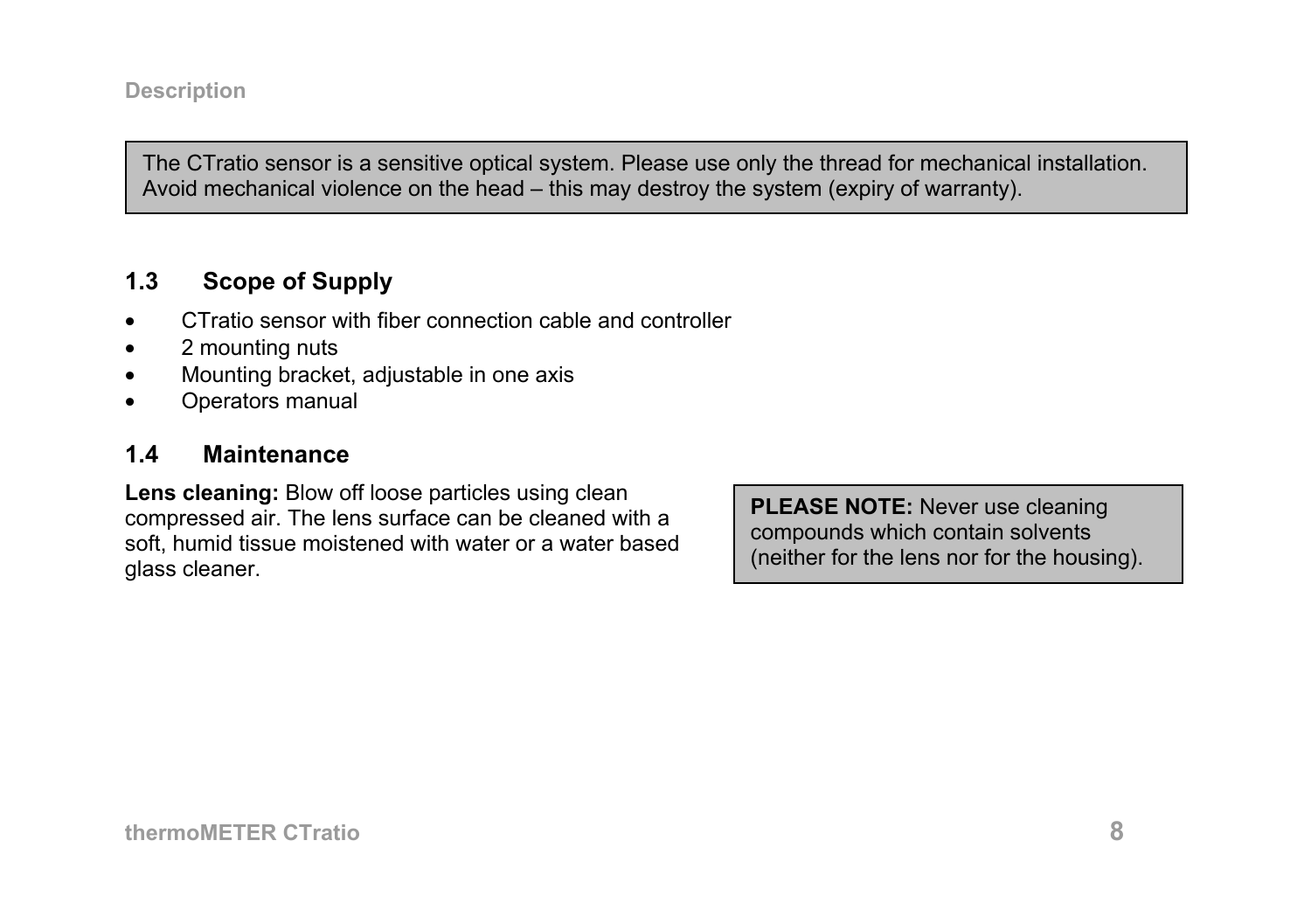#### <span id="page-8-0"></span>**1.5 Safety Note**

# WARNING!

This sensor contains an internal **High-power laser** which is used for spot size illumination via the fiber optics cable.

Before you open the controller, remove the fiber optical cable from the controller or disassemble the sensor the sensor must be switched off and disconnected from the power supply and USB interface!

The laser power at properly usage of the sensor (fiber optical cable incl. sensor connected) is < 1 mW and fulfils laser class 2 according IEC 825 (1994).



#### **1.6Cautions**

Avoid static electricity. The fiber optical cable has a minimum bending radius of **40 mm**.

In case of problems or questions which may arise when you use the CTratio, please contact our service department.

Read the manual carefully before the initial start-up. The producer reserves the right to change the herein described specifications in case of technical advance of the product.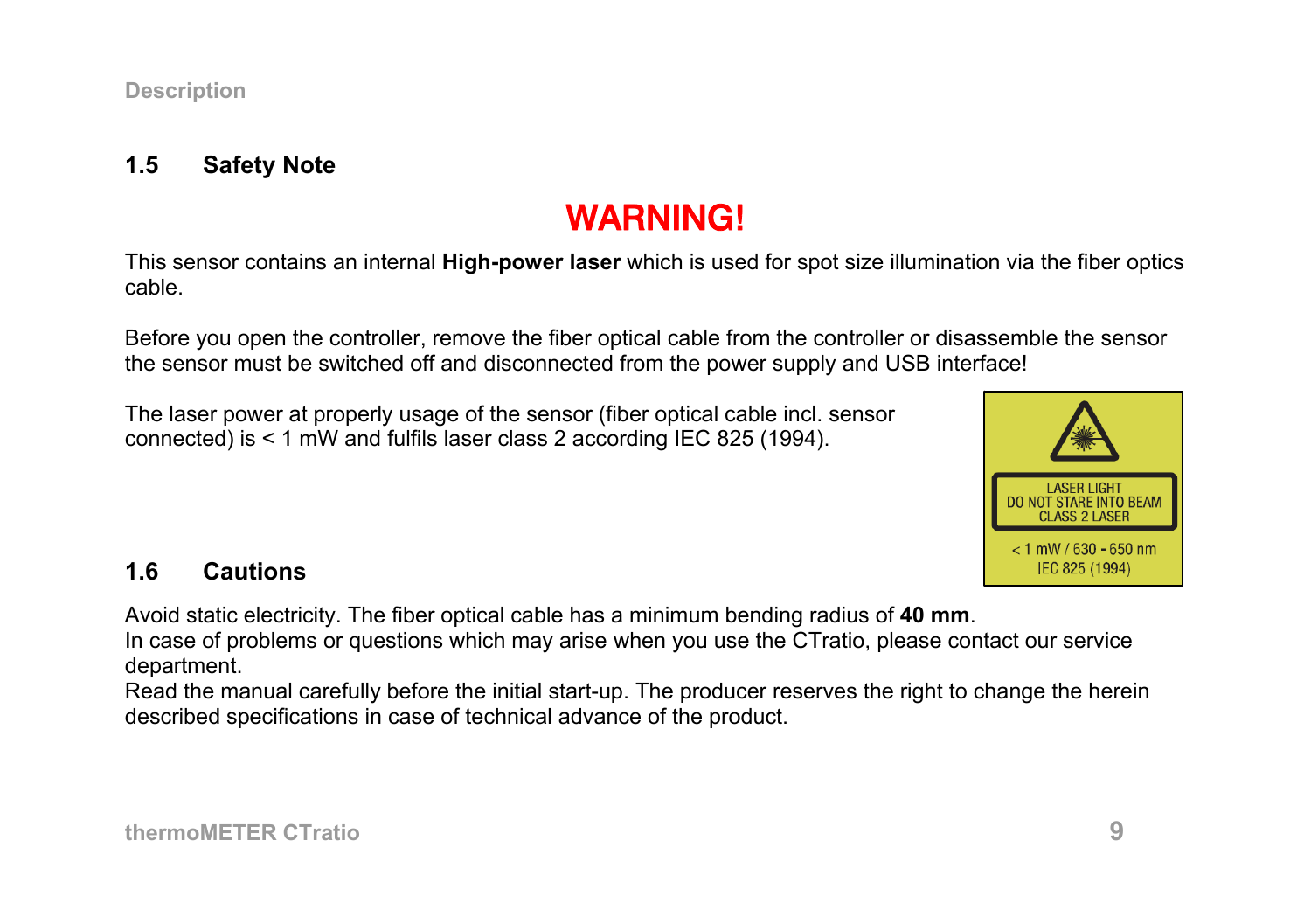#### <span id="page-9-0"></span>**1.7 Factory Default Settings**

The unit has the following presetting at time of delivery:

| Signal output object temperature   | $0-5V$   |
|------------------------------------|----------|
| Emissivity                         | 1.000    |
| Slope                              | 1.000    |
| Averaging (AVG)                    | inactive |
| <b>Smart Averaging</b>             | inactive |
| Peak hold                          | inactive |
| Valley hold                        | inactive |
| Output channel 1                   | T 2C (20 |
| Lower limit temperature range [°C] | 700      |
| Upper limit temperature range [°C] | 1800     |
| Lower limit signal output          | 0 V      |
| Upper limit signal output          | 5 V      |
| Max. attenuation                   | 95%      |
| Temperature unit                   | °C       |
| Baud rate [kBaud]                  | 115      |
|                                    |          |

-5 V<br>000 **Smart Averaging** means a hactive hactive 2C (2C temperature)<br>00

**dynamic average adaptation** at high signal edges [activation via software only]. ► **Appendix C**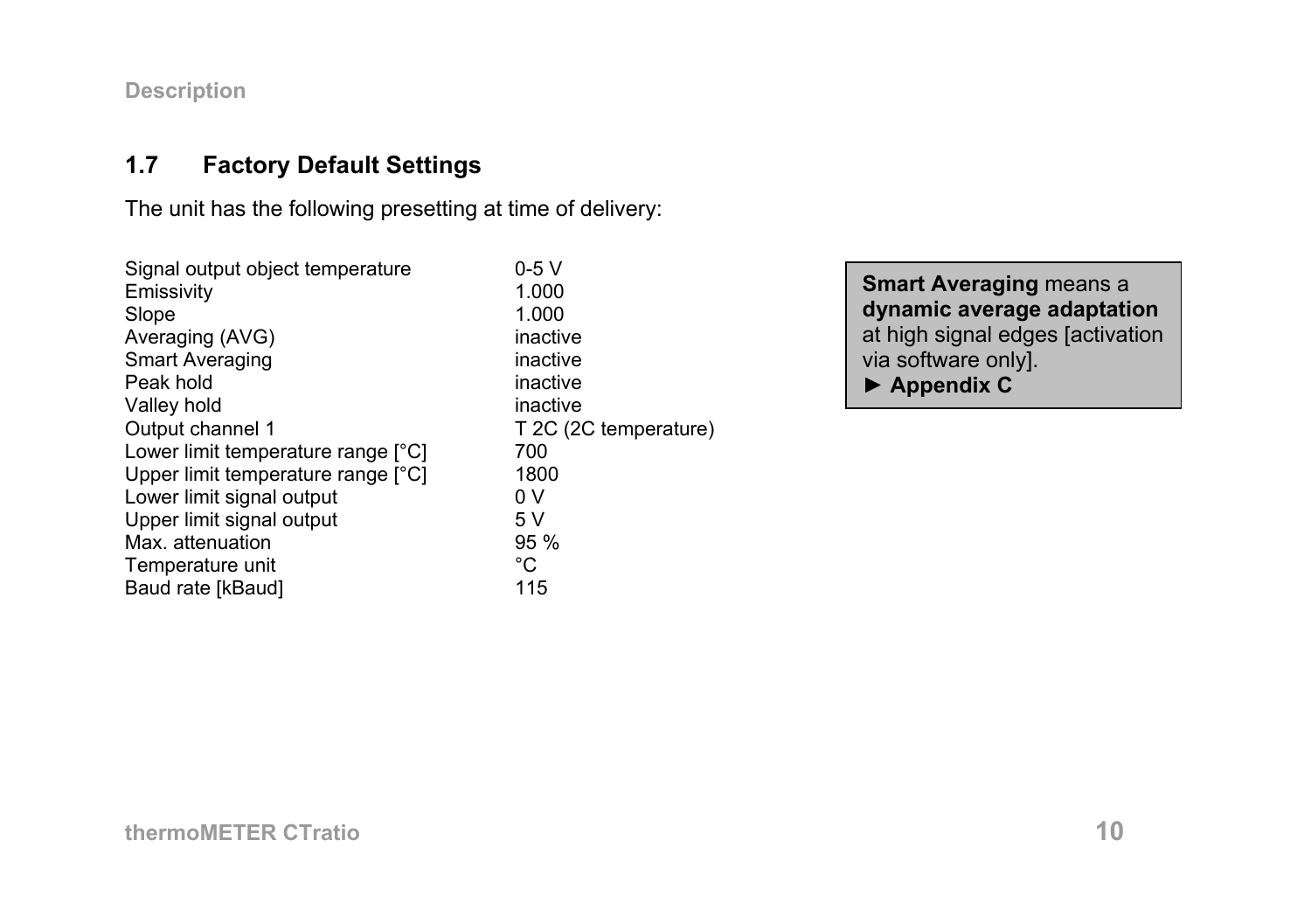## <span id="page-10-0"></span>**2 Technical Data**

#### **2.1General Specifications**

Environmental rating IP 65 (NEMA-4) IP 65 (NEMA-4) IP 65 (NEMA-4) Storage temperature  $\begin{array}{r} -40 \ldots 250 \text{ °C} \\ \text{Relative humidity} \end{array}$  -40 ... 95 %, non condensing

Material stainless steel between the casting zinc<br>
Material stating zinc stating zinc bend the casting term of the casting zinc stating zinc of the casting zinc<br>
Dimensions stating the length: 78.1 mm (SF sensor) and the c Dimensions length: 78.1 mm (SF sensor) 82.6 mm (CF sensor) thread: M18x1 Weight 375 g (incl. fiber optics 3 m) 420 g

Fiber optics multimode fiber, stainless steel armour<br>Fiber optics length 3 m (standard), 6 m, 10 m, 15 m, 22 m 3 m (standard), 6 m, 10 m, 15 m, 22 m

Vibration IEC 68-2-6: 3 G, 11 – 200 Hz, any axis Shock **IEC 68-2-27: 50 G, 11 ms, any axis** 

Software (optional) CompactConnect

#### **Sensor** Controller

Ambient Temperature  $-20... 250 °C$  ...  $250 °C$  ...  $250 °C$  ... 85 °C (70 °C with Laser ON)<br>Storage temperature  $-40... 250 °C$ 10  $\dots$  95 %, non condensing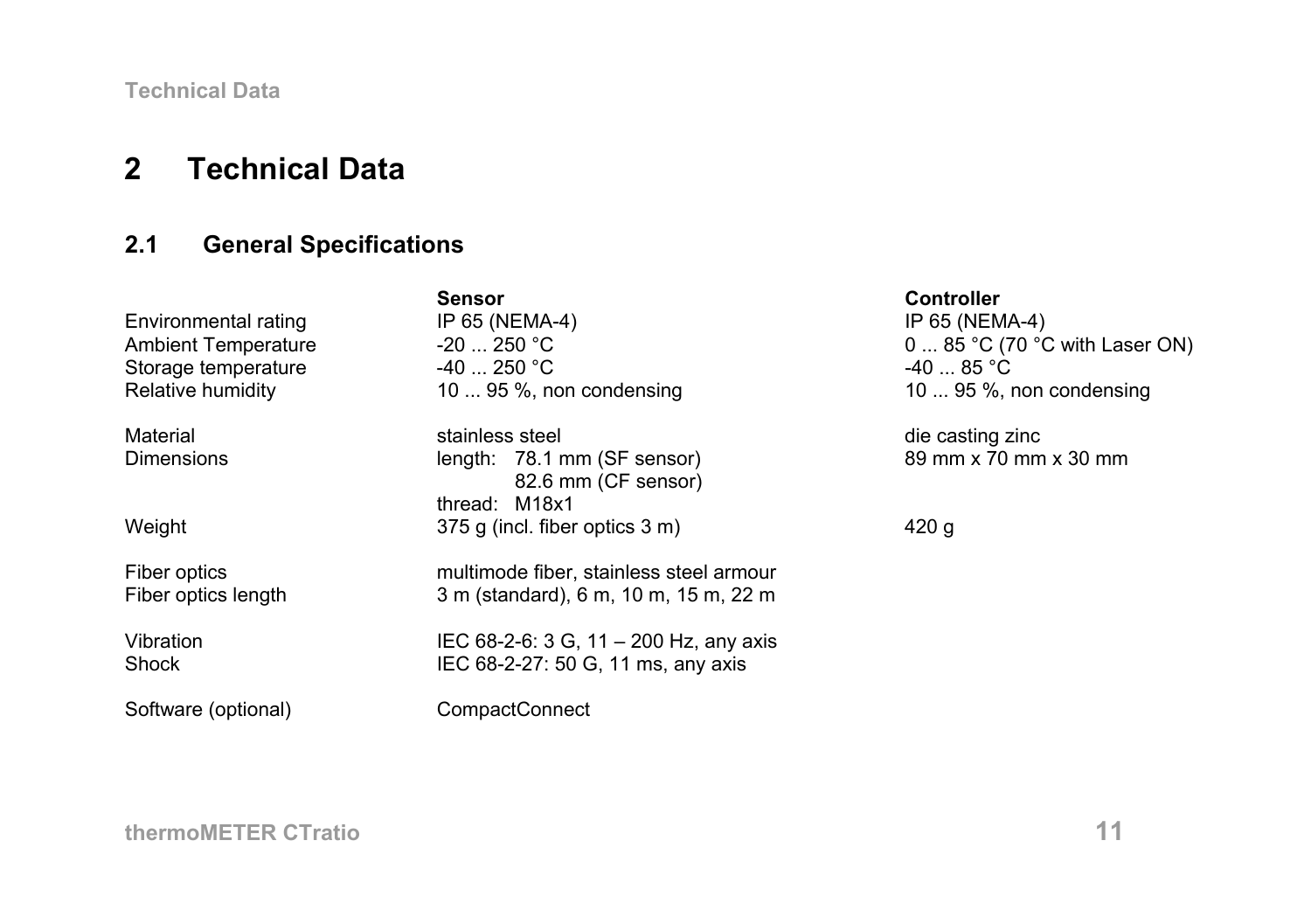### <span id="page-11-0"></span>**2.2 Electrical Specifications**

| Power supply<br>Current draw<br>Aiming laser | 8-36 VDC<br>max. 200 mA<br>650 nm, 1 mW,                                                                                                                        |    |
|----------------------------------------------|-----------------------------------------------------------------------------------------------------------------------------------------------------------------|----|
|                                              | On/ Off via programming keys or software                                                                                                                        |    |
| Outputs/ analog                              | selectable: 0/4-20 mA, 0-5/10 V                                                                                                                                 |    |
| Digital I/O pins                             | 2 programmable in-/ outputs, usable as:<br>Alarm output (open collector output [24 V/ 1 A])<br>Digital input for triggered signal output and peak hold function |    |
| Output impedances<br>mA<br>mV                | max. loop resistance 500 $\Omega$ (at 8-36 VDC)<br>min. 100 $K\Omega$ load impedance                                                                            |    |
| Digital interfaces                           | USB, RS232, RS485, CAN, Profibus DP, Ethernet (optional plug-in modules)                                                                                        |    |
| Relay outputs                                | 2 x 60 VDC/ 42 VAC <sub>RMS</sub> , 0.4 A; optically isolated (optional plug-in module)                                                                         |    |
|                                              |                                                                                                                                                                 |    |
|                                              |                                                                                                                                                                 |    |
|                                              |                                                                                                                                                                 |    |
| thermoMETER CTratio                          |                                                                                                                                                                 | 12 |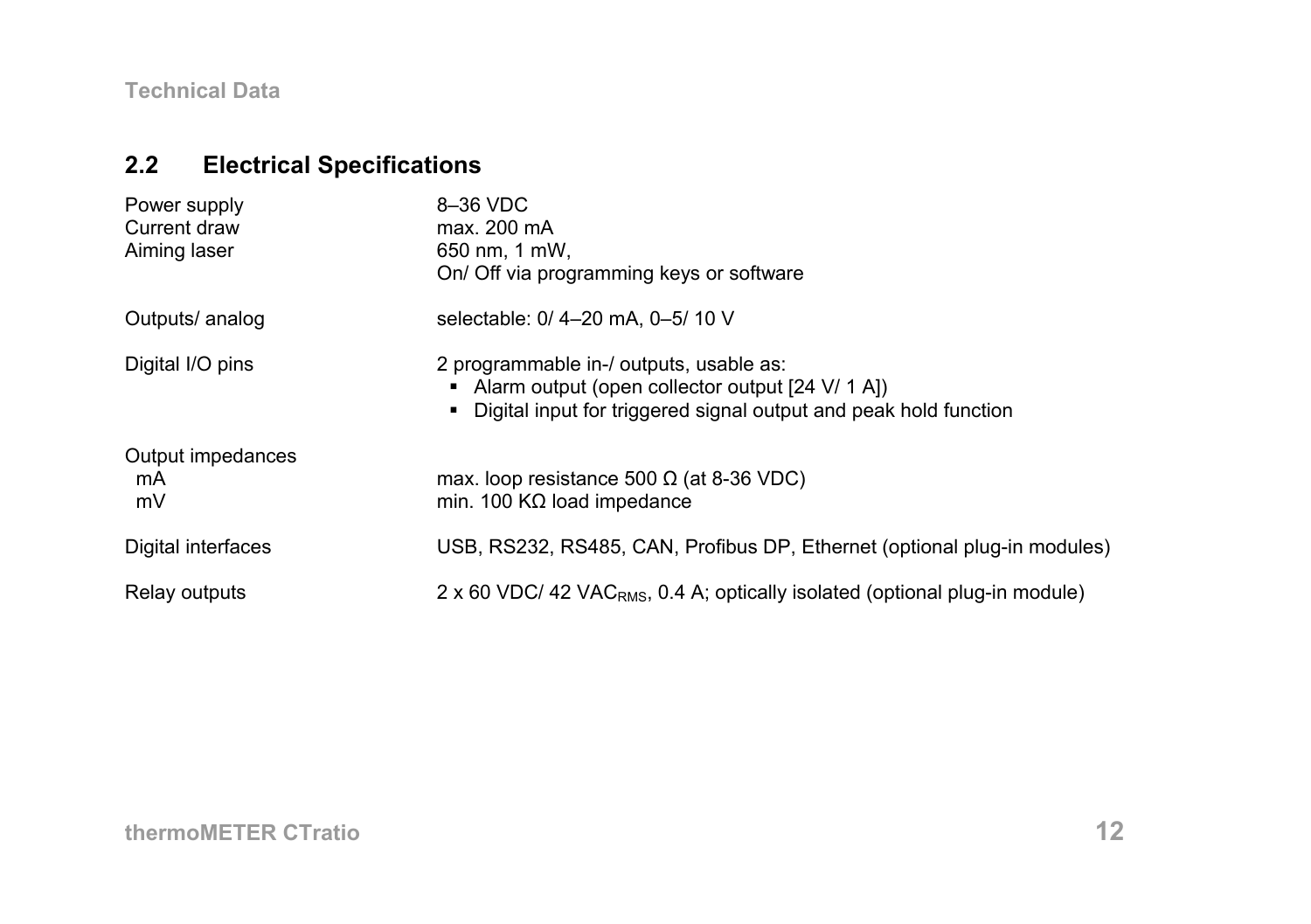#### <span id="page-12-0"></span>**2.3 Measurement Specifications**

| Temperature range (scalable)<br>Spectral range<br>Optical resolution                                                     | 700  1800 °C<br>$0.71.1 \,\mu m$<br>40:1 (SF optics)<br>40:1 (CF2 optics)                                                                                                                                                                                                                                                   |
|--------------------------------------------------------------------------------------------------------------------------|-----------------------------------------------------------------------------------------------------------------------------------------------------------------------------------------------------------------------------------------------------------------------------------------------------------------------------|
| System accuracy <sup>1)</sup><br>Repeatability $1$<br>Temperature resolution ( $>900$ °C)<br>Response time (95 % signal) | $\pm$ (0.5 % of reading +1 °C) <sup>2)</sup><br>$\pm$ (0.1 % of reading +1 °C) <sup>2)</sup><br>0.1K<br>5 ms $$ 10 s $^{3)}$                                                                                                                                                                                                |
| Emissivity/ Gain<br>Slope<br>Signal processing                                                                           | 0.100 1.100 (adjustable via programming keys or software)<br>0.800 1.200 (adjustable via programming keys or software)<br>One-color-, Two-color-mode, Attenuation monitoring, Alarm, Average,<br>Peak hold, Valley hold, Advanced peak hold with threshold and<br>hysteresis, (adjustable via programming keys or software) |

<sup>1)</sup> at ambient temperature 23  $\pm$ 5 °C

<sup>2)</sup>  $\varepsilon$  = 1/ Response time 1 s

 $3)$  with dynamic adaptation at low signal levels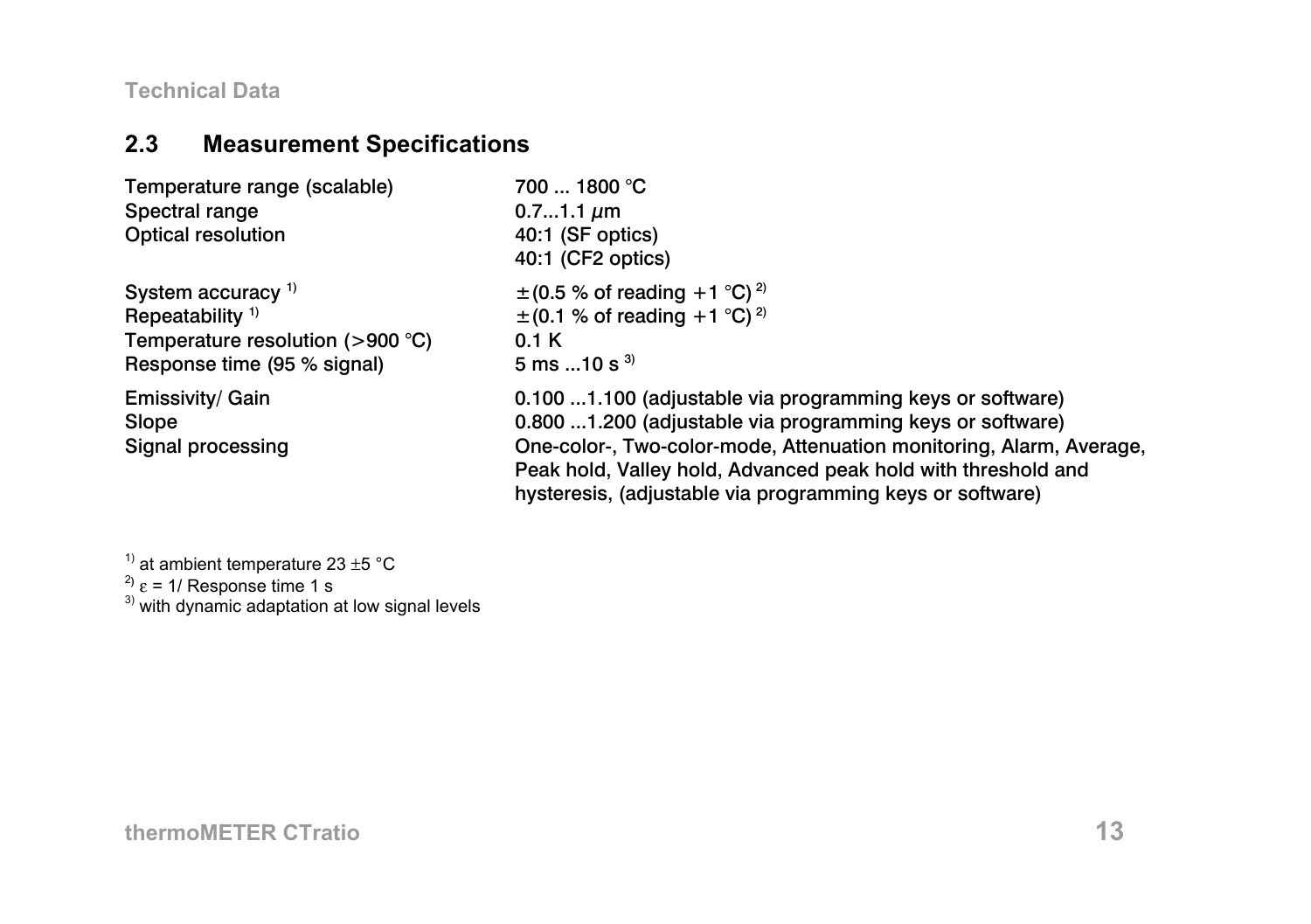#### <span id="page-13-0"></span>**2.4 Optics**

The CTratio is available in two focus versions:

| SF optics:  | 41 mm@ 1524 mm (D:S = 40:1) |
|-------------|-----------------------------|
| CF2 optics: | 7.7 mm@ 305 mm (D:S = 40:1) |

The following optical charts show the diameter of the measuring spot in dependence on the distance between measuring object and sensor. The spot size refers to **95 % of the radiation energy**. The distance is always measured from the front edge of the sensor.



### **Fig. 2.1: SF optics**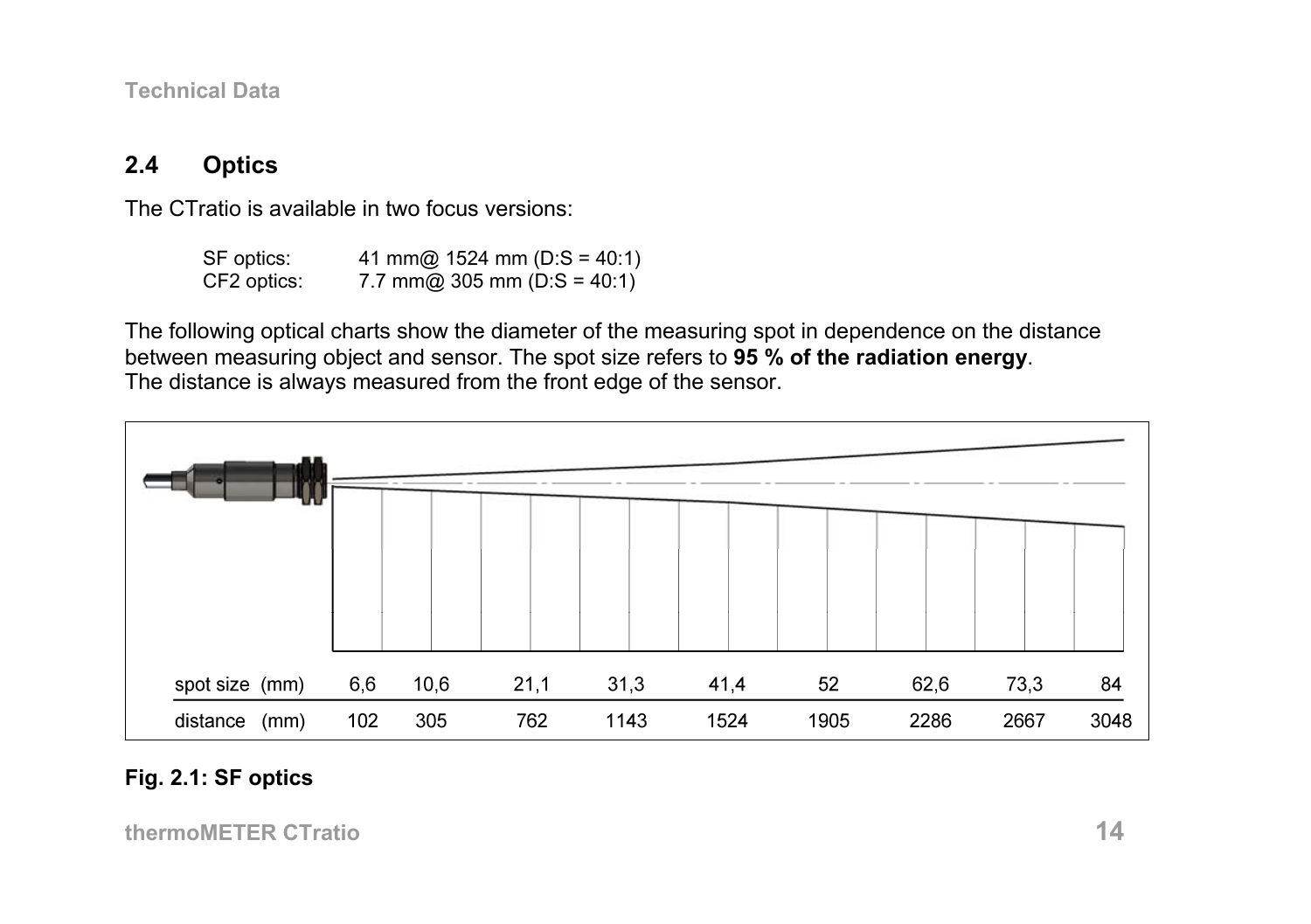

### **Fig. 2.2: CF2 optics**

The D:S ratio is valid for the focus point.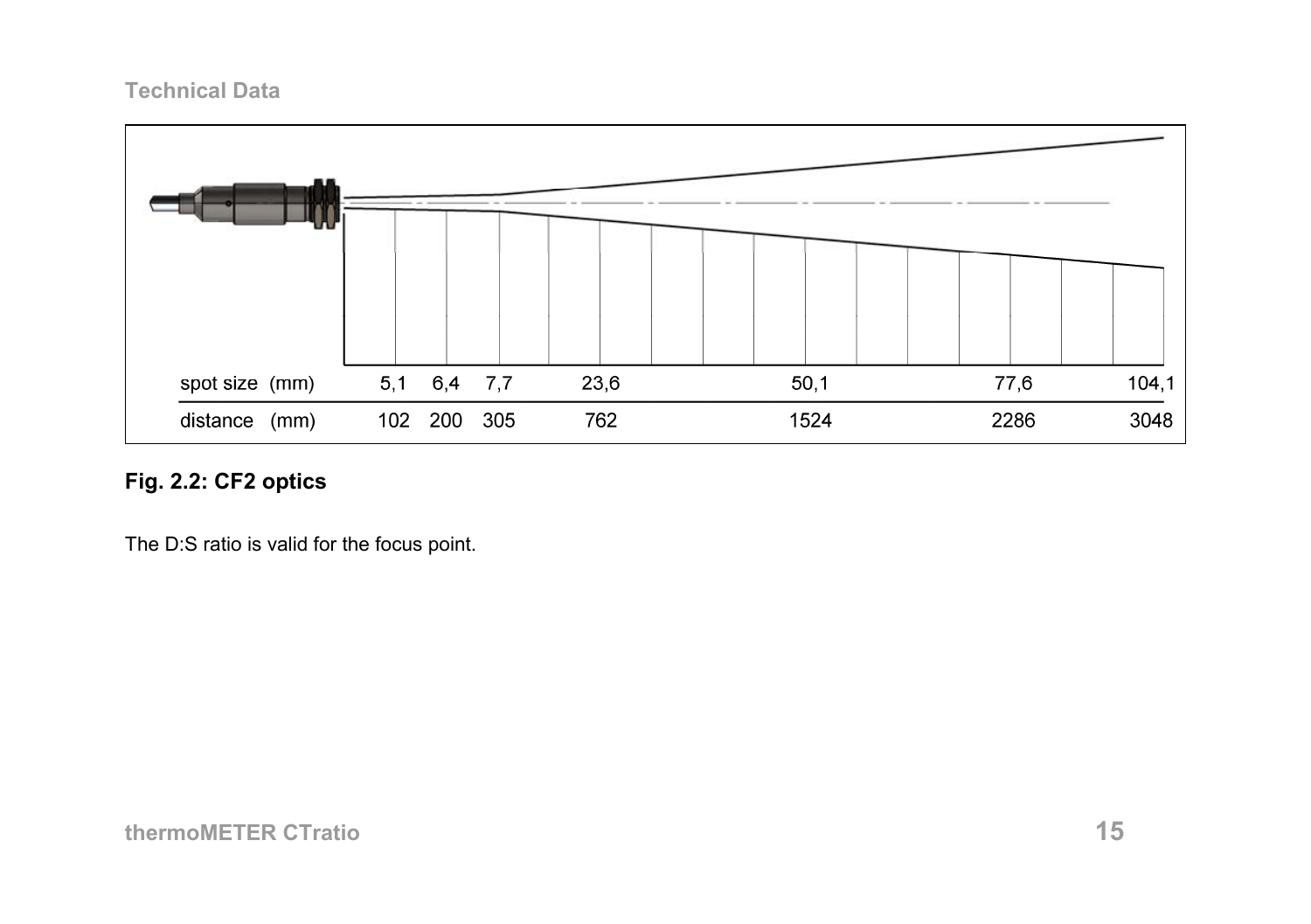<span id="page-15-0"></span>**Tech cal Data ni**

#### **2.5 Sensor Placement [1C Mode]**

The size of the measuring object and the optical resolution of the infrared thermometer determine the maximum distance between sensor and measuring object. In order to prevent measuring errors the object should fill out the field of view of the optics completely. Consequently, the spot should at all times have at least **the same size** like the object or should be **smaller than** that.

### **2.6 Sensor Placement [2C Mode]**

In the 2-color-mode the sensor can be placed under various conditions, like:

- Measurement through holes smaller than the spot size
- Measurement through dust, smoke or steam in the atmosphere
- Measurement of objects smaller than the measurement spot
- Measurement through a dirty lens or dirty sighting window

### **[► The Ratio Principle]**

Please note that the sensor accuracy is not guaranteed for signal reductions of more than 95 %.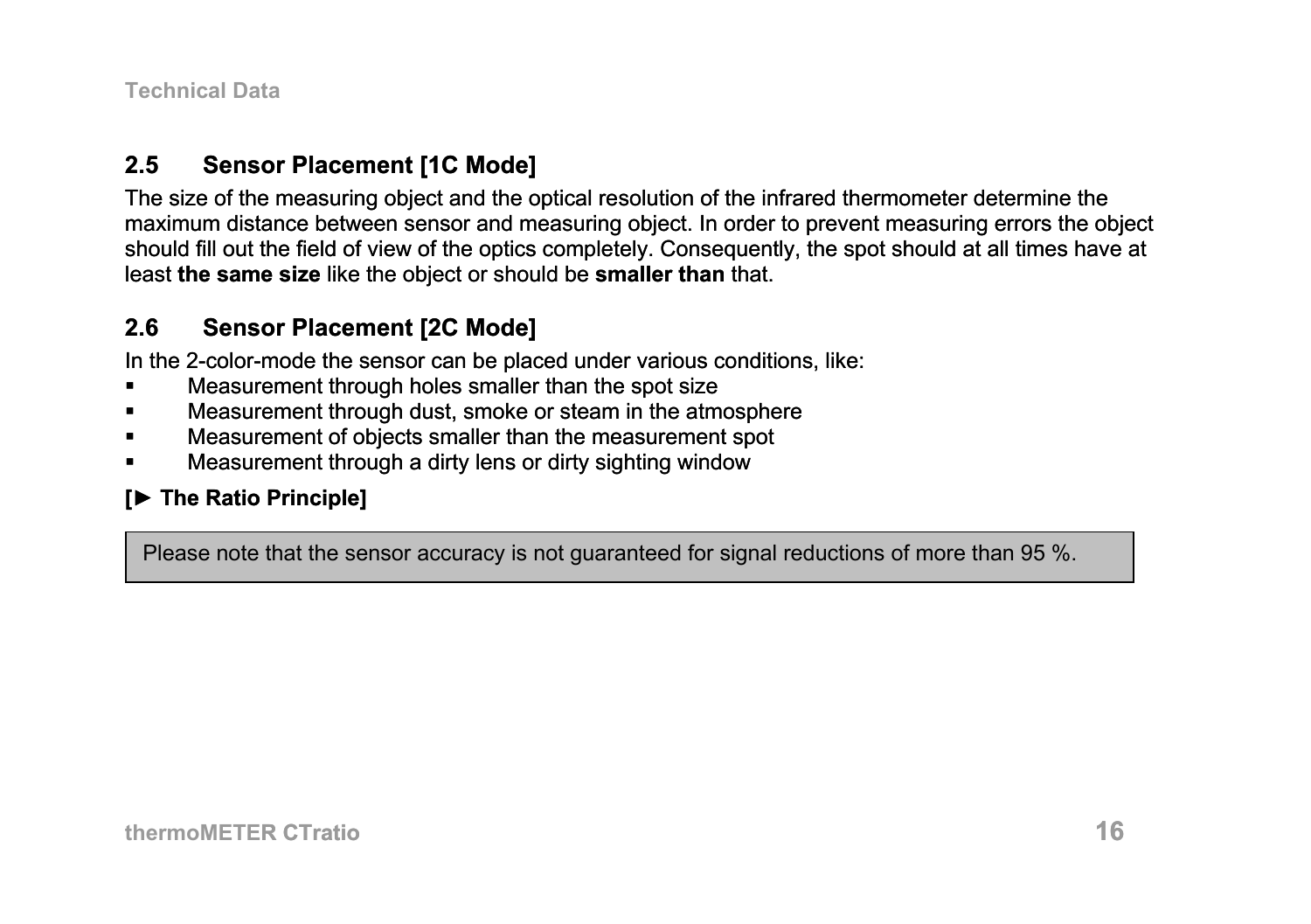<span id="page-16-0"></span>The CTratio sensors are equipped with a metrical M18x1-thread and can be installed either directly via the sensor thread or with help of the hex nuts (2 pieces included in scope of supply) to the mounting bracket available. Various mounting brackets, which make the adjustment of the sensoreasier, can be additionally ordered as accessories.



### **Fig. 3.1: Sensor CTratio**

Please make sure that the minimum bending radius of the fiber optics of **40 mm** will be considered during installation.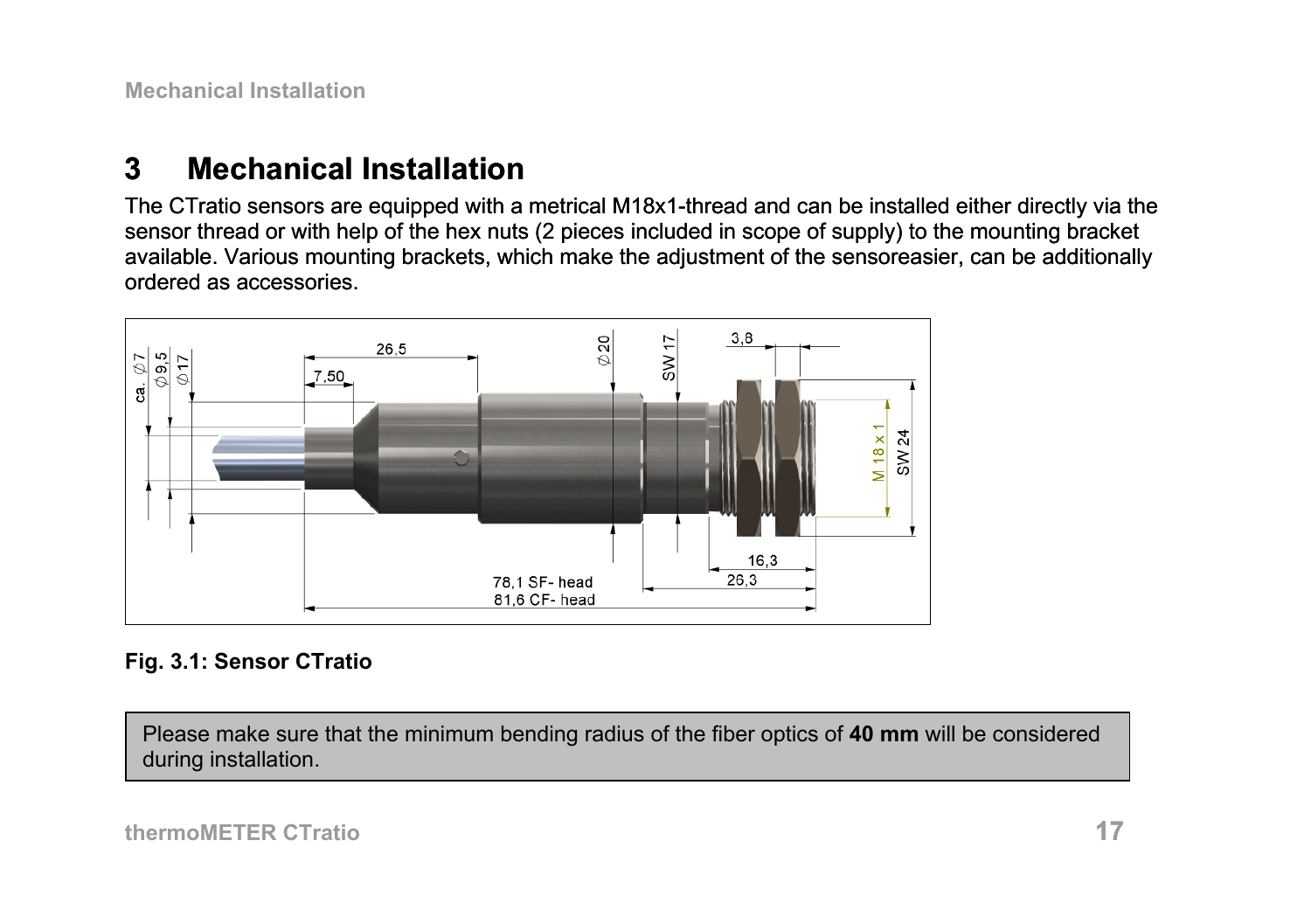

#### **Fig. 3.2: Controller**

The controller is also available with closed cover (display and programming keys with no access from outside) **[TM-COV-CT].** 

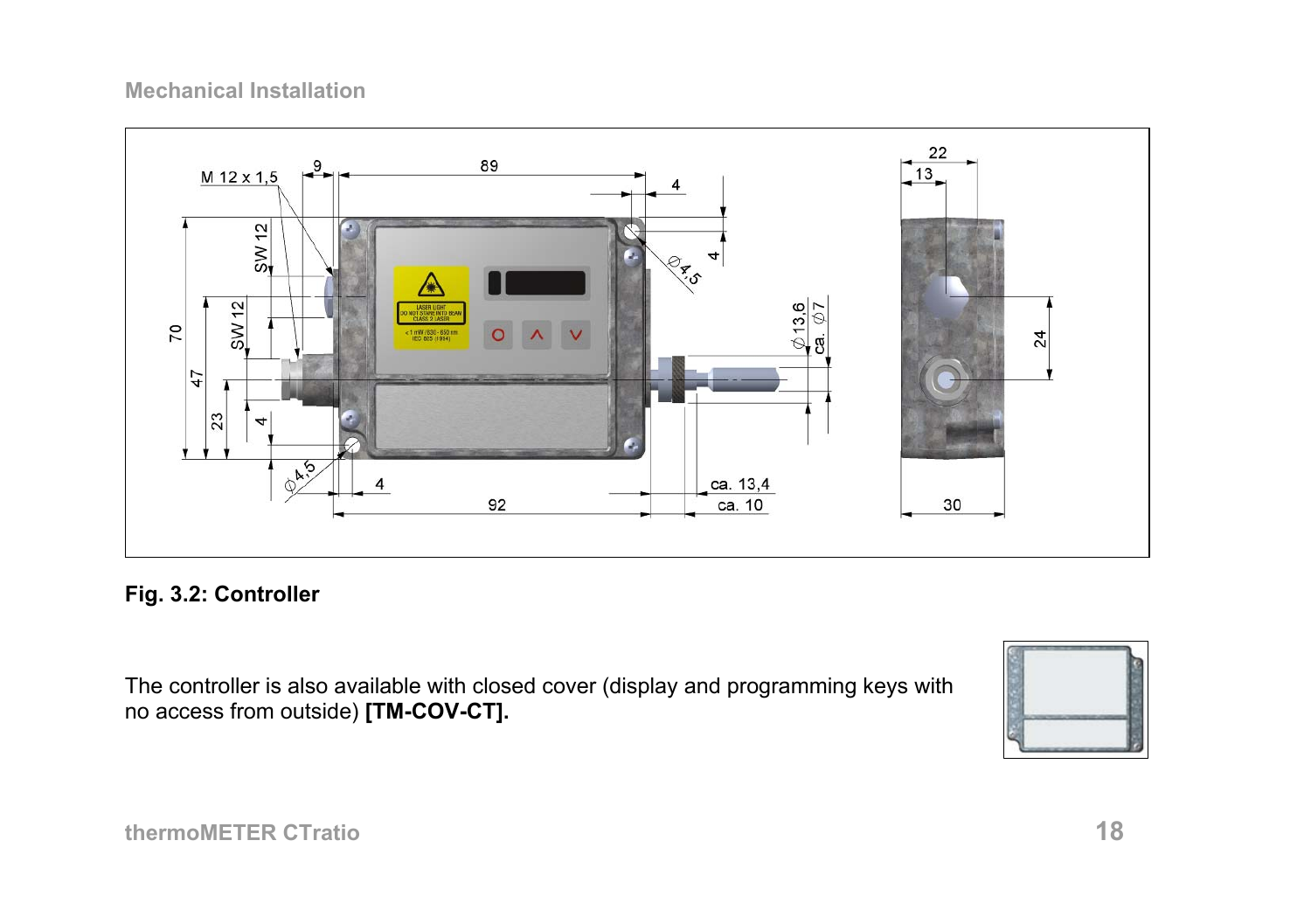### <span id="page-18-0"></span>**3.1 Accessories**





**Fig. 3.3: Mounting bracket, adjustable in one axis [TM-FB-CTR]**



The lens must be kept clean at all times from dust, smoke, fumes and other contaminants in order to avoid reading errors (in the 1-color-mode). These effects can be reduced by using an **air purge collar**. Make sure to use oil-free, technically clean air, only.

The needed amount of air (approx. 2 ... 10 l/ min.) depends on the application and the installation conditions on-site.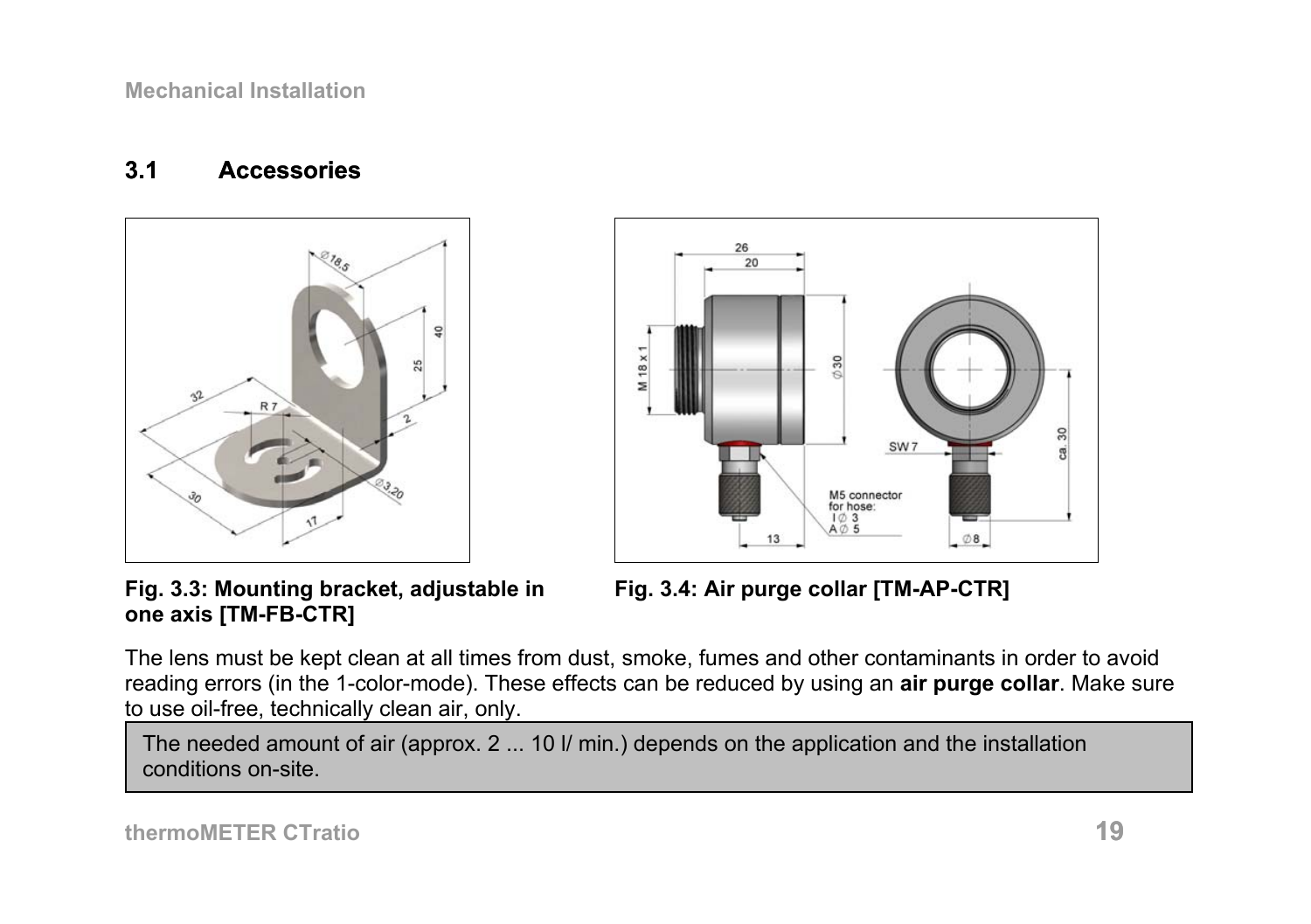### <span id="page-19-0"></span>**3.2 Rail Mount Adapter for Controller**

With the rail mount adapter the CTratio controller can be mounted easily on a DIN rail (TS35) according EN50022.



**Fig. 3.5: [TM-RAIL-CT]**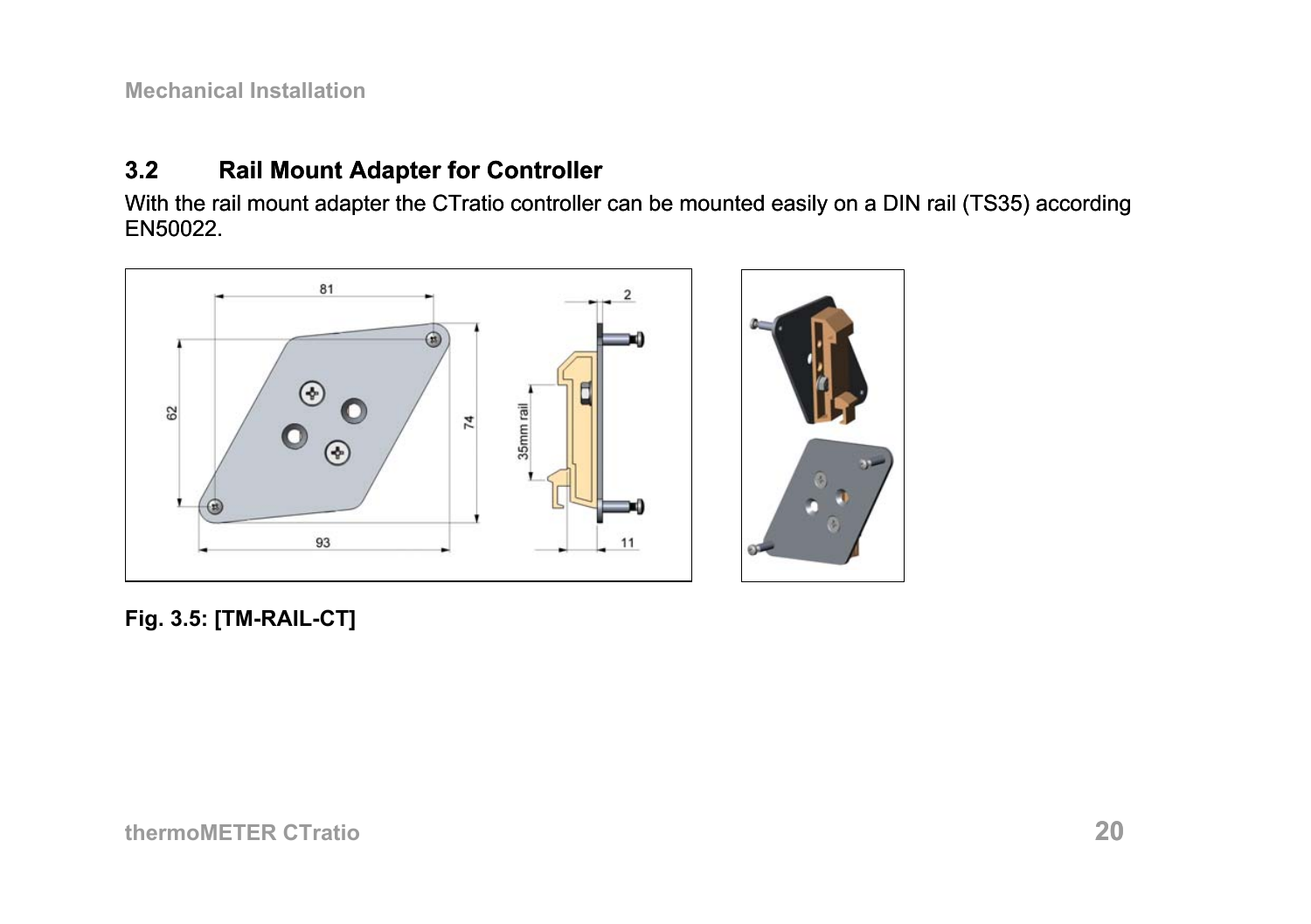### <span id="page-20-0"></span>**3.3 Laser Sighting**

The integrated laser sighting supports the alignment and focusing of the optics. The size of the laser dot is equal to the real measurement spot size at any distance. **If the laser is activated the temperature measurement is not possible!** 

The laser can be activated/ deactivated via the programming keys on the unit or via the software. If the laser is activated a yellow LED will shine (beside temperature display). **[► Electrical Installation/ Operating]** 

**At ambient temperatures > 70 °C on the controller the laser will switch off automatically.** 



**WARNING:** Do not point the laser directly at the eyes of persons or animals! Do not stare into the laser beam. Avoid indirect exposure via reflective surfaces!

**WARNING:** Inside the controller a **High-power laser** is located. The laser light is coupled into the fiber optics. On the outlet at the sensor the laser power is < 1 mW and fulfils laser class 2 according IEC 825 (1994).

Before you open the controller, remove the fiber optical cable from the controller or disassemble the sensor the sensor must be switched off and disconnected from the power supply and USB interface!

**SAFETY SWITCH:** If the fiber optical cable will be removed from the controller, the laser will be switched off automatically. Any manipulation at this safety switch is prohibited.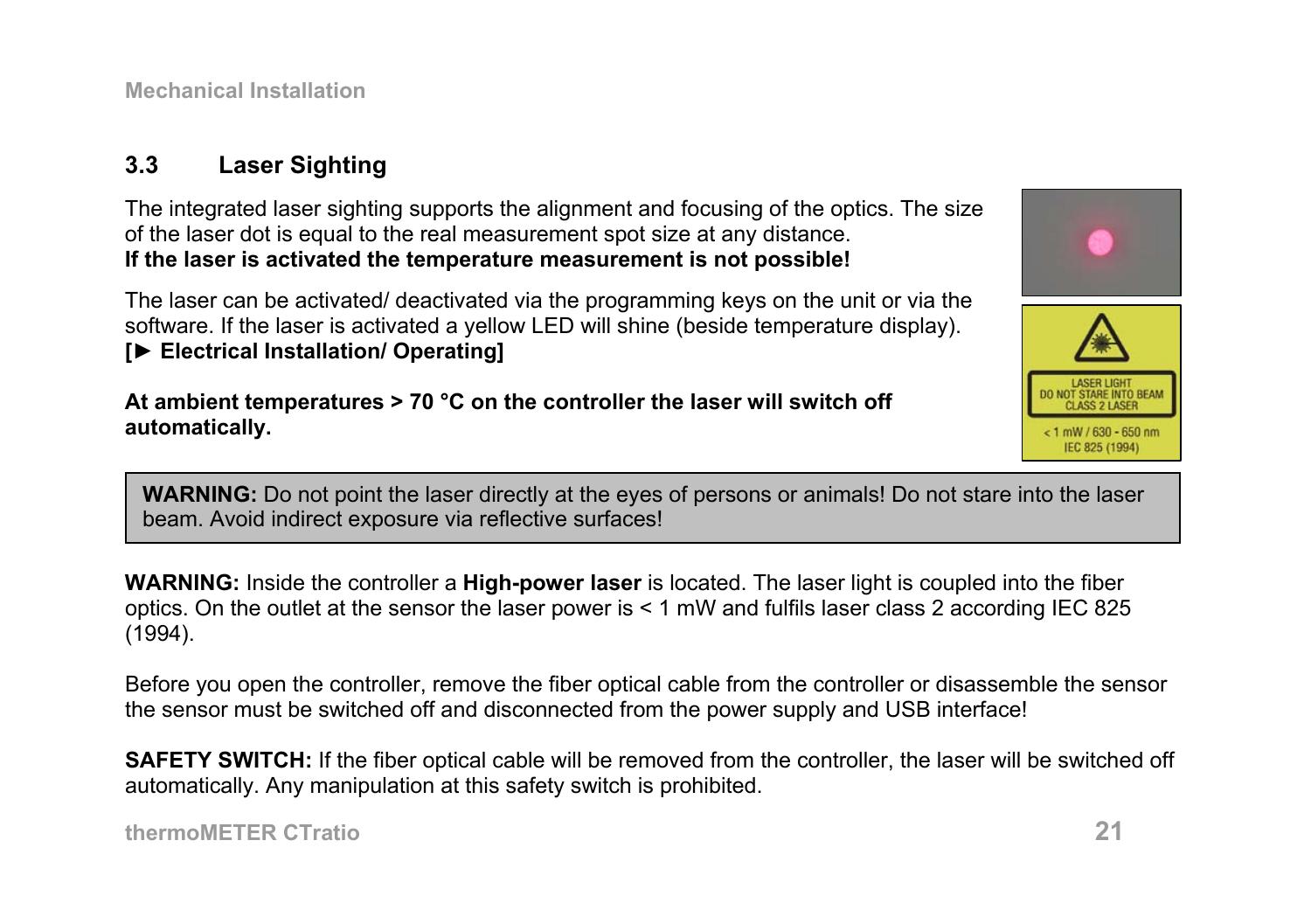# <span id="page-21-0"></span>**4 Electrical Installation**

#### **4.1Cable Connections**

For the electrical installation of the CTratio please open at first the cover of the controller (4 screws). Below the display are the screw terminals for the cable connection.

#### **4.1.1Designation**



| +8 36 VDC        | Power supply                                   |
|------------------|------------------------------------------------|
| GND              | Ground (0V) of power supply                    |
| GND              | Ground (0V) of in- and outputs                 |
| I/O <sub>2</sub> | I/O pin 2 (digital In- /Output)                |
| I/O <sub>1</sub> | I/O pin 1 (digital In-/ Output)                |
| OUT-mV/mA        | Analog output object temperature<br>(mV or mA) |

### **Fig. 4.1: Opened controller with terminal connections**

**CAUTION:** Please do never connect a supply voltage to the analog outputs as this will destroy the output! The CTratio ist not a 2-wire sensor!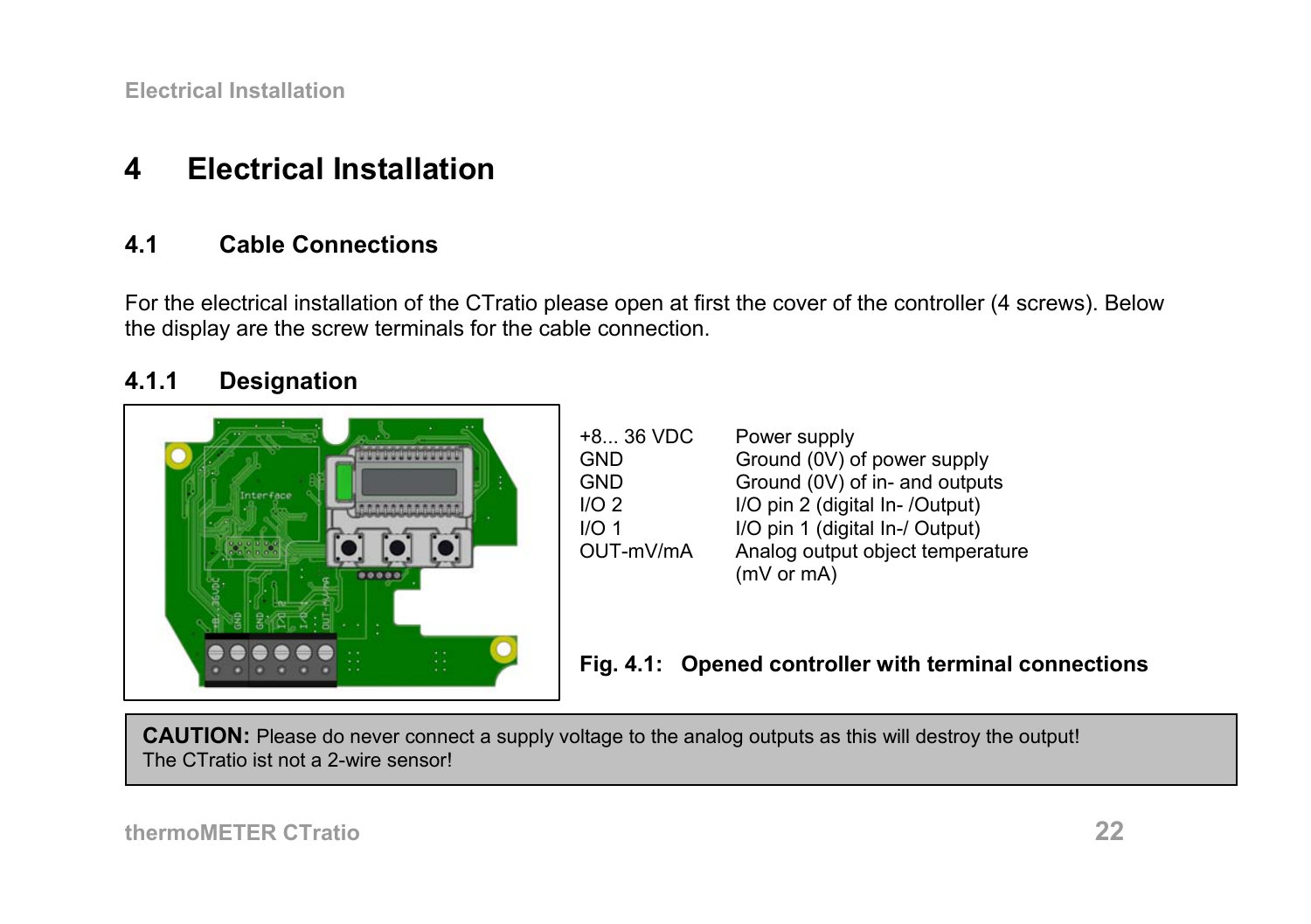### **4.1.2 Power Supply**

Please use a power supply unit with an output voltage of 8–36 VDC which can supply 200 mA.

### **4.1.3 Cable Assembling**

The cable gland M12x1,5 allows the use of cables with a diameter of 3 to 5 mm.

Remove the isolation from the cable (40 mm power supply, 50 mm signal outputs, 60 mm functional inputs). Cut the shield down to approximately 5 mm and spread the strands out. Extract about 4 mm of the wire isolation and tin the wire ends.

Place the pressing screw, the rubber washer and the metal washers of the cable gland one after the other onto the prepared cable end. Spread the strands and fix the shield between two of the metal washers. Insert the cable into the cable gland until the limit stop. Screw the cap tight.

Every single wire may be connected to the according screw clamps according to their colors.

<span id="page-22-0"></span>

Use shielded cables only. The sensor shield has to be grounded.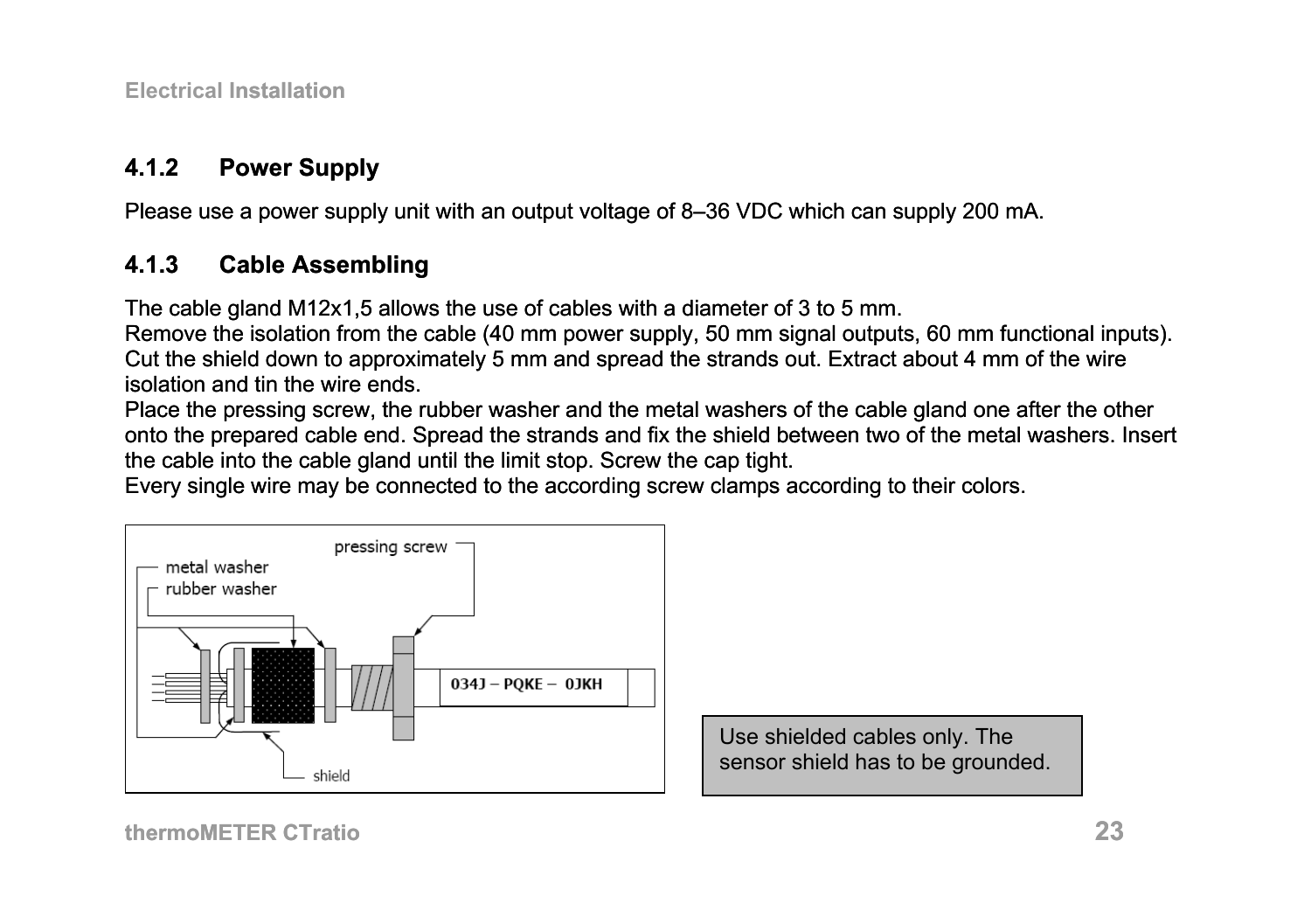#### <span id="page-23-0"></span>**4.2 Ground Connection**

At the bottom side of the mainboard PCB you will find a connector (jumper) which has been placed from factory side as shown in the picture [**left** and **middle pin** connected]. In this position the ground connections (GND power supply/ outputs) are connected with the ground of the controller housing. To avoid ground loops and related signal interferences in industrial environments it might be necessary to interrupt this connection. To do this please put the jumper in the other position [**middle** and **right pin**  connected].

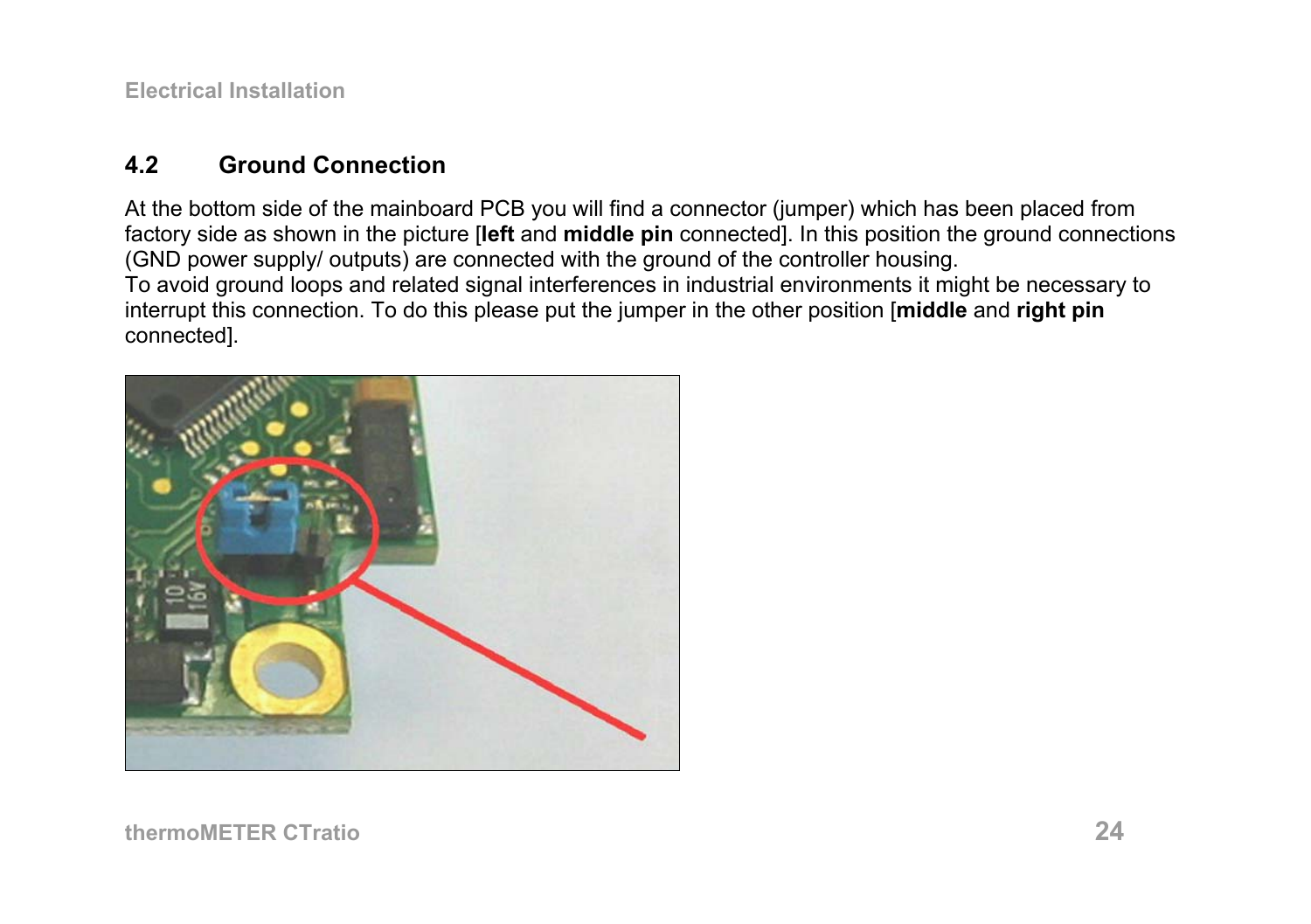**Elec l Installationtrica**

#### **4.3 Outputs and Inputs**

#### **4.3.1 Analog Output**

<span id="page-24-0"></span>

| <b>Electrical Installation</b>            |                                                                                                                                   |                                                                                                                                                          |
|-------------------------------------------|-----------------------------------------------------------------------------------------------------------------------------------|----------------------------------------------------------------------------------------------------------------------------------------------------------|
| 4.3                                       | <b>Outputs and Inputs</b>                                                                                                         |                                                                                                                                                          |
| 4.3.1                                     | <b>Analog Output</b>                                                                                                              | The CTratio has an analog output and two digital I/O pins (programmable as in- or output).                                                               |
|                                           |                                                                                                                                   | The selection of the signal on output channel 1 can be done via the programming keys $[\triangleright]$ Operating].                                      |
| $0-5V$<br>$0-10V$<br>$0-20$ mA<br>4-20 mA | The following output signals can be selected:                                                                                     | <b>CAUTION:</b> Please do never connect a supply voltar<br>to the analog outputs as this will destroy the output.<br>The CTratio is not a 2-wire sensor! |
| T2C<br><b>T1C</b><br>Attenuation          | The following signal sources can be selected for output channel 1:<br>2C temperature<br>1C temperature<br>Signal attenuation in % |                                                                                                                                                          |
|                                           |                                                                                                                                   |                                                                                                                                                          |
| thermoMETER CTratio                       |                                                                                                                                   | 25                                                                                                                                                       |

| T 2C        | 2C temperature          |
|-------------|-------------------------|
| T 1C        | 1C temperature          |
| Attenuation | Signal attenuation in % |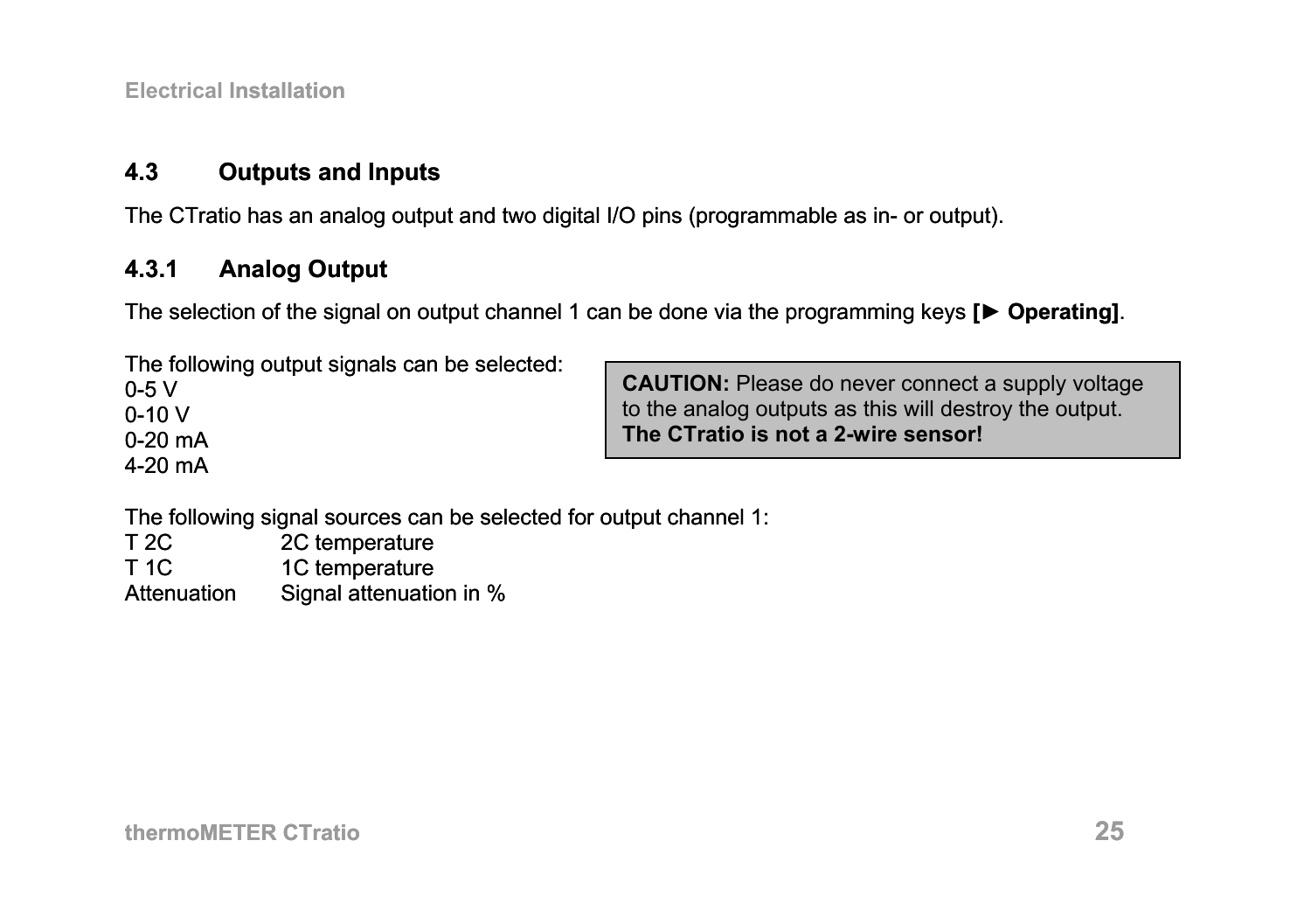### <span id="page-25-0"></span>**4.3.2 Digital I/O pins**

The CTratio has two digital pins which can be programmed as in- or outputs using the CompactConnect software. The following options are available:

| <b>Function</b>          |              | I/O pin acts as | <b>Description</b>                                                                     |
|--------------------------|--------------|-----------------|----------------------------------------------------------------------------------------|
| Digital Alarm            |              | output          | Open collector output/ definition as HIGH- or LOW alarm via                            |
|                          |              |                 | norm. open/ norm. close options in software dialog.                                    |
| Valid LO                 |              | input           | The output follows the object temperature as long as there is                          |
|                          |              |                 | a Low level at the I/O pin. After discontinuation of the Low level                     |
|                          |              |                 | the last value will be held.                                                           |
| Valid HI                 |              | input           | The output follows the object temperature as long as there is a                        |
|                          |              |                 | High level at the I/O pin. After discontinuation of the High level                     |
|                          |              |                 | the last value will be held.                                                           |
| Hold $\sqrt{ }$          |              | input           | The last value will be held if there is a signal with a rising edge<br>on the I/O pin. |
| Hold $\overline{\wedge}$ |              | input           | The last value will be held if there is a signal with a falling edge                   |
|                          |              |                 | on the I/O pin                                                                         |
| High-Pegel:              | $\geq$ 0.8 V |                 |                                                                                        |
| Low-Pegel:               | $\leq$ 0.8 V |                 |                                                                                        |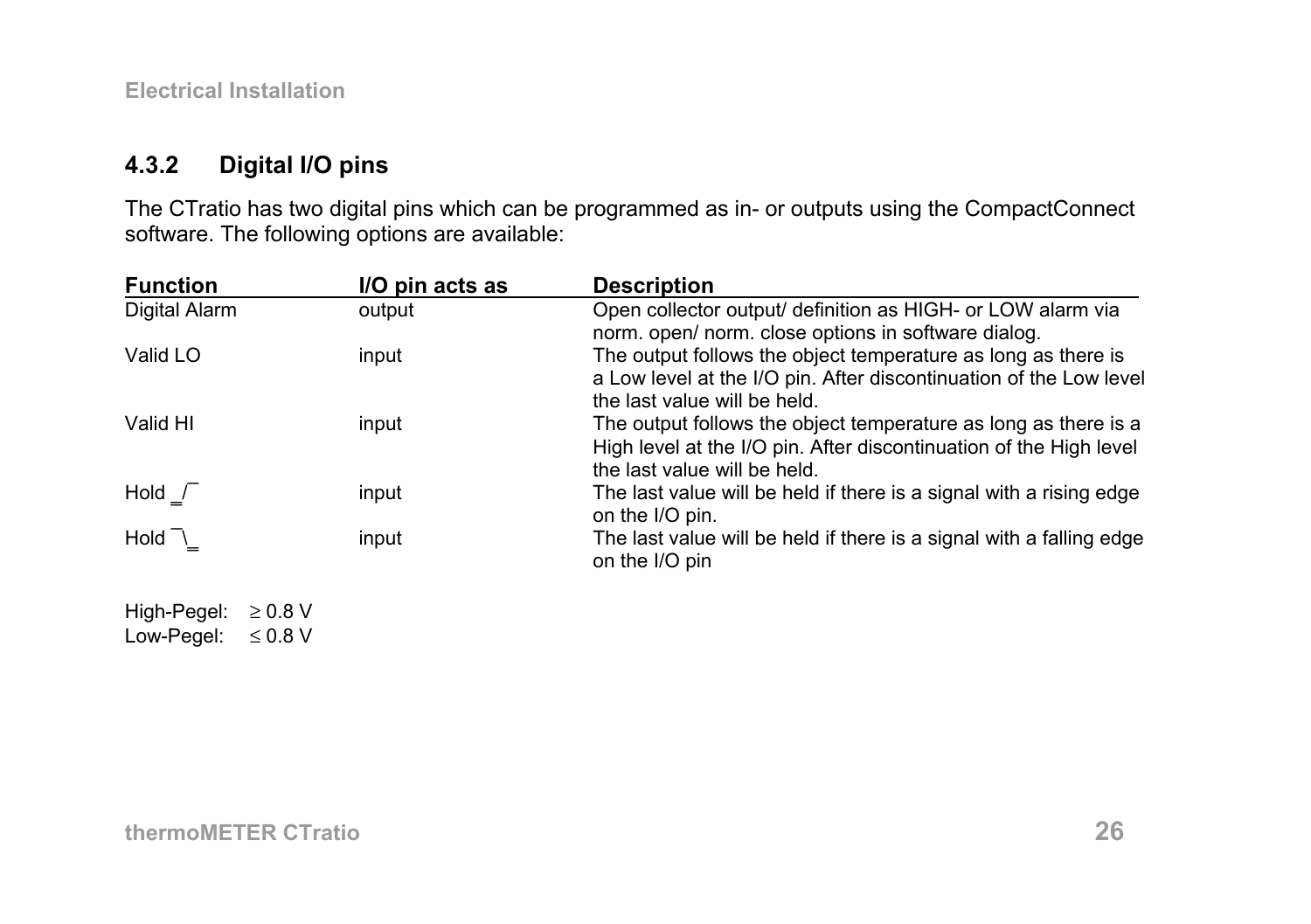#### <span id="page-26-0"></span>**4.3.3 Digital Interfaces**

CTratio sensors can be optionally equipped with an USB-, RS232-, RS485-, CAN Bus-, Profibus DP- or Ethernet-interface. If you want to install an interface, plug the interface board into the place provided, which is located beside the display. In the correct position the holes of the interface match with the thread holes of the controller. Now press the board down to connect it and use both M3x5 screws for fixing it. Plug the preassembled interface cable with the terminal block into the male connector of the interface board.



The Ethernet interface requires at minimum 12 V supply voltage.

If the USB interface is used the sensor is powered by the computer. If you use the laser and/ or display backlight we recommend an additional power supply.

Please pay attention to the notes on the according interface manuals.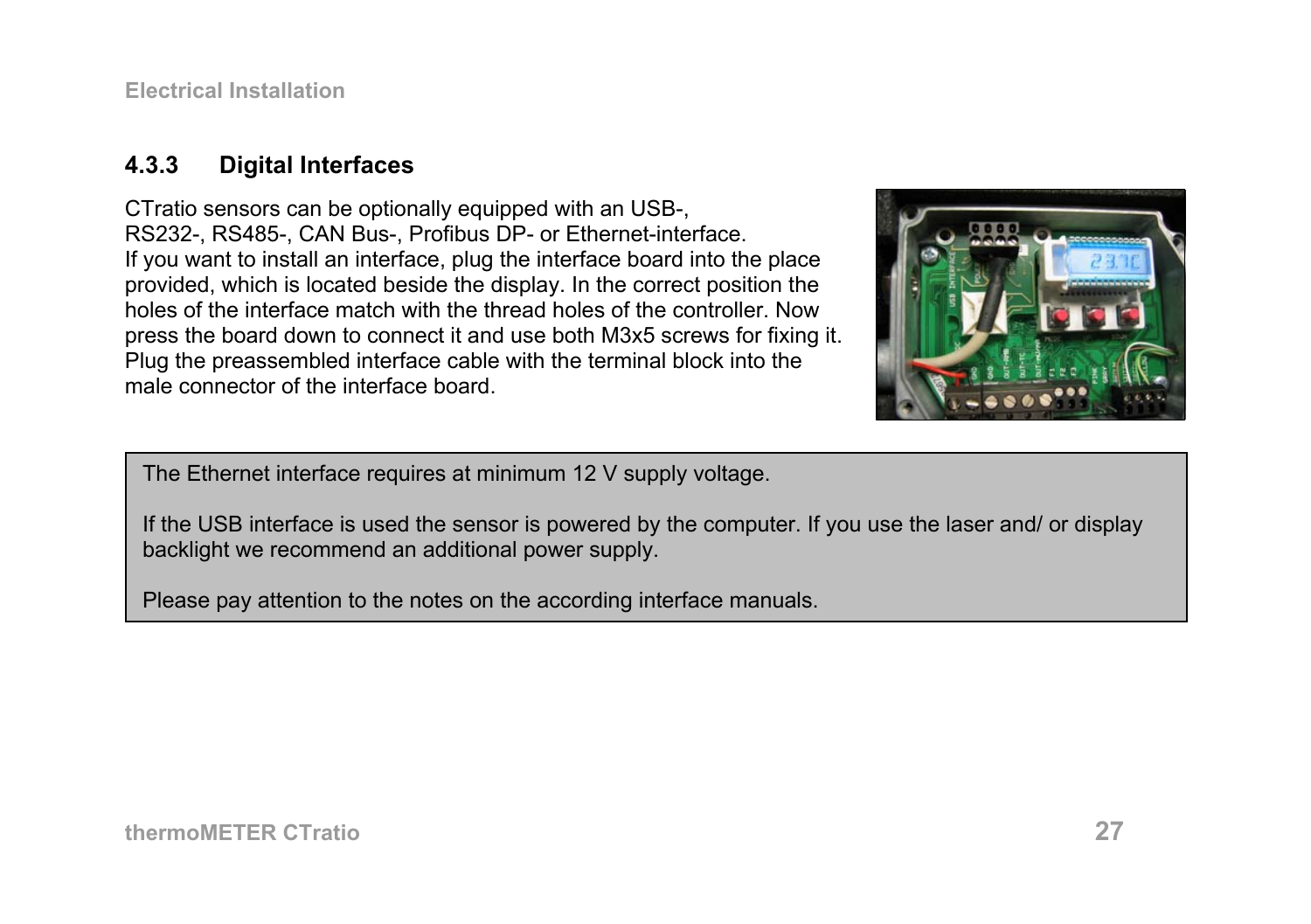#### <span id="page-27-0"></span>**4.3.4 Relay Outputs**

The CTratio can be optionally equipped with a relay output **[TM-RI-CT]**.<br>The relay board will be installed the same way as the digital interfaces. A simultaneous installation of a<br>digital interface and the relay outputs is

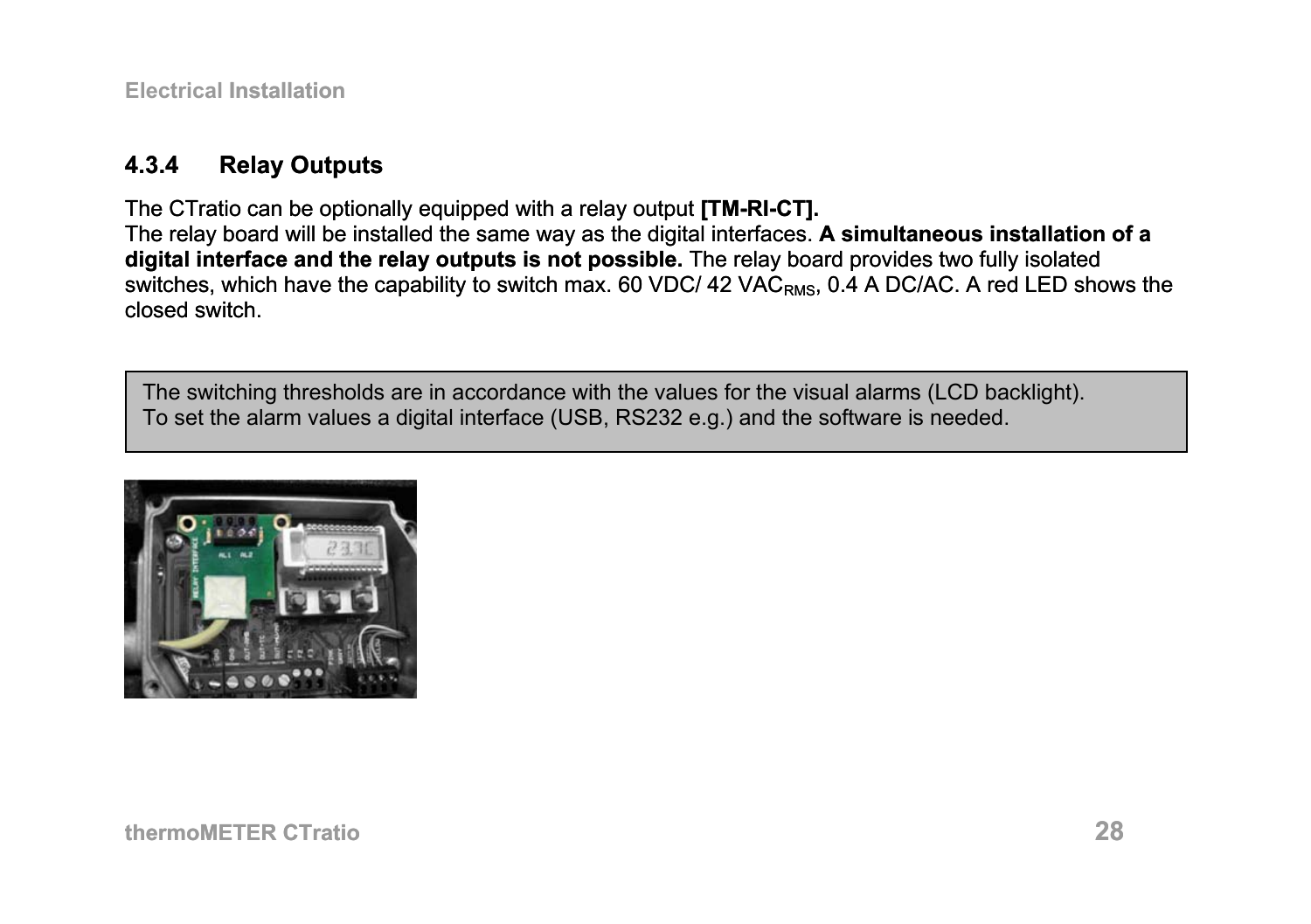#### <span id="page-28-0"></span>**4.4 Alarms**

The CTratio has the following Alarm features: All alarms have a fixed **hysteresis** of **2 K**.

#### **4.4.1Visual Alarms**

These alarms will cause a change of the color of the LCD display and will also change the status of the optional relays interface.

#### **4.4.2Digital Alarm 1 and 2**

Both of the I/O pins can be programmed as alarm output. In this case the pin acts as an open collector output (24 V/ 1A).

The following signal sources can be selected:

T 2C/ T 1C/ Attenuation/ TBox/ TProcess (Temperature signal which has been selected for the analog output)

For a setup of the alarm values, selection of the signal sources and definition as high or low alarm (via change of normally open/ closed) a digital interface (e.g. USB, RS232) including the software CompactConnect is needed.



**Fig. 4.2: Different wirings of the open collector output**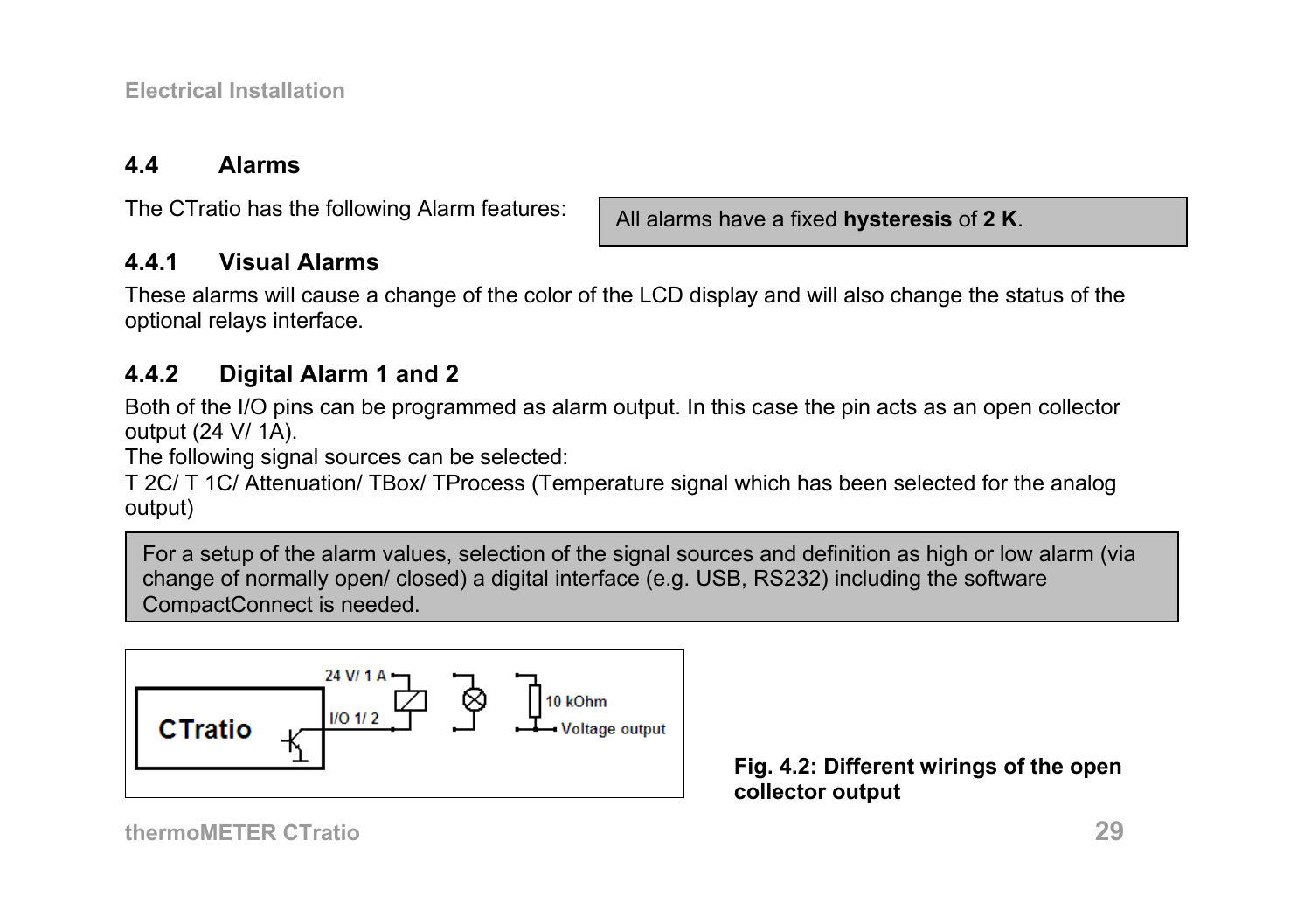# <span id="page-29-0"></span>**5 Operating**

After power up the unit the sensor starts an initializing routine for some seconds. During this time the display will show **INIT**. After this procedure the object temperature is shown in the display. The display backlight color changes according to the alarm settings **[► Alarms/ Visual Alarms].** 

#### **5.1Sensor Setup**

The programming keys Mode, Up and Down enable the user to set the sensor on-site. The current measuring value or the chosen feature is displayed. With Mode the operator obtains the chosen feature, with Up and Down the functional parameters can be selected  $-$  a change of parameters will have immediate effect. If no key is pressed for more than 10 seconds the display automatically shows the calculated object temperature (according to the signal processing).



#### **Factory Default Setting**

To set the CTratio back to the factory default settings, please press at first the **Down**-key and then the **Mode**-key and keep both pressed for approx. 3 seconds. The display will show RESET for confirmation.

**thermode and Valley hold** cannot be selected simultaneously.  $\begin{bmatrix} 30 \end{bmatrix}$ Pressing the Mode button again recalls the last called function on the display. The signal processing features **Peak**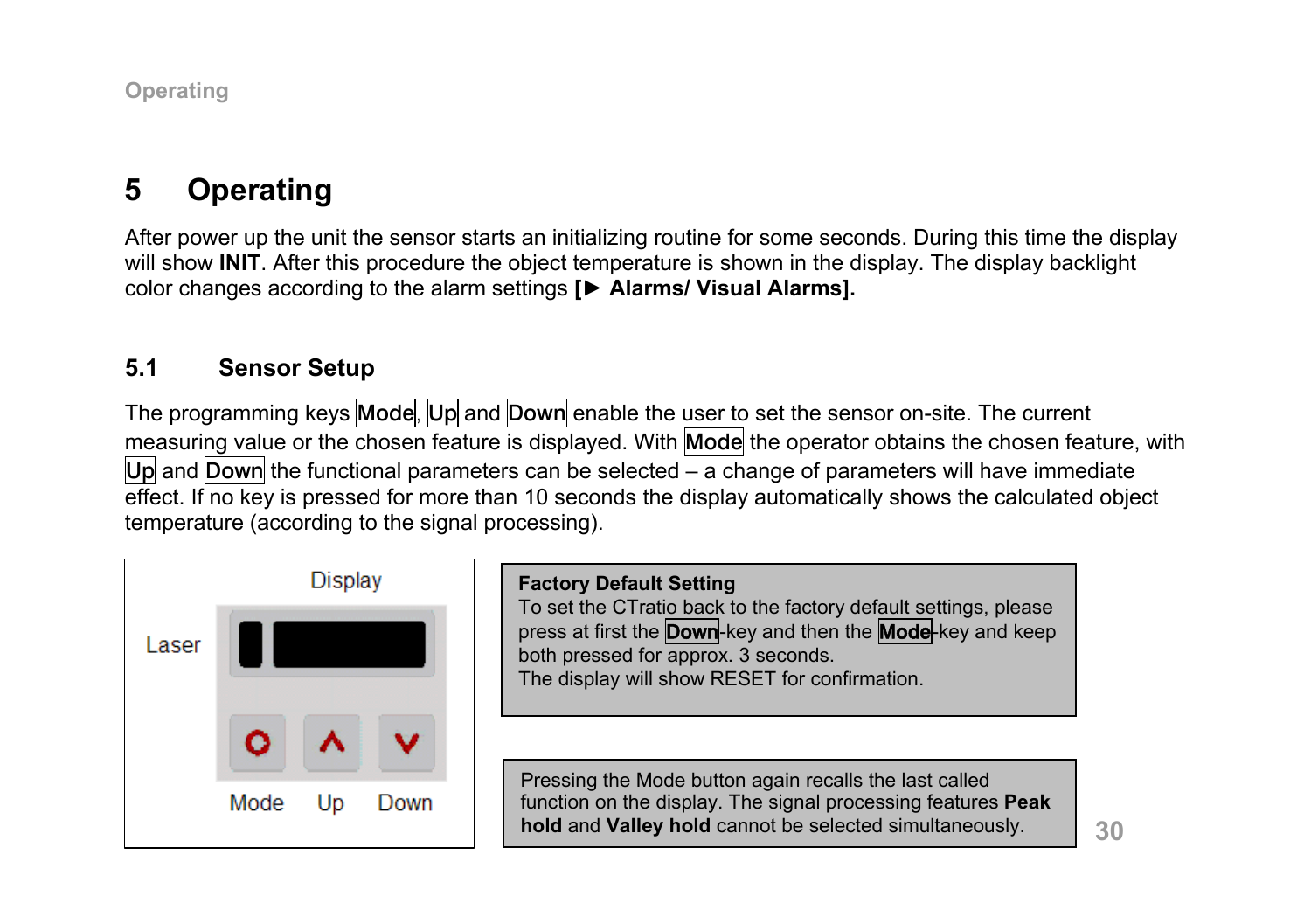| <b>Display</b>   | Mode [Sample]                                           | <b>Adjustment Range</b>                                           |
|------------------|---------------------------------------------------------|-------------------------------------------------------------------|
| S ON             | Laser Sighting [On]                                     | <b>ON/ OFF</b>                                                    |
| 700.0            | Current 2C temperature [700.0 °C]                       | fixed                                                             |
| 600.0            | Current 1C temperature [600.0 °C]                       | fixed                                                             |
| 65.0 %           | Current attenuation [65.0 %]                            | fixed                                                             |
| 23.3 CB          | Box temperature [23.3 °C]                               | fixed                                                             |
| $\Box$ MV5       | Signal output channel 1 [0-5 V]                         | $\Box$ 0-20 = 0-20 mA/ $\Box$ 4-20 = 4-20 mA/ $\Box$ MV5 = 0-5 V/ |
|                  |                                                         | $\Box$ MV10 = 0-10 V                                              |
| R 1.000          | Slope [1.000]                                           | 0.8001.200                                                        |
| E 0.970          | Emissivity [0.970]                                      | 0.0501.000                                                        |
| D 95.0           | Max. attenuation [95.0 %]                               | -50.0  99.C260                                                    |
| MD <sub>2C</sub> | Main display (on electronic box) [2C temperature value] | $2C = 2C$ temperature/ $1C = 1C$ temperature/                     |
|                  |                                                         | $AT =$ attenuation                                                |
| $A$ 0.2          | Signal output Average [0.2 s]                           | A---- = inactive/ 0.1  999.9 s                                    |
| <b>P----</b>     | Signal output Peak hold [inactive]                      | $P$ ---- = inactive/ 0.1  999.9 s/ P oo oo oo oo = infinite       |
| <b>V----</b>     | Signal output Valley hold [inactive]                    | $V$ ---- = inactive/ 0.1  999.9 s/ V oo oo oo oo = infinite       |
| u 700.0          | Lower limit temperature range [700 °C]                  | depending on model                                                |
| 1500<br>In.      | Upper limit temperature range [1500 °C]                 | depending on model                                                |
| 0.00             | Lower limit signal output [0 V]                         | according to the range of the selected output signal              |
| 5.00             | Upper limit signal output [5 V]                         | according to the range of the selected output signal              |
| ⊍ ℃              | Temperature unit [°C]                                   | °C/ °F                                                            |
| M 01             | Multidrop adress [1] (only with RS485 interface)        | 0132                                                              |
| B 115            | Baud rate in kBaud [115]                                | 9.6/ 19.2/ 38.4/ 57.6/ 115.2 kBaud                                |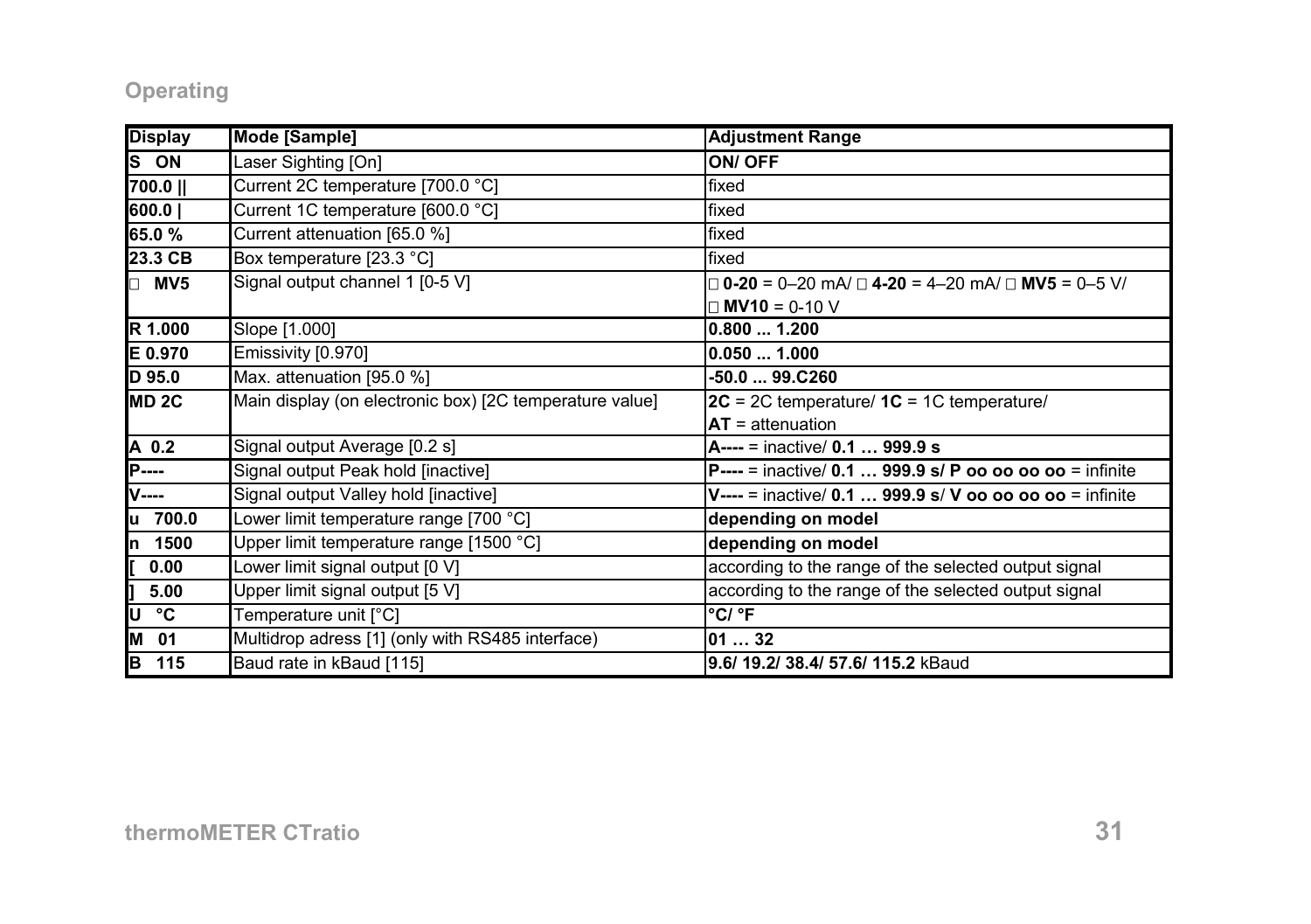- S ON Activating (ON) and Deactivating (OFF) of the integrated Sighting Laser By pressing Up or Down the laser will be switched on or off. If the laser is activated a measurement cannot be done.
- $\Box$  MV5 Selection of the Output signal. By pressing Up or Down the different output signals can be selected [**► Outputs and Inputs].**
- R 1.000Setup of Slope. Pressing Up increases the value, Down decreases the value (also valid for all further functions). The slope is the quotient of the emissivities of both of the overlapping wavelengths and therewith the deciding parameter for measurements in 2-color mode.

#### **[► Characteristic Slope Values]**

- E 0.970 Setup of Emissivity. The emissivity is a material constant factor to describe the ability of the body to emit infrared energy. The emissivity only affects measurements in the 1-color mode. **[► Emissivity]**
- 

D 95.0 Setup of the allowed Attenuation. The temperature measurement will stop if the attenuation exceeds this limit **[► Attenuation].**

- MD 2CSetup of the Main display on the controller. By pressing Up or Down you can select if the 2C temperature, 1C temperature or attenuation should be displayed (independent from the selected output signal).
- A 0.2 Setup of Average time. If the value is set to **0.0** the display will show --- (function deactivated). In this mode an arithmetic algorithm will be performed to smoothen the signal. The set time is the time constant. This function can be combined with all other post processing functions.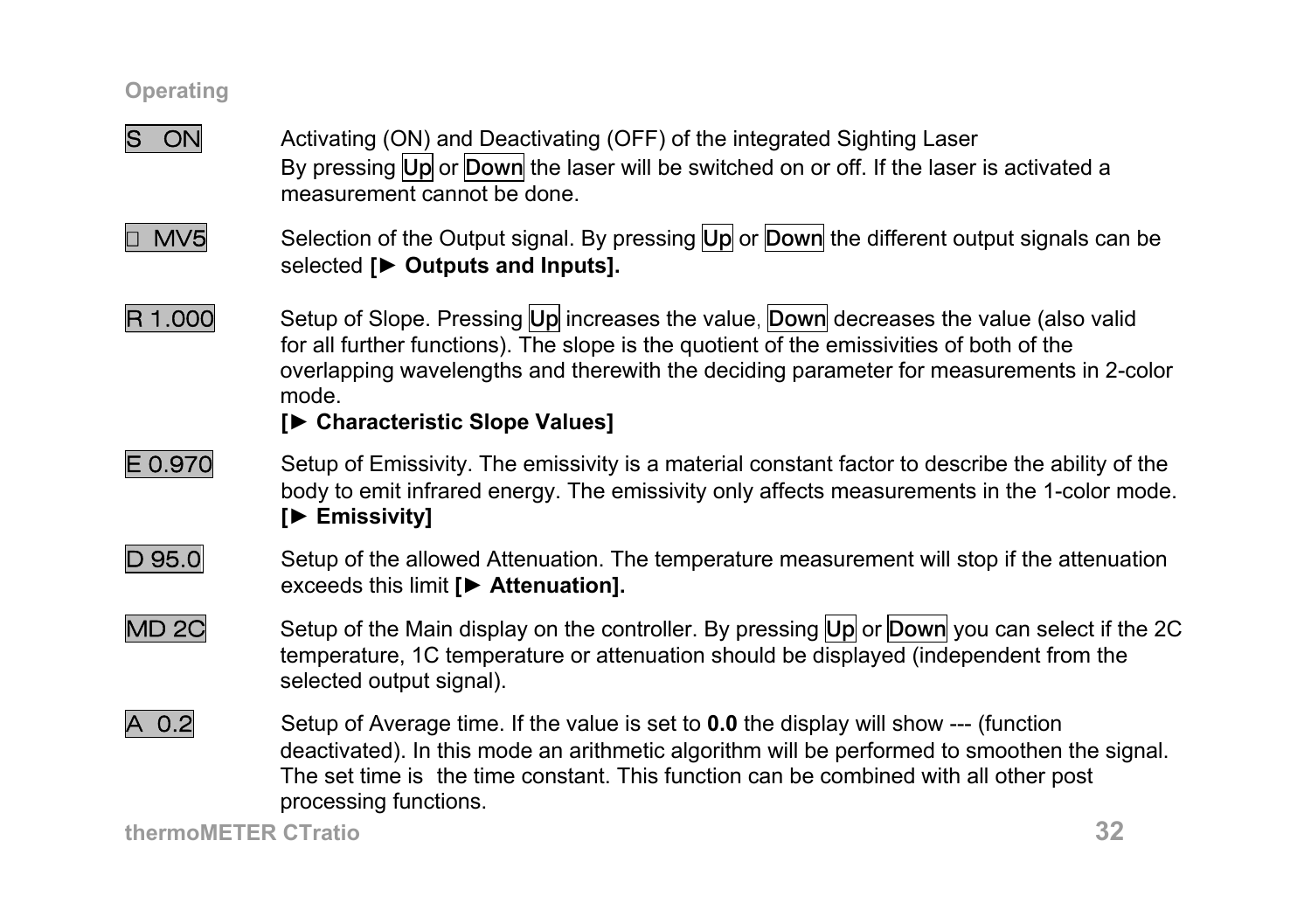|                  | Setup of Peak hold. If the value is set to 0.0 the display will show --- (function deactivated).<br>In this mode the sensor is waiting for descending signals. If the signal descends the<br>algorithm maintains the previous signal peak for the specified time.<br>After the hold time the signal will drop down to the second highest value or will descend by<br>1/8 of the difference between the previous peak and the minimum value during the hold time.<br>This value will be held again for the specified time. After this the signal will drop down with<br>slow time constant and will follow the current object temperature. |
|------------------|-------------------------------------------------------------------------------------------------------------------------------------------------------------------------------------------------------------------------------------------------------------------------------------------------------------------------------------------------------------------------------------------------------------------------------------------------------------------------------------------------------------------------------------------------------------------------------------------------------------------------------------------|
| V----<br>u 700.0 | Setup of Valley hold. If the value is set to 0.0 the display will show --- (function deactivated).<br>In this mode the sensor waits for ascending signals. The definition of the algorithm is<br>according to the peak hold algorithm (inverted).<br>Setup of the Lower limit of temperature range. The minimum difference between lower                                                                                                                                                                                                                                                                                                  |
|                  | and upper limit is 20 K. If you set the lower limit to a value $\geq$ upper limit the upper limit will be<br>adjusted to [lower limit + 20 K] automatically.                                                                                                                                                                                                                                                                                                                                                                                                                                                                              |
| 1800             | Setup of the Upper limit of the temperature range. The minimum difference between upper<br>and lower limit is 20 K. The upper limit can only be set to a value = lower limit + 20 K.                                                                                                                                                                                                                                                                                                                                                                                                                                                      |
| 0.00<br>certain  | Setup of the Lower limit of the signal output. This setting allows an assignment of a<br>signal output level to the lower limit of the temperature range. The adjustment range<br>corresponds to the selected output mode (e.g. 0-5 V).                                                                                                                                                                                                                                                                                                                                                                                                   |
| 5.00             | Setup of the Upper limit of the signal output. This setting allows an assignment of a<br>certain signal output level to the upper limit of the temperature range. The adjustment range<br>corresponds to the selected output mode (e.g. $0-5$ V).                                                                                                                                                                                                                                                                                                                                                                                         |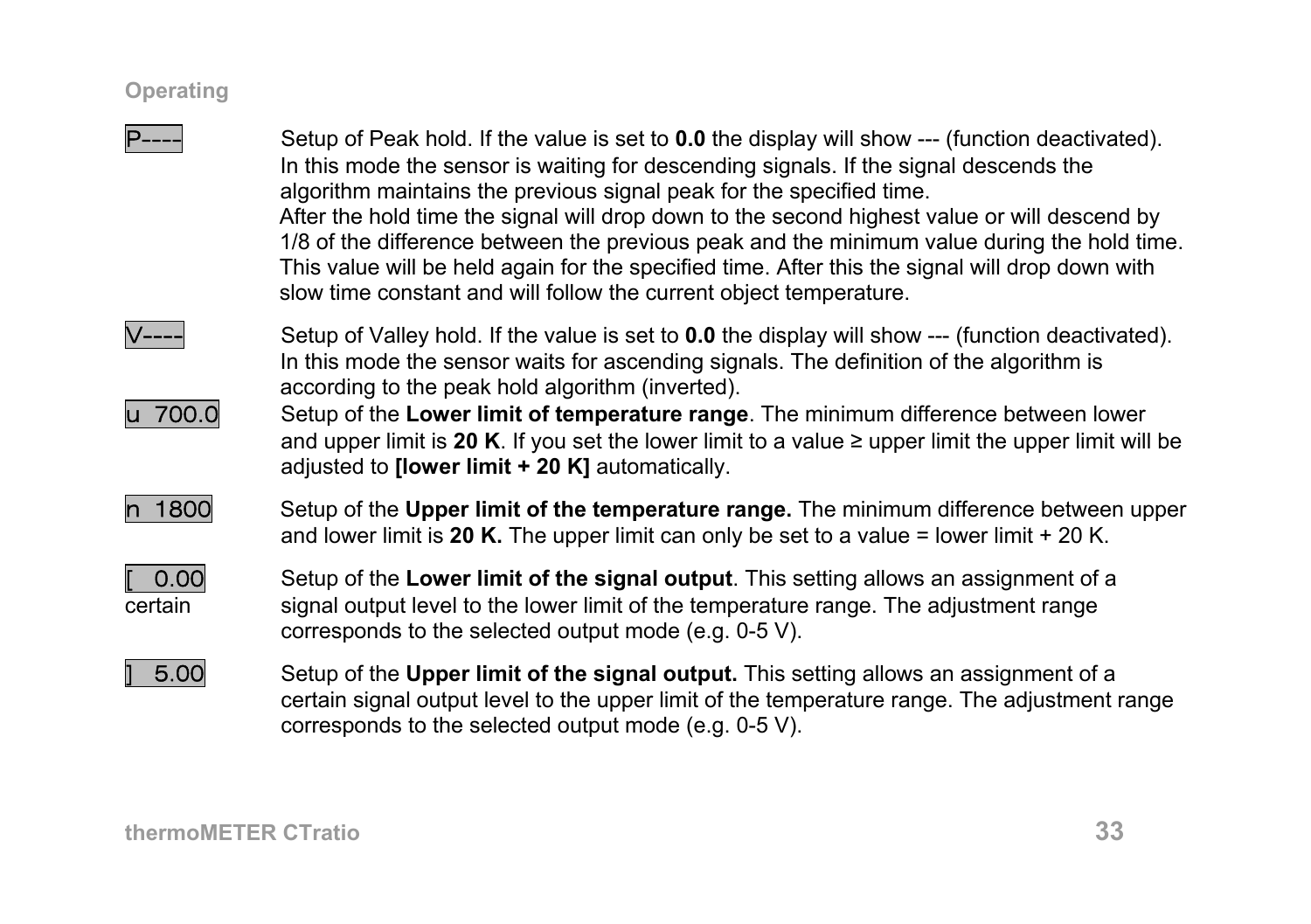Signal graph with P----



 $-$  TProcess with Peak Hold (Hold time = 1 s)

▬ TActual without post processing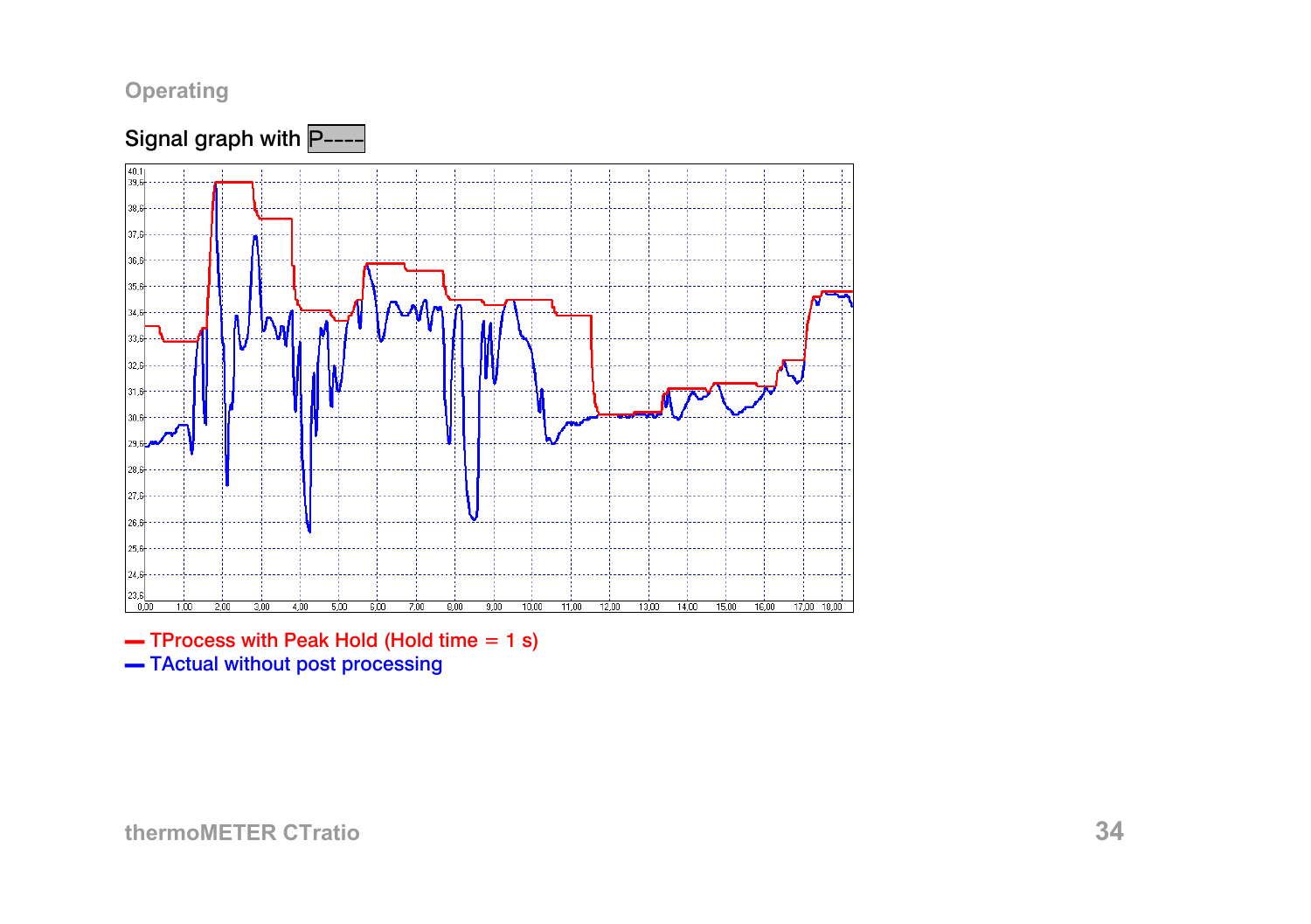- Setup of the **Temperature unit** [°C or °F].
- Setup of the **Multidrop address.** In a RS485 network each sensor will need a specific address. This menu item will only be shown if a RS485 interface board is plugged in.
- B 115kSetup of the **Baud rate** for digital data transfer.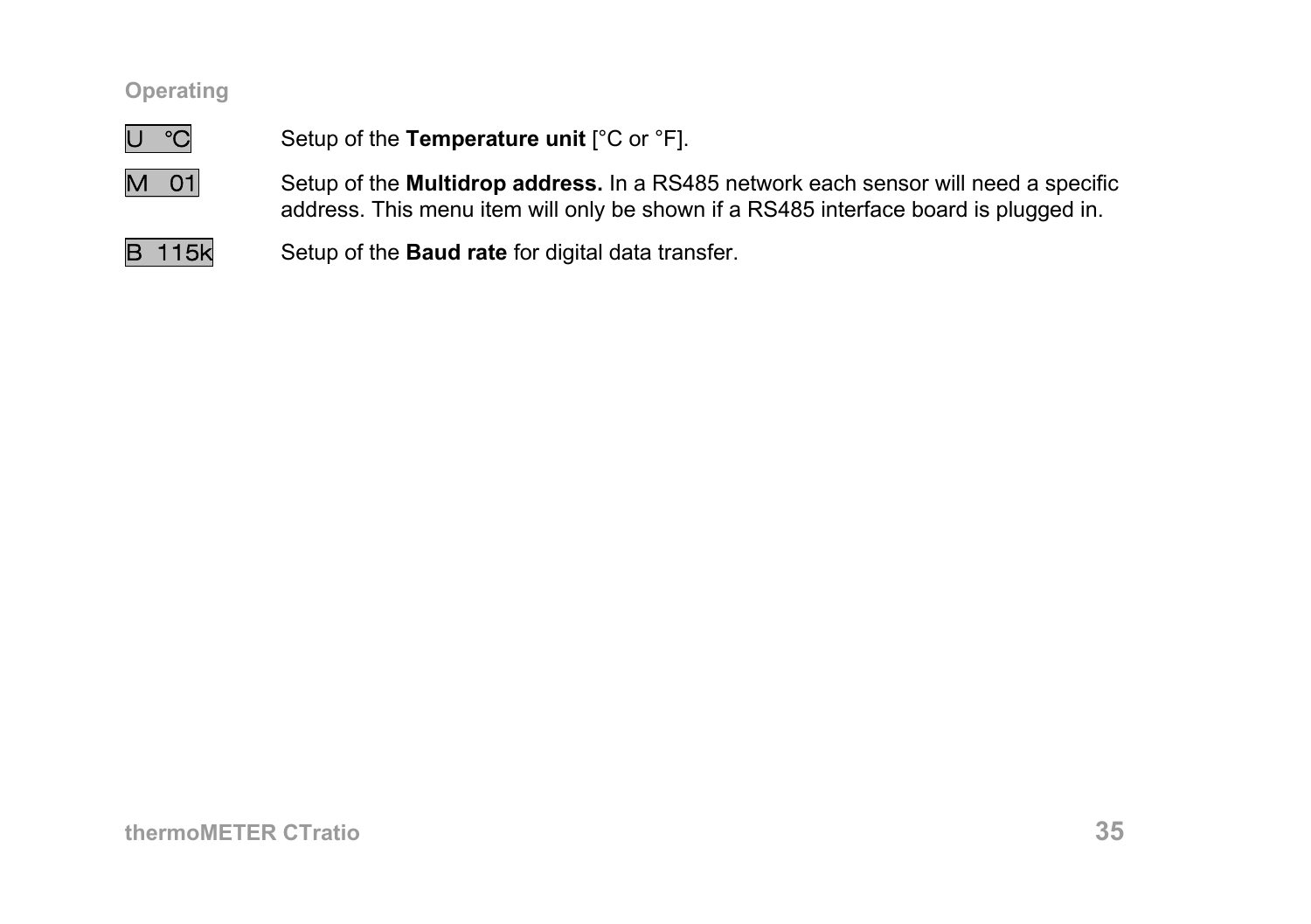<span id="page-35-0"></span>**Software CompactConnect** 

# **6 Software CompactConnect**

#### **6.1 Installation**

Insert the installation CD into the according drive on your computer. If the autorun option is activated the installation wizard will start automatically.

Otherwise please start **setup.exe** from the CD-ROM. Follow the instructions of the wizard until the installation is finished.

The installation wizard will place a launch icon on the desktop and in the start menu:

#### **[Start]\Programs\CompactConnect.**

If you want to uninstall the software from your system please use the **uninstall icon** in the start menu.

You will find a detailed software manual on the CD.

#### **6.2 Min. System Requirements**

- Windows XP, Vista, 7
- USB interface
- Hard disc with at least 30 MByte free space
- At least 128 MByte RAM
- CD-ROM drive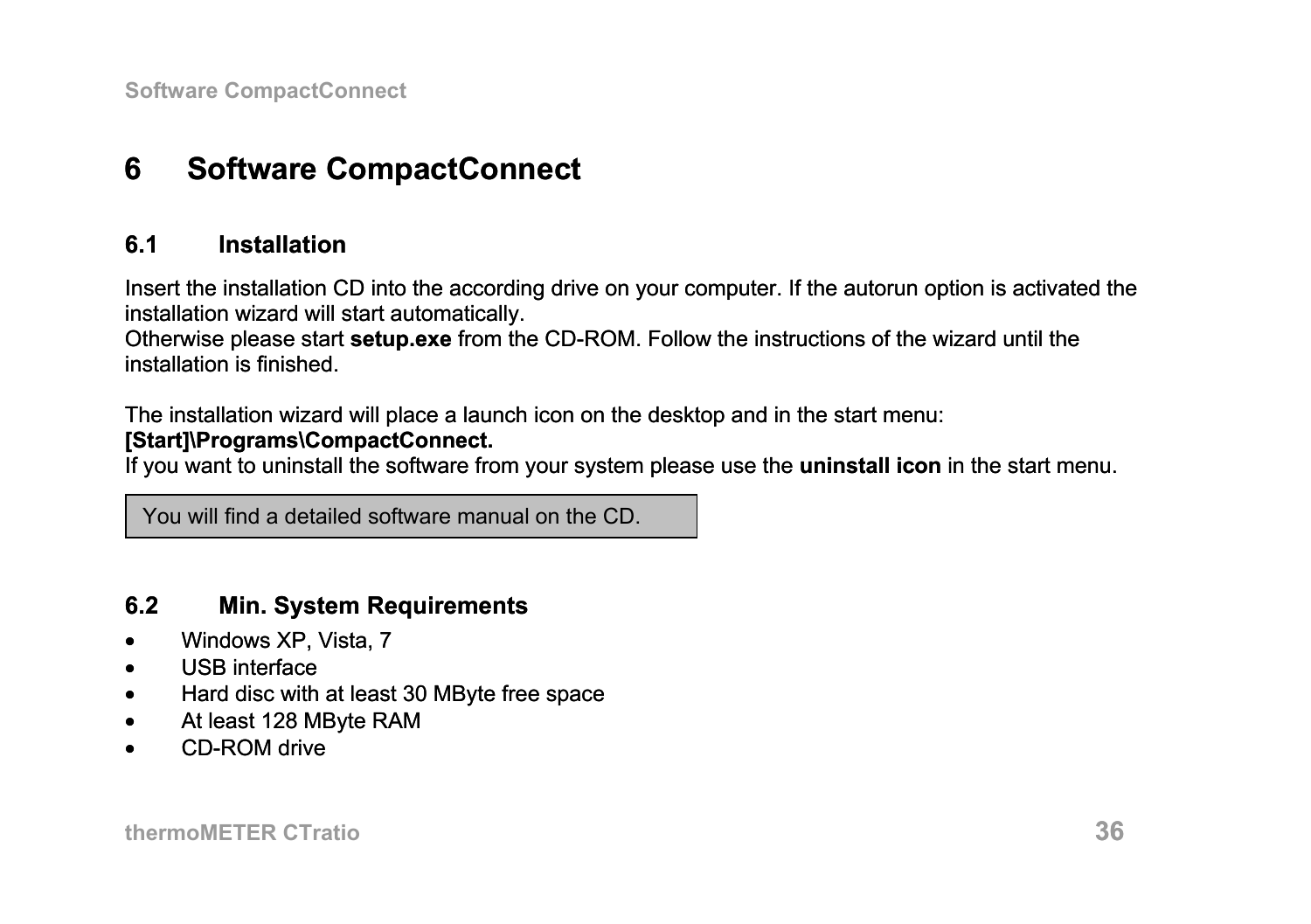<span id="page-36-0"></span>**Software CompactConnect**

### **6.3 Main Features**

- Graphic display for temperature trends and automatic data logging for analysis and documentation
- Complete sensor setup and remote controlling
- Adjustment of signal processing functions
- Programming of outputs and functional inputs

#### **6.4Communication Settings**

#### Serial Interface

| Baud rate:    | 9.6  115.2 kBaud (adjustable on the unit or via software) |
|---------------|-----------------------------------------------------------|
| Data bits:    |                                                           |
| Parity:       | none                                                      |
| Stop bits:    |                                                           |
| Flow control: | ∩ff                                                       |

#### **Protocol**

All sensors of the CTratio series are using a binary protocol.

#### **Saving of parameter settings**

After power on of the CTratio sensor the flash mode is active. It means, changed parameter settings will be saved in the internal Flash-EEPROM and will be kept also after the sensor is switched off.

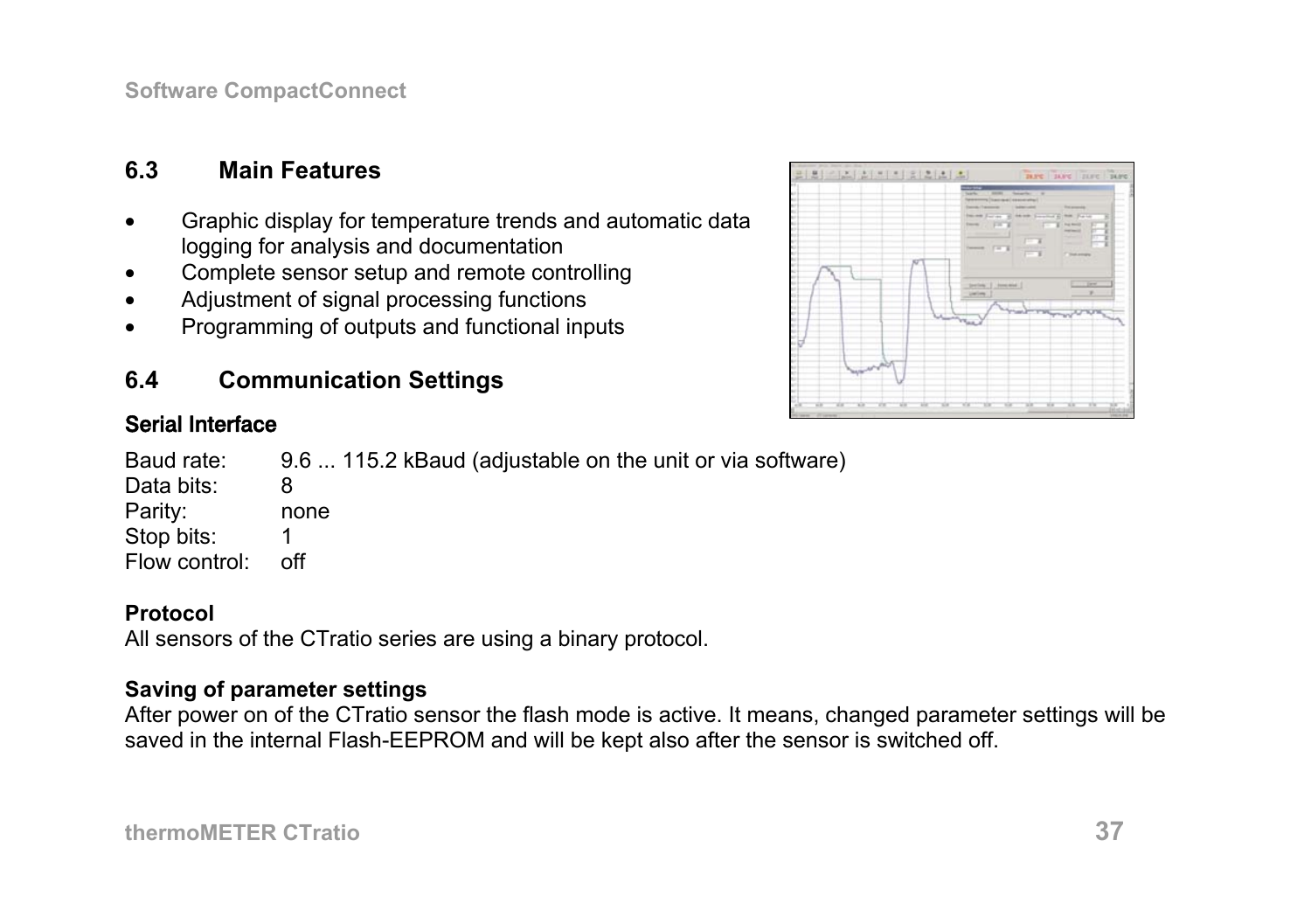#### **Software CompactConnect**

In case settings should be changed quite often or continuously the flash mode can be switched off by using the following command:

| Decimal:             | 112                                                |
|----------------------|----------------------------------------------------|
| HEX:                 | 0x70                                               |
| Data, Answer: byte 1 |                                                    |
| Result:              | 1 – Data will not be written into the flash memory |
|                      | 2 - Data will be written into the flash memory     |

If the flash mode is deactivated, all settings will only be kept as long as the unit is powered. If the unit is switched off and powered on again all previous settings are lost. The command 0x71 will poll the current status.

**You will find a detailed protocol and command description on the software CD CompactConnect in the directory: \Commands.**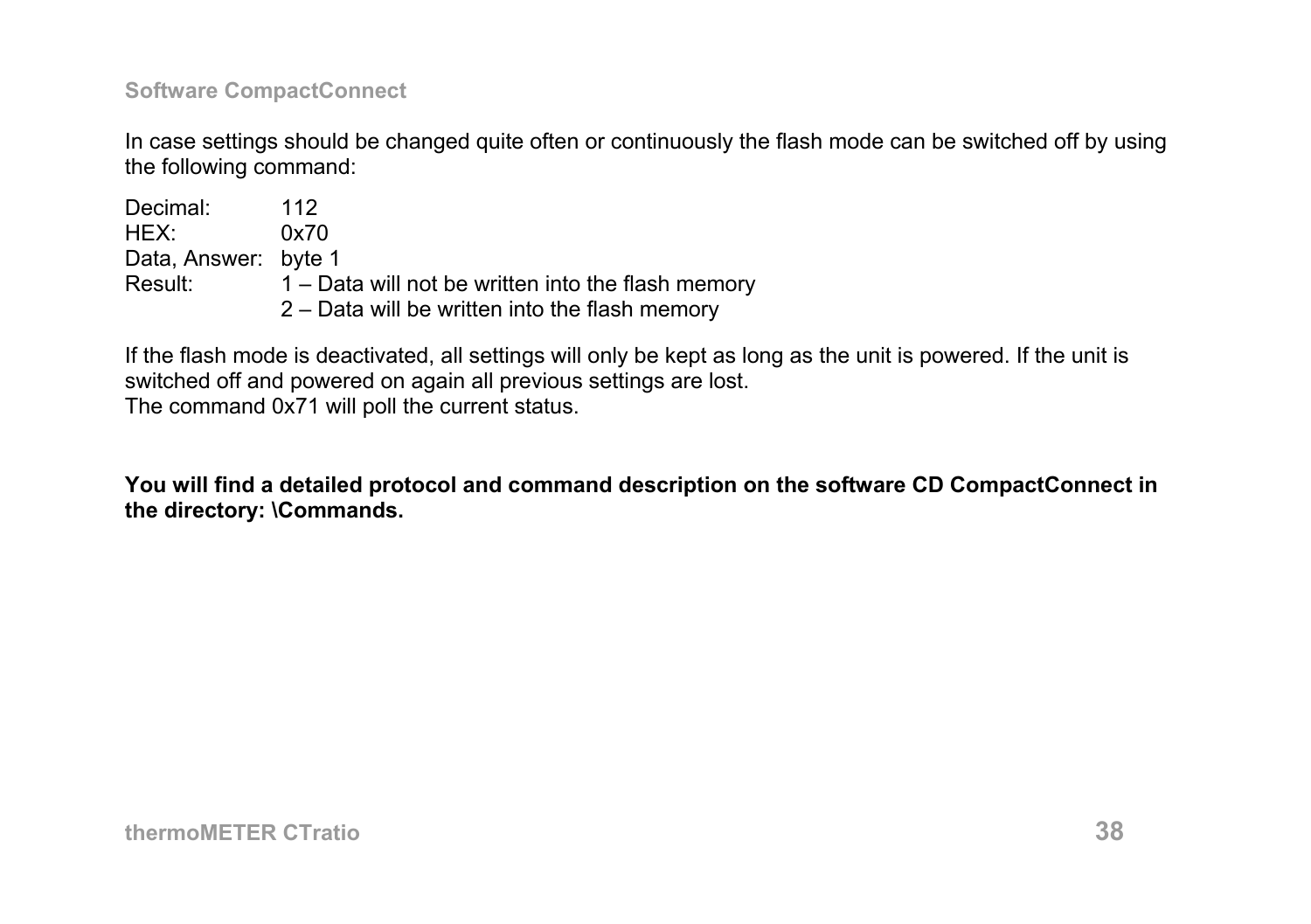# <span id="page-38-0"></span>**7 Basics of Infrared Thermometry**

Depending on the temperature each object emits a certain amount of infrared radiation. A change in the temperature of the object is accompanied by a change in the intensity of the radiation. For the measurement of "thermal radiation" infrared thermometry uses a wave-length ranging between 1 µ and 20 µm. The intensity of the emitted radiation depends on the material. This material contingent constant is described with the help of the emissivity which is a known value for most materials (see enclosed table emissivity).

Infrared thermometers are optoelectronic sensors. They calculate the surface temperature on the basis of the emitted infrared radiation from an object. The most important feature of infrared thermometers is that they enable the user to measure objects contactless. Consequently, these products help to measure the temperature of inaccessible or moving objects without difficulties. Infrared thermometers basically consist of the following components:

- lens
- spectral filter
- detector
- electronics (amplifier/ linearization/ signal processing)

The specifications of the lens decisively determine the optical path of the infrared thermometer, which is characterized by the ratio **D**istance to **S**pot size.

The spectral filter selects the wavelength range, which is relevant for the temperature measurement. The detector in cooperation with the processing electronics transforms the emitted infrared radiation into electrical signals.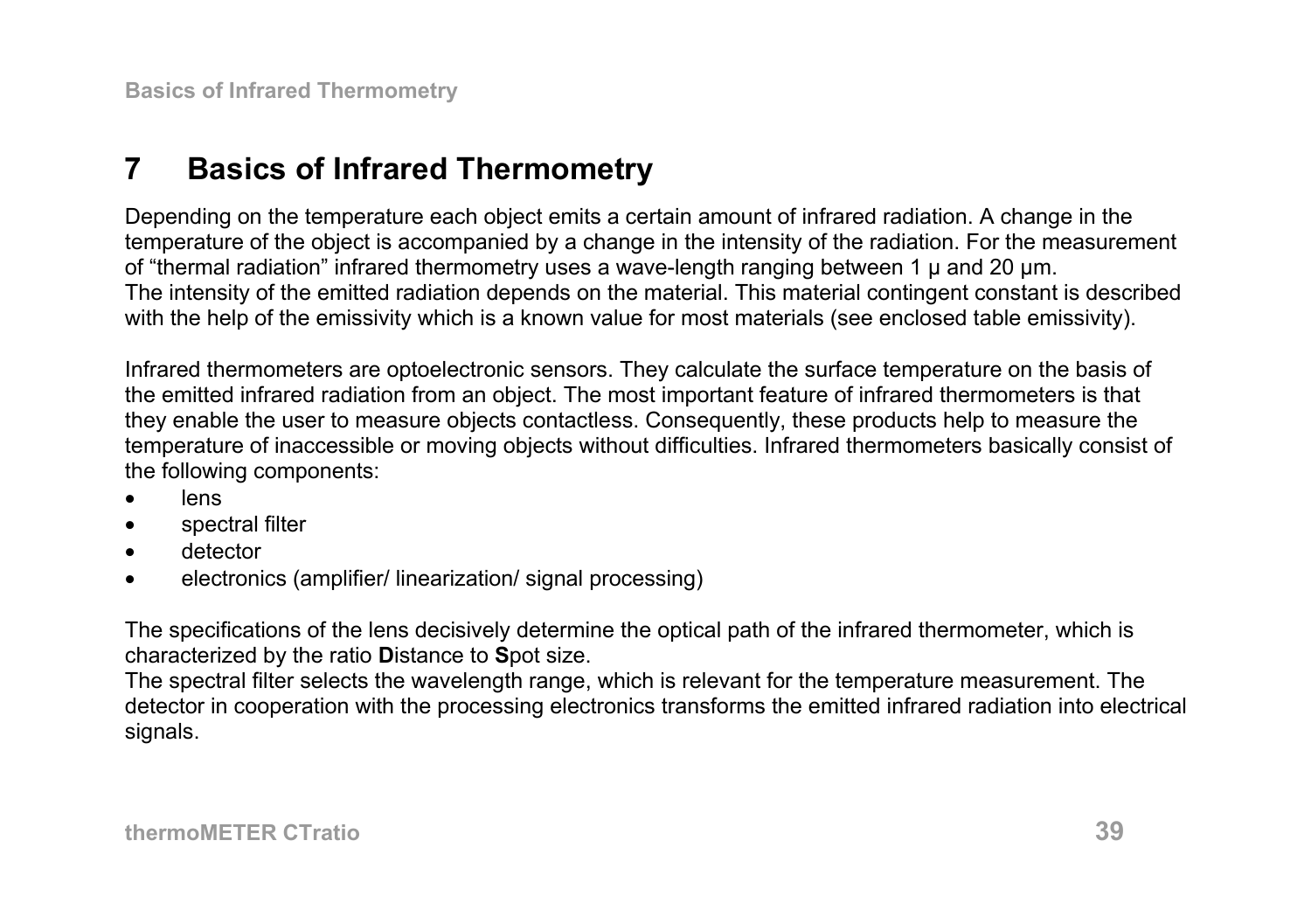<span id="page-39-0"></span>**Basi of Infrared Thermometr cs y** 

### **7.1 The Ratio Principle**

The 2-color ratio technology makes possible accurate and repeatable temperature measurements that are free from dependence on absolute radiated energy values. In use, a 2-color sensor determines temperature from the ratio of the radiated energies in two separate wavelength bands (colors). The benefits of 2-color sensors are that accurate measurements can be made under the following conditions:

- When the field of view to the target is partially blocked or obscured.
- ► When the target is smaller than the sensor's field of view.
- ► When target emissivities are low or changing by the same factor in both wavelength bands.

Another benefit is that 2-color sensors measure closer to the highest temperature within the measured spot (spatial peak picking) instead of an average temperature. A 2-color sensor can be mounted farther away, even if the target does not fill the resulting spot size. The convenience is that you are not forced to install the sensor at some specific distance based upon target size and the sensor's optical resolution.

#### **7.1.1Partially Obscured Targets**

The radiated energy from a target is, in most cases, equally reduced when objects or atmospheric materials block some portion of the optical field of view. It follows that the ratio of the energies is unaffected, and thus the measured temperatures remain accurate. A 2-color sensor is better than a 1-color sensor in the following conditions:

- Sighting paths are partially blocked (either intermittently or permanently).
- ► Dirt, smoke, or steam is in the atmosphere between the sensor and target.
- ► Measurements are made through items or areas that reduce emitted energy, such as grills, screens, channels or small openings
- ► Measurements are made through a viewing window that has unpredictable and changing infrared transmission due to accumulating dirt and/or moisture on the window surface.

**thermoMETER CTratio 40**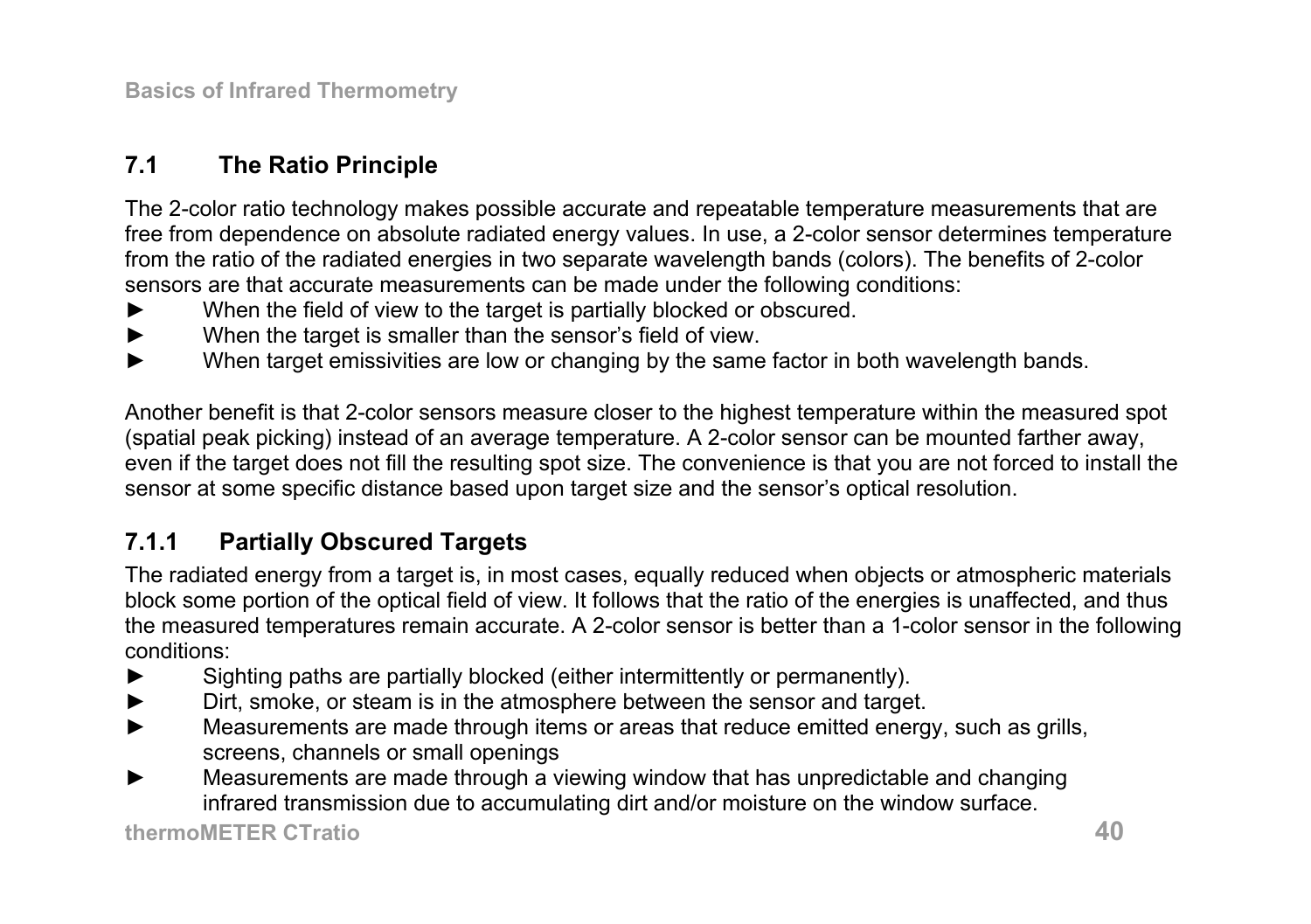<span id="page-40-0"></span>**Basics of Infrared Thermometry**

The sensor itself is subject to dirt and/or moisture accumulating on the lens surface.

1-color sensors see polluted atmosphere and dirty windows and lenses as a reduction in energy and give much lower than actual temperature readings.

#### **7.1.2Targets Smaller Than Field of View**

When a target is not large enough to fill the field of view, or if the target is moving within the field of view, radiated energies are equally reduced, but the ratio of the energies is unaffected and measured temperatures remain accurate. This remains true as long as the background temperature is much lower than the target temperature.

Example:

Measuring of wire or rod — often too narrow for field of view or moving or vibrating unpredictably. It is much easier to obtain accurate results because sighting is less critical with 2-color sensors.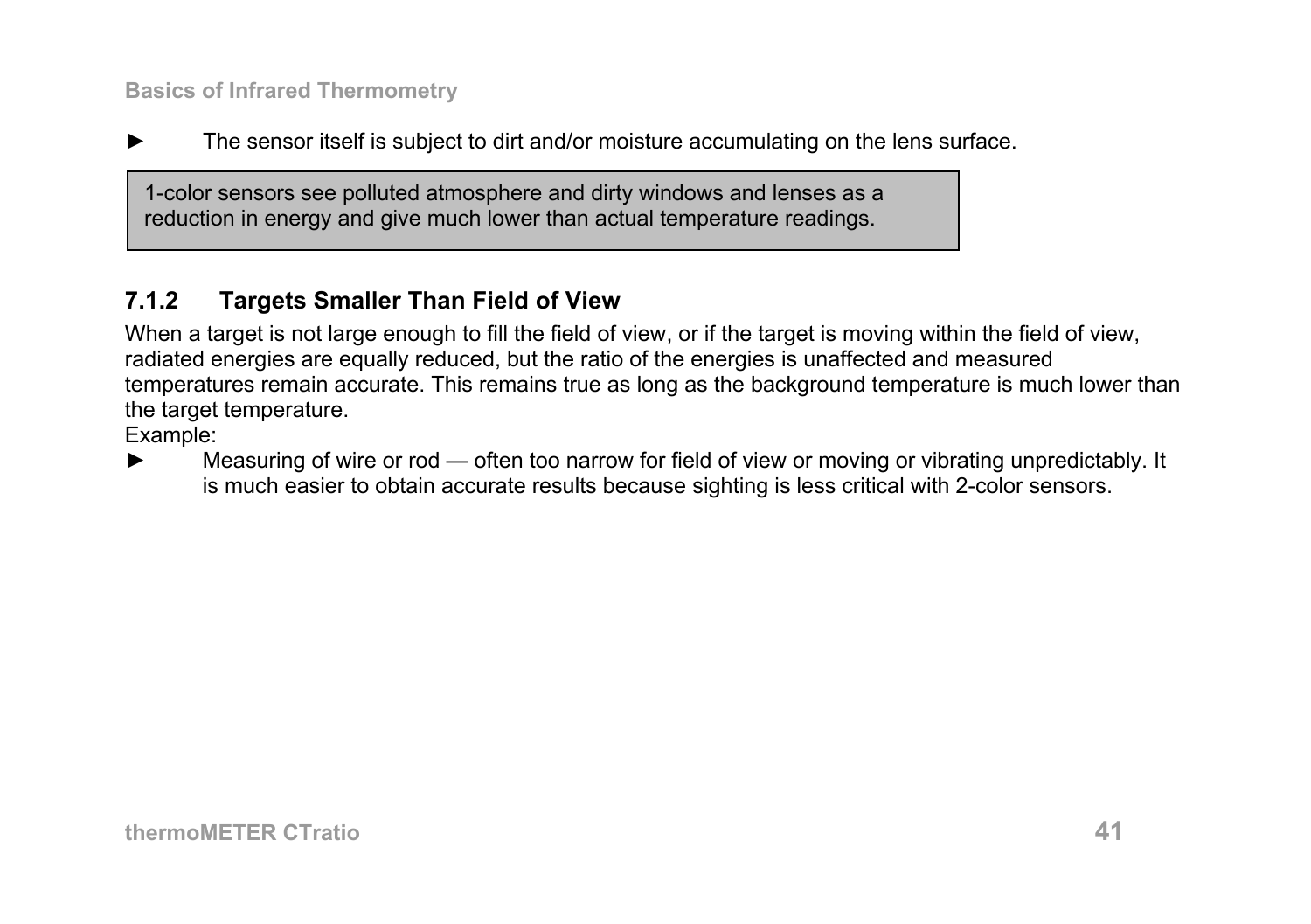### <span id="page-41-0"></span>**7.1.3 Low or Changing Emissivities**

If the emissivities in both wavelengths (colors) were the same, as they would be for any blackbody (emissivity  $= 1.0$ ) or greybody (emissivity  $\le 1.0$  but constant), then their ratio would be 1, and target emissivity would not be an influence. However, in nature there is no such thing as a greybody. The emissivity of all real objects changes with wavelength and temperature, at varying degrees, depending on the material. When emissivity is uncertain or changing, a 2-color sensor can be more accurate than a 1-color instrument as long as the emissivity changes by the same factor in both wavelength bands. Note, however, that accurate measurement results are dependent on the application and the type of material being measured. To determine how to use 2-color sensors with your application when uncertain or changing emissivities are a factor, please contact your sales representative.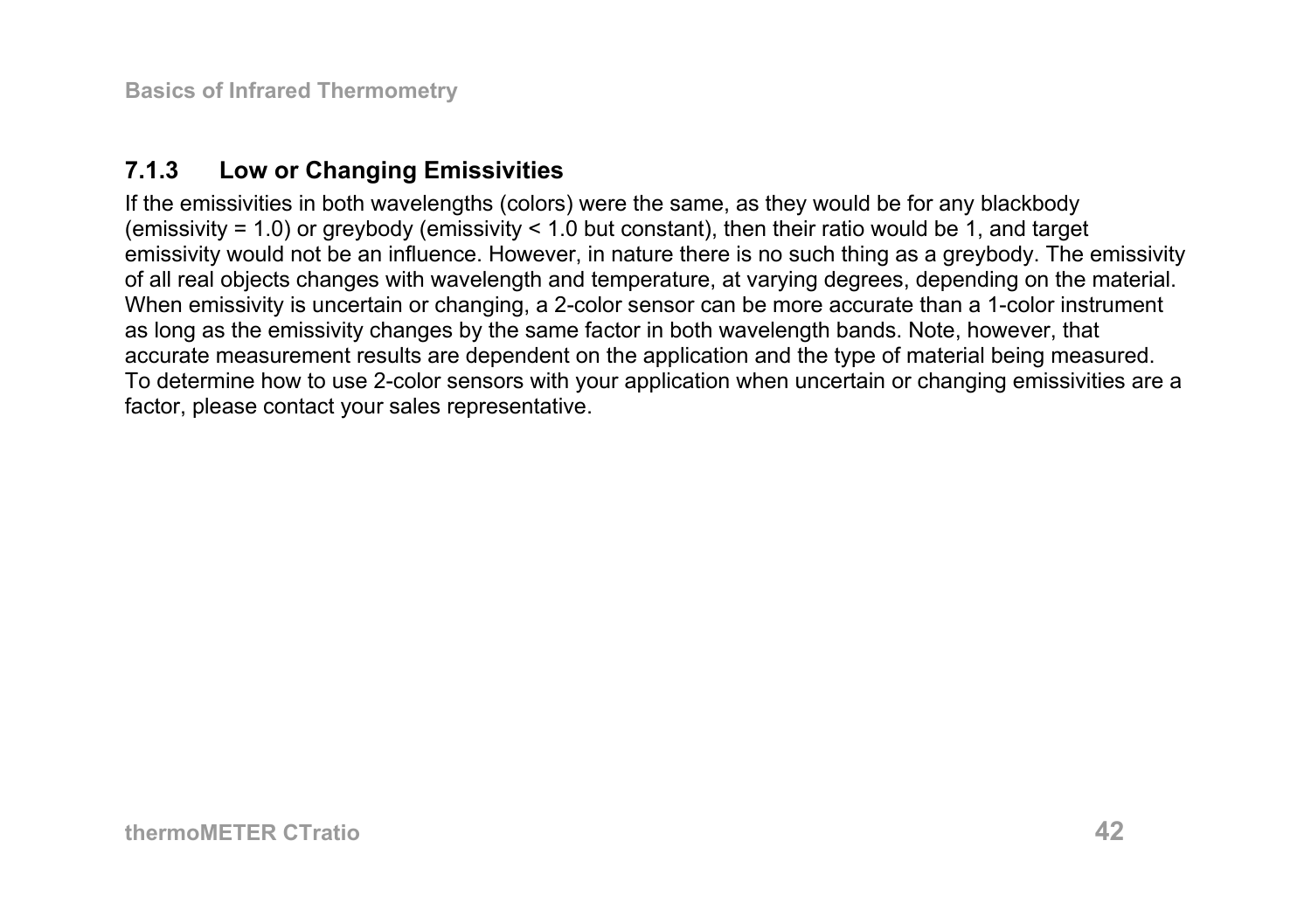<span id="page-42-0"></span>**Emissivity**

# **8 Emissivity**

#### **8.1Definition**

The intensity of infrared radiation, which is emitted by each body, depends on the temperature as well as on the radiation features of the surface material of the measuring object. The emissivity  $(\epsilon -$  Epsilon) is used as a material constant factor to describe the ability of the body to emit infrared energy. It can range between 0 and 100 %. A "blackbody" is the ideal radiation source with an emissivity of 1.0 whereas a mirror shows an emissivity of 0.1.

If the emissivity chosen is too high, the infrared thermometer may display a temperature value which is much lower than the real temperature – assuming the measuring object is warmer than its surroundings. A low emissivity (reflective surfaces) carries the risk of inaccurate measuring results by interfering infrared radiation emitted by background objects (flames, heating systems, chamottes). To minimize measuring errors in such cases, the handling should be performed very carefully and the unit should be protected against reflecting radiation sources.

#### **8.2Determination of Unknown Emissivities**

► First, determine the actual temperature of the measuring object with a thermocouple or contact sensor. Second, measure the temperature with the infrared thermometer and modify the emissivity until the displayed result corresponds to the actual temperature.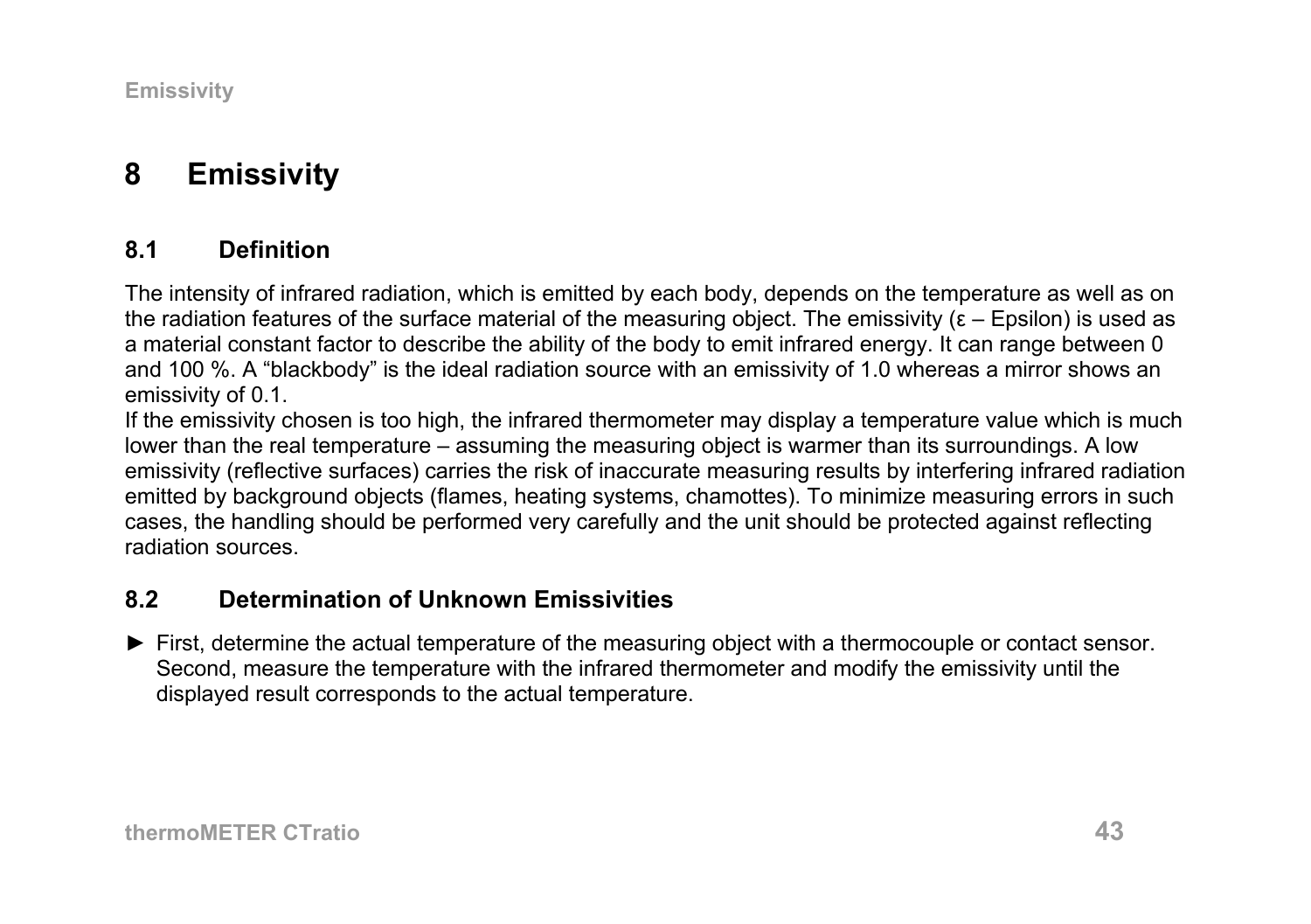#### <span id="page-43-0"></span>**Emissivity**

- ► If you monitor temperatures of up to 380 °C you may place a special plastic sticker (emissivity dots part number: TM-ED-LS) onto the measuring object, which covers it completely. Now set the emissivity to 0.95 and take the temperature of the sticker. Afterwards, determine the temperature of the adjacent area on the measuring object and adjust the emissivity according to the value of the temperature of the sticker.
- ► Cove a part of the surface of the measuring object with a black, flat paint with an emissivity of 0.98. Adjust the emissivity of your infrared thermometer to 0.98 and take the temperature of the colored surface. Afterwards, determine the temperature of a directly adjacent area and modify the emissivity until the measured value corresponds to the temperature of the colored surface.

**CAUTION:** On all three methods the object temperature must be different from ambient temperature.

#### **8.3Characteristic Emissivities**

In case none of the methods mentioned above help to determine the emissivity you may use the emissivity tables ►**Appendix A and B.** These are average values, only. The actual emissivity of a material depends on the following factors:

- temperature
- measuring angle
- geometry of the surface
- thickness of the material
- constitution of the surface (polished, oxidized, rough, sandblast)
- spectral range of the measurement
- transmissivity (e.g. with thin films)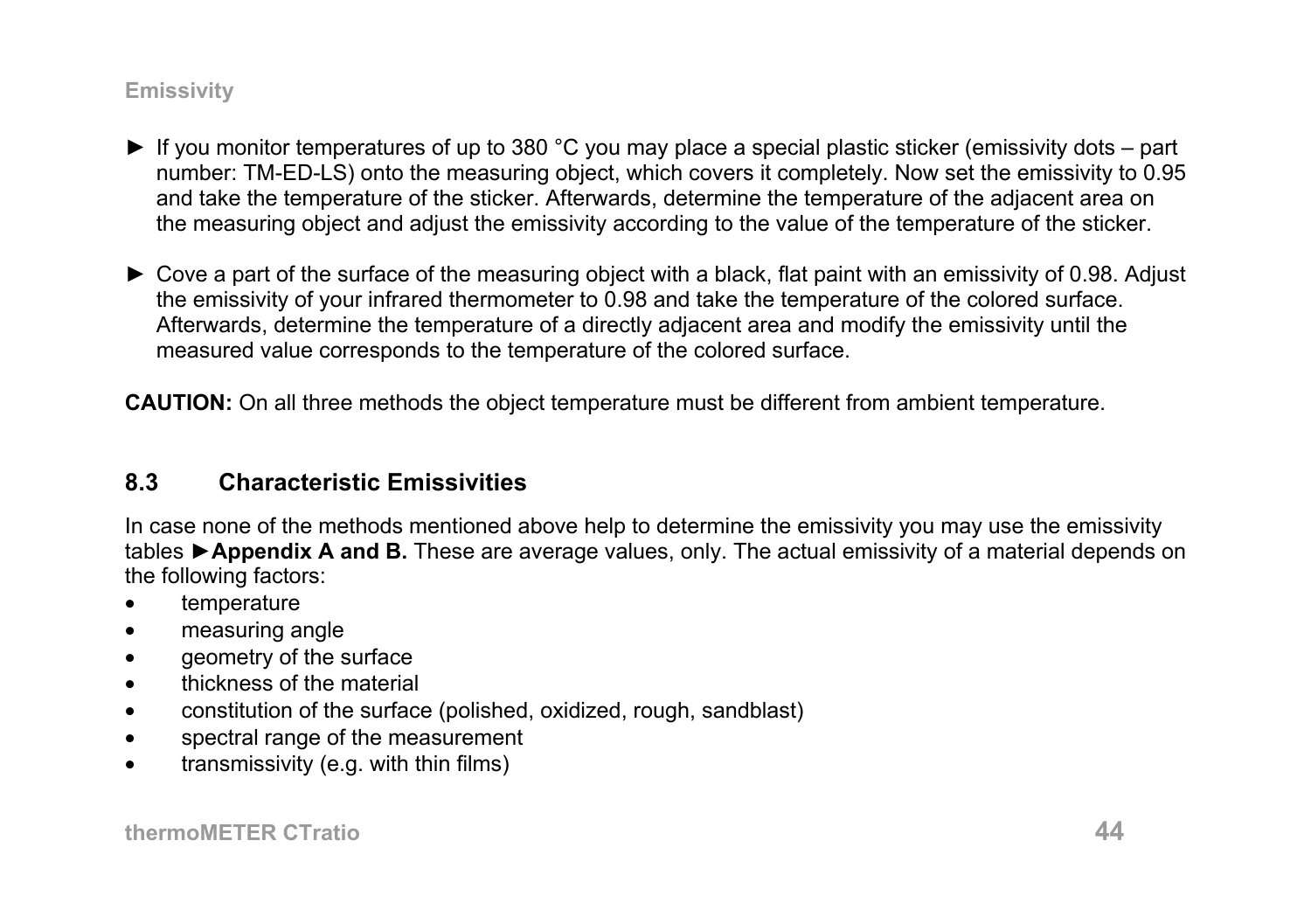<span id="page-44-0"></span>**Emis ty sivi**

#### **8.4 Characteristic Slope Values**

The slope is the quotient of the emissivities of both of the overlapping wavelength bands. The factory default value for the slope is 1.000. The following slopes are typical reference values. The real slope can vary depending on the metal alloy and surface finish.

| Cobalt. Iron. Nickel. Stainless steel. Steel                                                                                   | $\triangleright$ oxidized surfaces        | Slope: 1,000 |
|--------------------------------------------------------------------------------------------------------------------------------|-------------------------------------------|--------------|
| Cobalt, Iron (solid, molten), Molybdenum,<br>Nickel, Platinum, Rhodium, Stainless steel,<br>Steel, Tantalum, Tungsten, Wolfram | $\blacktriangleright$ unoxidized surfaces | Slope: 1.060 |

#### **8.5Determination of Unknown Slope Values**

Basically you can use the same methods to determine an unknown slope as described under ► **Determination of unknown Emissivities.** As the CTratio is dedicated for high temperature applications, only the first method may be practically applicable (use of a t/c or other contact probe).

#### **8.6Attenuation**

The CTratio is able to measure the temperature of targets smaller than the field of view (FOV). If the target size is smaller than the FOV (and thus attenuating the signal) this may cause a small inaccuracy of the reading. The inaccuracy is dependent on the object temperature and value of attenuation. The higher the object temperature and attenuation the higher the inaccuracy of the sensor.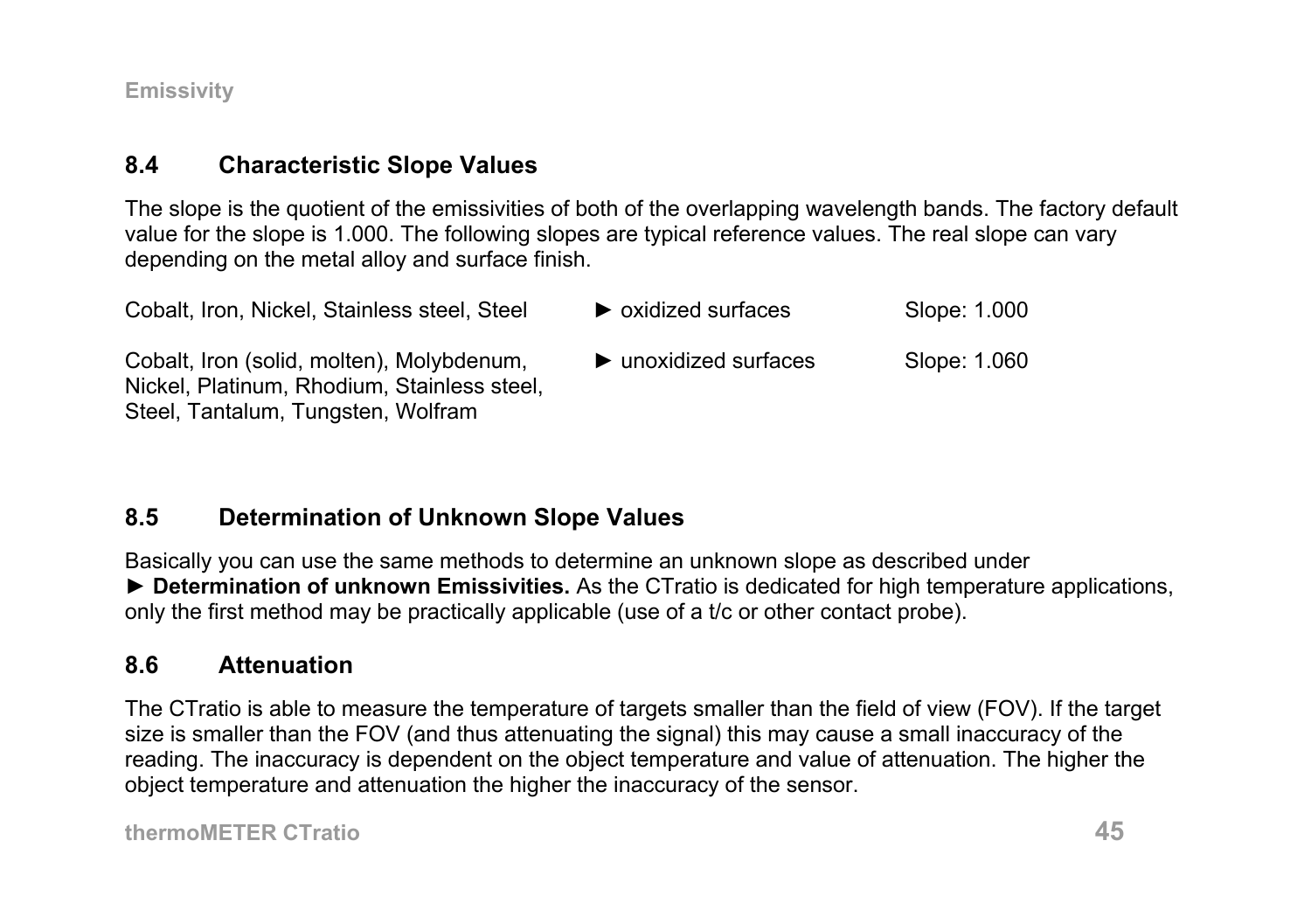



This figure is showing the typical temperature reading of a ratio thermometer CT ratio in both the 1-color- and the 2-color-mode in addiction of increasing contamination of the optical transmission path in-between the target and the ratio thermometer. Due to the ratio principle the 2 channel signal (upper curve) stays very stable over a wide range of attenuation up to over 90 %. The signal of the 1 channel mode (lower curve), acting like in a standard pyrometer with one measuring wavelength only, is decreasing rapidly with the contamination of the transmission path.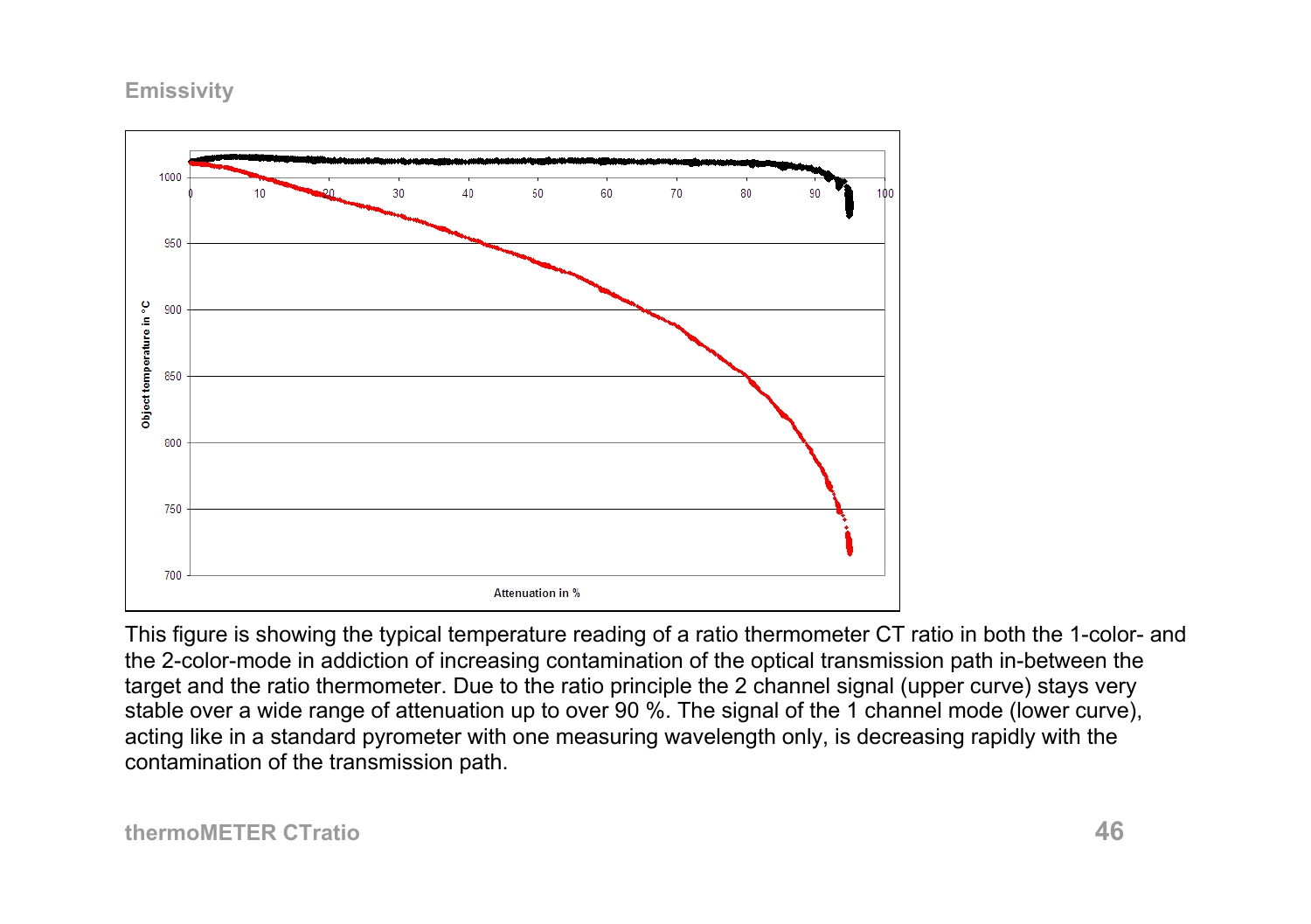| <b>Material</b><br>Spectral response |                  | typical Emissivity |               |               |               |
|--------------------------------------|------------------|--------------------|---------------|---------------|---------------|
|                                      |                  | 1,0 $\mu$ m        | 1,6 $\mu$ m   | 5,1 $\mu$ m   | 8-14 $\mu$ m  |
| Aluminium                            | non oxidized     | $0, 1 - 0, 2$      | $0,02-0,2$    | $0,02-0,2$    | $0,02-0,1$    |
|                                      | polished         | $0, 1 - 0, 2$      | $0,02-0,1$    | $0,02-0,1$    | $0,02-0,1$    |
|                                      | roughened        | $0, 2 - 0, 8$      | $0, 2 - 0, 6$ | $0, 1 - 0, 4$ | $0, 1 - 0, 3$ |
|                                      | oxidized         | 0,4                | 0,4           | $0, 2 - 0, 4$ | $0, 2 - 0, 4$ |
| <b>Brass</b>                         | polished         | 0,35               | $0,01 - 0,05$ | $0,01 - 0,05$ | $0,01-0,05$   |
|                                      | roughened        | 0,65               | 0,4           | 0,3           | 0,3           |
|                                      | oxidized         | 0,6                | 0,6           | 0,5           | 0,5           |
| Copper                               | polished         | 0,05               | 0,03          | 0,03          | 0,03          |
|                                      | roughened        | $0,05-0,2$         | $0,05-0,2$    | $0,05 - 0,15$ | $0,05 - 0,1$  |
|                                      | oxidized         | $0, 2 - 0, 8$      | $0, 2 - 0, 9$ | $0,5 - 0,8$   | $0,4-0,8$     |
| Chrome                               |                  | 0,4                | 0,4           | $0,03-0,3$    | $0,02-0,2$    |
| Gold                                 |                  | 0,3                | $0,01-0,1$    | $0,01-0,1$    | $0,01-0,1$    |
| Haynes                               | alloy            | $0, 5 - 0, 9$      | $0,6 - 0,9$   | $0,3-0,8$     | $0, 3 - 0, 8$ |
| Inconel                              | electro polished | $0, 2 - 0, 5$      | 0,25          | 0,15          | 0, 15         |
|                                      | sandblast        | $0,3 - 0,4$        | $0,3 - 0,6$   | $0,3 - 0,6$   | $0,3 - 0,6$   |
|                                      | oxidized         | $0,4-0,9$          | $0,6 - 0,9$   | $0,6 - 0,9$   | $0,7-0,95$    |
| <b>Iron</b>                          | non oxidized     | 0,35               | $0, 1 - 0, 3$ | $0,05 - 0,25$ | $0,05-0,2$    |
|                                      | rusted           |                    | $0,6 - 0,9$   | $0,5 - 0,8$   | $0, 5 - 0, 7$ |
|                                      | oxidized         | $0,7-0,9$          | $0, 5 - 0, 9$ | $0,6 - 0,9$   | $0,5-0,9$     |
|                                      | forged, blunt    | 0,9                | 0,9           | 0,9           | 0,9           |
|                                      | molten           | 0,35               | $0,4-0,6$     |               |               |
| Iron. casted                         | non oxidized     | 0,35               | 0,3           | 0,25          | 0,2           |
|                                      | oxidized         | 0,9                | $0,7-0,9$     | $0,65 - 0,95$ | $0,6 - 0,95$  |

# <span id="page-46-0"></span>**Appendix A – Emissivity Table Metals**

**thermoMETER CTratio 47**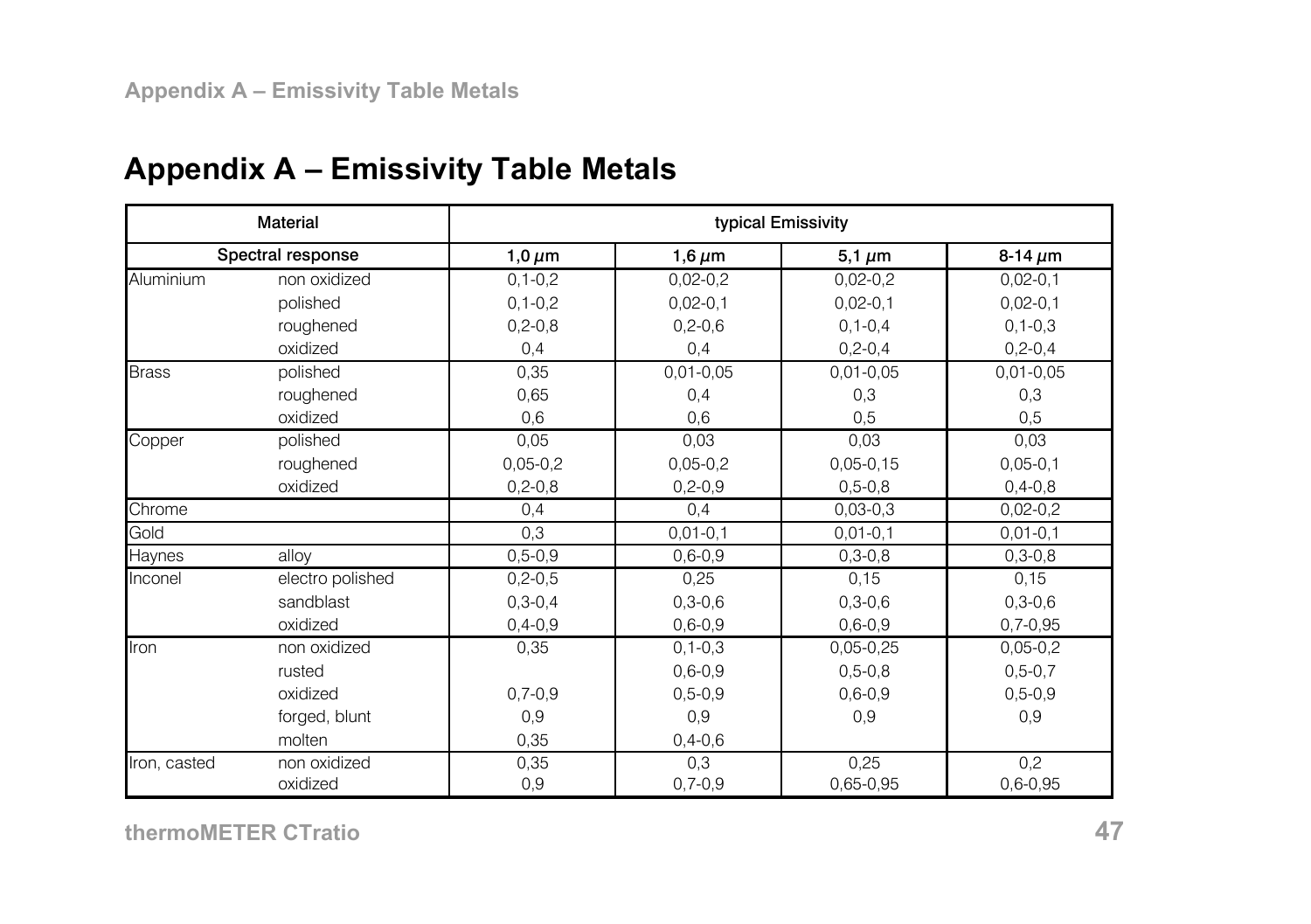| <b>Material</b><br>Spectral response |                | typical Emissivity |               |                |                |  |
|--------------------------------------|----------------|--------------------|---------------|----------------|----------------|--|
|                                      |                | 1,0 $\mu$ m        | $1,6 \,\mu m$ | 5,1 $\mu$ m    | 8-14 $\mu$ m   |  |
| Lead                                 | polished       | 0,35               | $0,05 - 0,2$  | $0,05-0,2$     | $0,05 - 0,1$   |  |
|                                      | roughened      | 0,65               | 0,6           | 0,4            | 0,4            |  |
|                                      | oxidized       |                    | $0,3 - 0,7$   | $0, 2 - 0, 7$  | $0, 2 - 0, 6$  |  |
| Magnesium                            |                | $0,3 - 0,8$        | $0,05 - 0,3$  | $0,03-0,15$    | $0,02-0,1$     |  |
| Mercury                              |                |                    | $0,05 - 0,15$ | $0,05 - 0,15$  | $0,05 - 0,15$  |  |
| Molybdenum                           | non oxidized   | $0,25 - 0,35$      | $0, 1 - 0, 3$ | $0, 1 - 0, 15$ | 0,1            |  |
|                                      | oxidized       | $0, 5 - 0, 9$      | $0,4-0,9$     | $0, 3 - 0, 7$  | $0, 2 - 0, 6$  |  |
| Monel (Ni-Cu)                        |                | 0,3                | $0, 2 - 0, 6$ | $0, 1 - 0, 5$  | $0, 1 - 0, 14$ |  |
| Nickel                               | electrolytic   | $0, 2 - 0, 4$      | $0, 1 - 0, 3$ | $0, 1 - 0, 15$ | $0,05 - 0,15$  |  |
|                                      | oxidized       | $0.8 - 0.9$        | $0, 4 - 0, 7$ | $0,3-0,6$      | $0, 2 - 0, 5$  |  |
| Platinum                             | black          |                    | 0,95          | 0.9            | 0.9            |  |
| Silver                               |                | 0,04               | 0,02          | 0,02           | 0,02           |  |
| Steel                                | polished plate | 0,35               | 0,25          | 0,1            | 0,1            |  |
|                                      | rustless       | 0,35               | $0, 2 - 0, 9$ | $0, 15 - 0, 8$ | $0, 1 - 0, 8$  |  |
|                                      | heavy plate    |                    |               | $0, 5 - 0, 7$  | $0,4-0,6$      |  |
|                                      | cold-rolled    | $0, 8 - 0, 9$      | $0, 8 - 0, 9$ | $0,8 - 0,9$    | $0,7-0,9$      |  |
|                                      | oxidized       | $0, 8 - 0, 9$      | $0, 8 - 0, 9$ | $0,7-0,9$      | $0,7-0,9$      |  |
| Tin                                  | non oxidized   | 0,25               | $0, 1 - 0, 3$ | 0,05           | 0,05           |  |
| Titanium                             | polished       | $0, 5 - 0, 75$     | $0,3-0,5$     | $0, 1 - 0, 3$  | $0,05-0,2$     |  |
|                                      | oxidized       |                    | $0,6 - 0,8$   | $0, 5 - 0, 7$  | $0,5 - 0,6$    |  |
| Wolfram                              | polished       | $0,35-0,4$         | $0, 1 - 0, 3$ | $0,05-0,25$    | $0,03-0,1$     |  |
| Zinc                                 | polished       | 0,5                | 0,05          | 0,03           | 0,02           |  |
|                                      | oxidized       | 0,6                | 0,15          | 0,1            | 0,1            |  |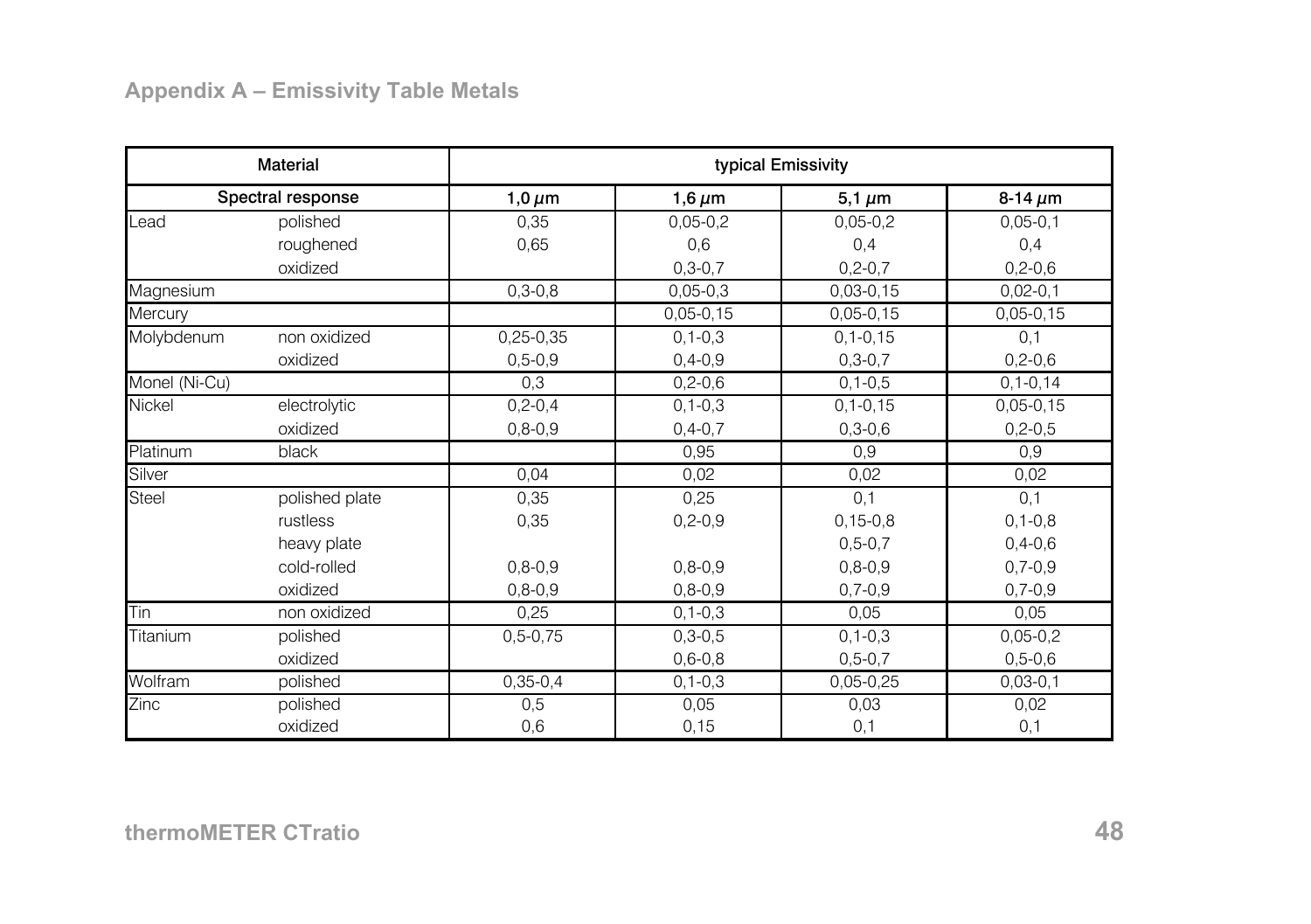### <span id="page-48-0"></span>**Appendix B – Emissivity Table Non Metals Appendix B – Emissivity Table Non Metals**

| <b>Material</b><br>Spectral response |                 | typical Emissivity |              |               |                |
|--------------------------------------|-----------------|--------------------|--------------|---------------|----------------|
|                                      |                 | 1,0 $\mu$ m        | $2,2 \mu m$  | 5,1 $\mu$ m   | 8-14 $\mu$ m   |
| Asbestos                             |                 | 0,9                | 0,8          | 0,9           | 0,95           |
| Asphalt                              |                 |                    |              | 0,95          | 0,95           |
| <b>Basalt</b>                        |                 |                    |              | 0,7           | 0,7            |
| Carbon                               | non oxidized    |                    | $0,8 - 0,9$  | $0, 8 - 0, 9$ | $0, 8 - 0, 9$  |
|                                      | graphite        |                    | $0.8 - 0.9$  | $0,7-0,9$     | $0,7-0,8$      |
| Carborundum                          |                 |                    | 0.95         | 0,9           | 0,9            |
| Ceramic                              |                 | 0,4                | $0,8 - 0,95$ | $0,8 - 0,95$  | 0,95           |
| Concrete                             |                 | 0,65               | 0,9          | 0,9           | 0,95           |
| Glass                                | plate           |                    | 0,2          | 0,98          | 0,85           |
|                                      | melt            |                    | $0.4 - 0.9$  | 0,9           |                |
| Grit                                 |                 |                    |              | 0,95          | 0,95           |
| Gypsum                               |                 |                    |              | $0,4-0,97$    | $0, 8 - 0, 95$ |
| Ice                                  |                 |                    |              |               | 0,98           |
| Limestone                            |                 |                    |              | $0,4-0,98$    | 0,98           |
| Paint                                | non alkaline    |                    |              |               | $0,9-0,95$     |
| Paper                                | any color       |                    |              | 0,95          | 0,95           |
| Plastic $>50 \mu m$                  | non transparent |                    |              | 0,95          | 0,95           |
| Rubber                               |                 |                    |              | 0,9           | 0,95           |
| Sand                                 |                 |                    |              | 0.9           | 0,9            |
| Snow                                 |                 |                    |              |               | 0,9            |
| Soil                                 |                 |                    |              |               | $0,9-0,98$     |
| <b>Textiles</b>                      |                 |                    |              | 0,95          | 0,95           |
| Water                                |                 |                    |              |               | 0,93           |
| Wood                                 | natural         |                    |              | $0,9 - 0,95$  | $0,9-0,95$     |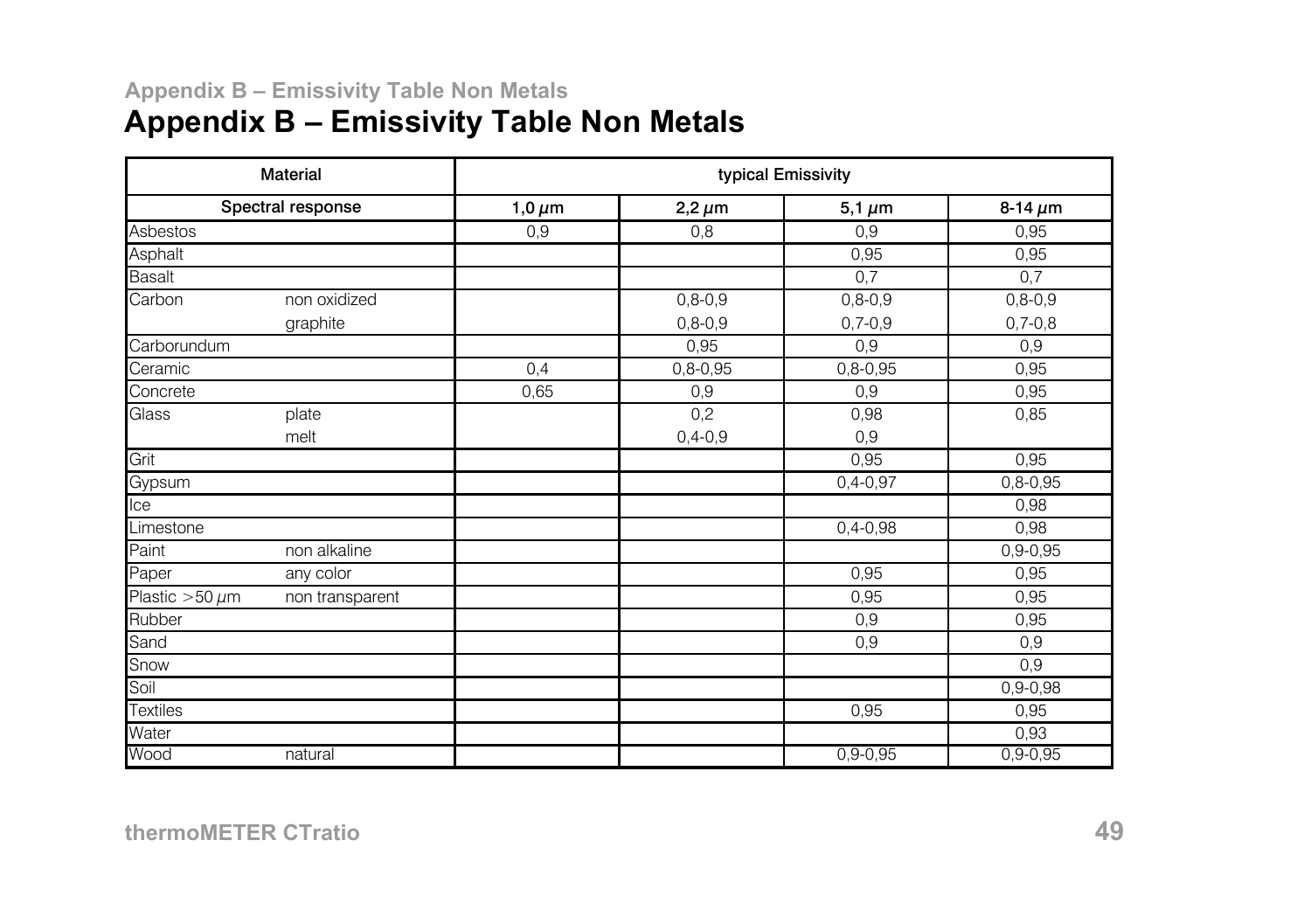### <span id="page-49-0"></span>**Appendix C – Smart Averaging Appendix C – Smart Averaging**

The average function is generally used to smoothen the output signal. With the adjustable parameter time this function can be optimal adjusted to the respective application. One disadvantage of the average function is that fast temperature peaks which are caused by dynamic events are subjected to the same averaging time. Therefore those peaks can only be seen with a delay on the signal output.

The function **Smart Averaging** eliminates this disadvantage by passing those fast events without averaging directly through to the signal output.





**Signal graph with Smart Averaging function Signal graph without Smart Averaging function**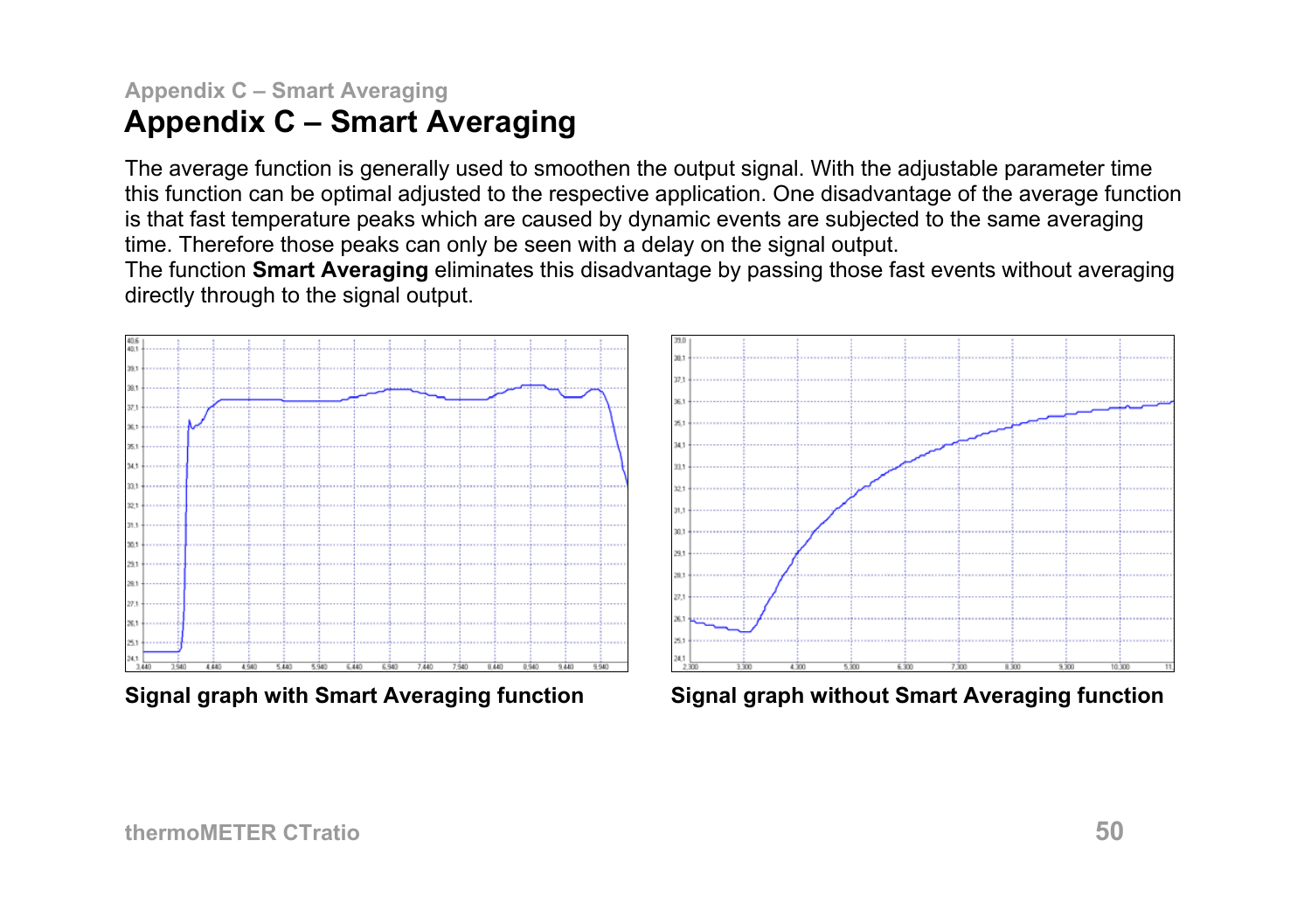**thermoMETER CTratio 51**